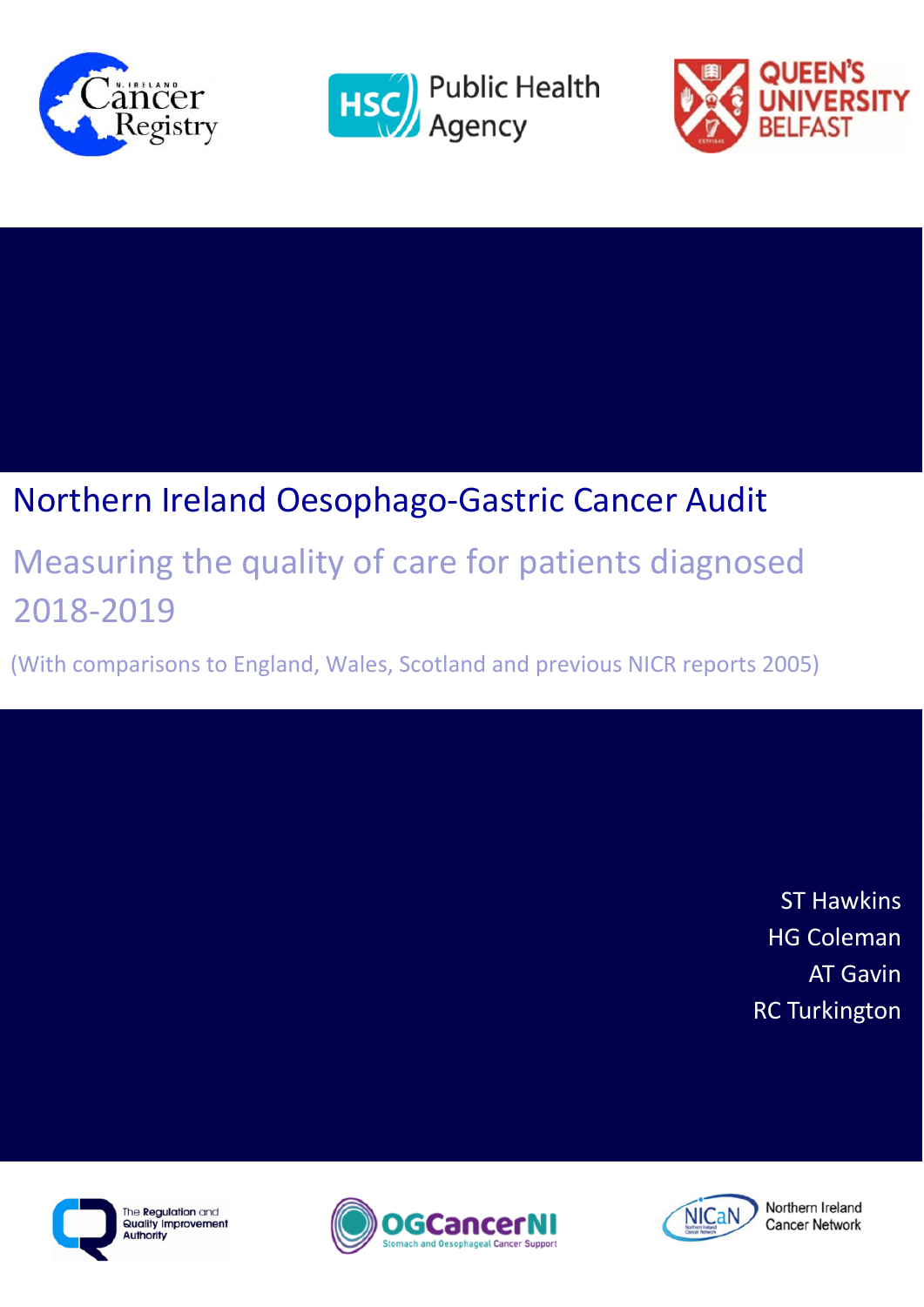This report should be cited as: **ST Hawkins, HC Coleman, AT Gavin, RC Turkington** Northern Ireland Oesophago-Gastric Cancer Audit Measuring the quality of care for patients diagnosed 2018-2019. N. Ireland Cancer Registry, Queen's University, Belfast 2021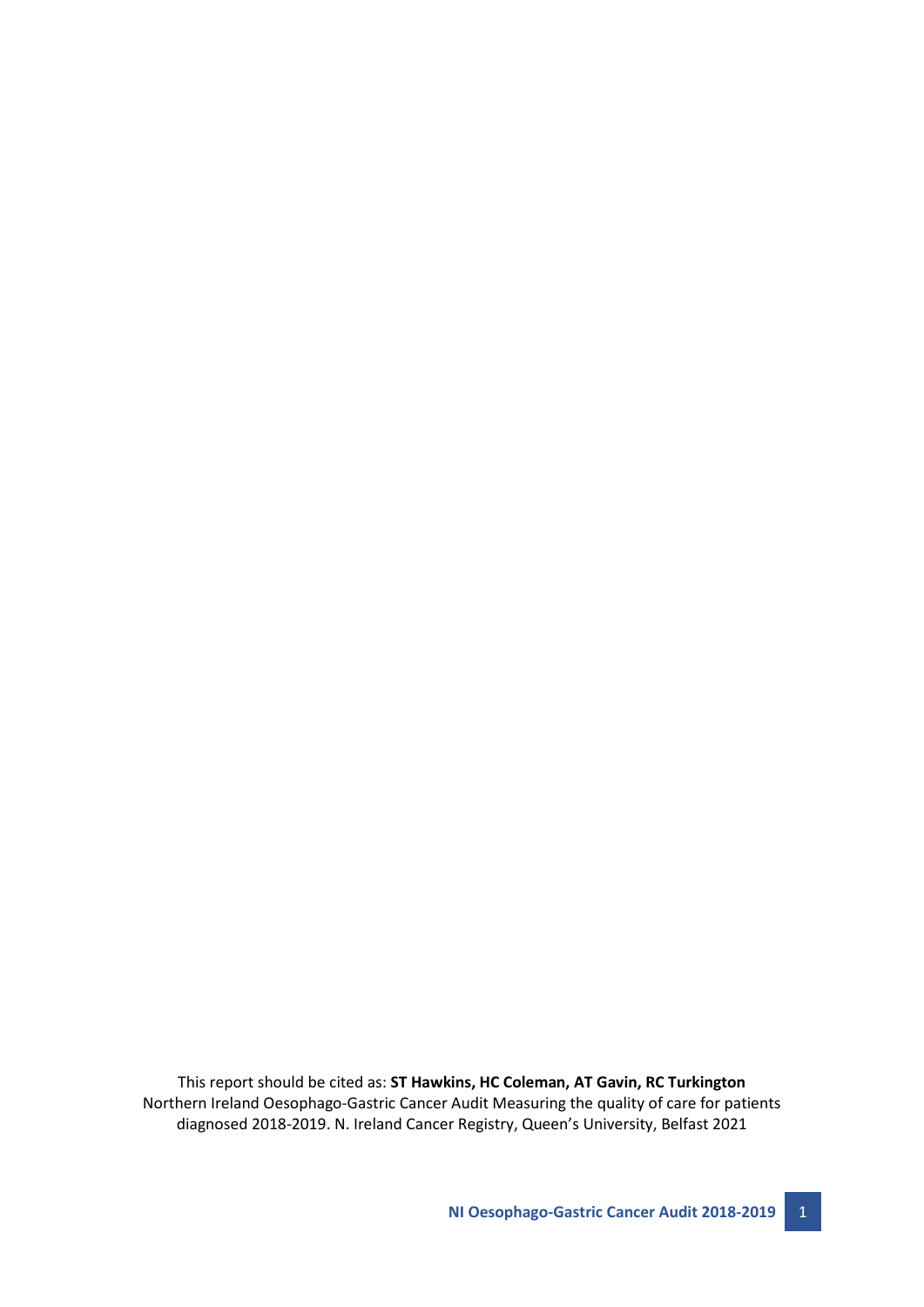# Contents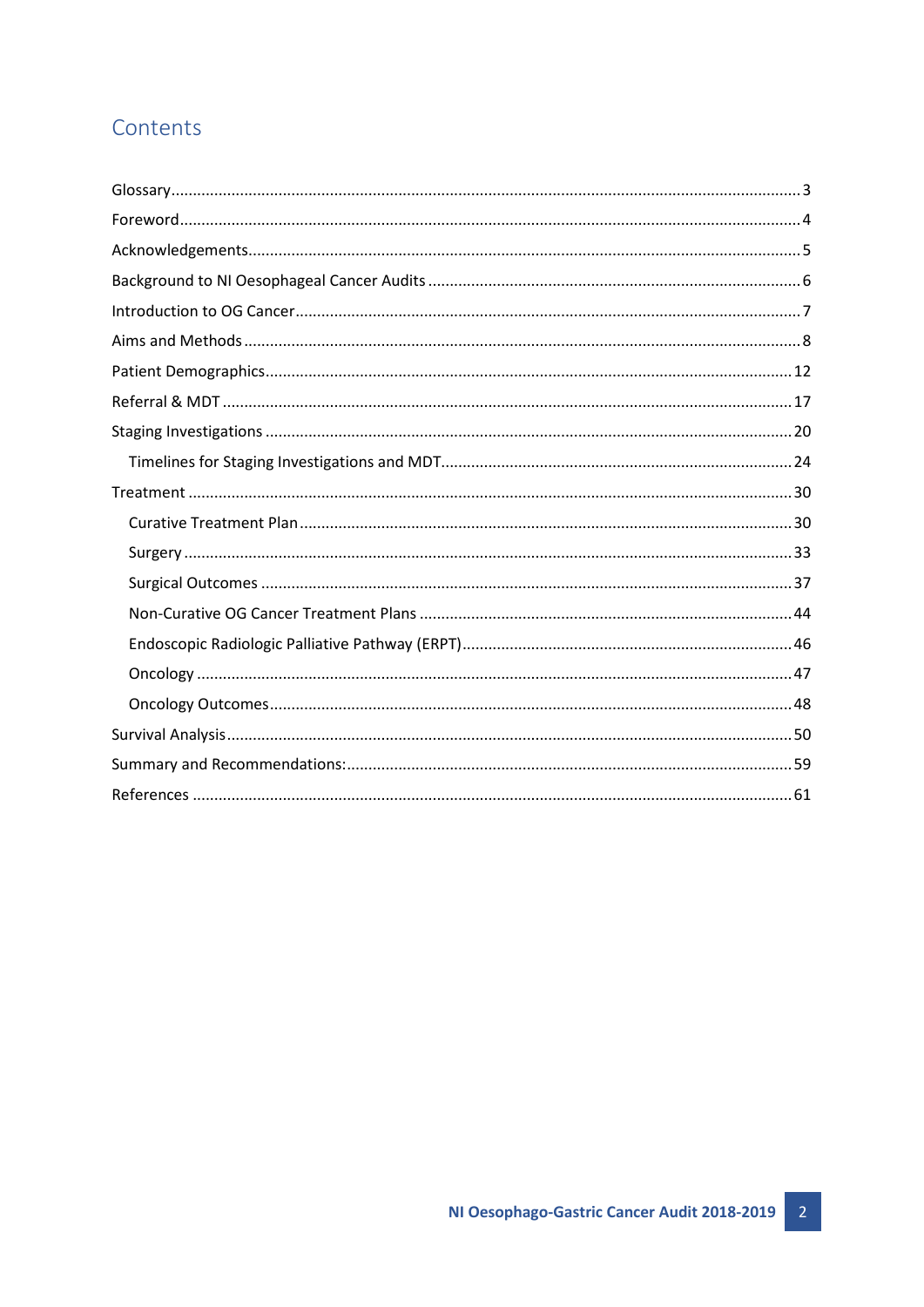# Glossary

| <b>CaPPS</b>  | Cancer Patient Pathway System                              |
|---------------|------------------------------------------------------------|
| <b>COPD</b>   | <b>Chronic Obstructive Pulmonary Disease</b>               |
| <b>EPRT</b>   | Endoscopic Radiological Palliative Pathway                 |
| GA            | <b>Gastric Atrophy</b>                                     |
| GI            | Gastro-Intestinal                                          |
| <b>GIM</b>    | Gastric Intestinal Metaplasia                              |
| <b>GP</b>     | <b>General Practitioner</b>                                |
| <b>HGD</b>    | High Grade Dysplasia                                       |
| <b>HSC</b>    | <b>Health and Social Care</b>                              |
| <b>HSCT</b>   | <b>Health and Social Care Trust</b>                        |
| <b>KM</b>     | Kaplan Meier                                               |
| <b>MDT</b>    | Multi-Disciplinary Team                                    |
| <b>NHS</b>    | <b>National Health Service</b>                             |
| <b>NI</b>     | Northern Ireland                                           |
| <b>NICaN</b>  | Northern Ireland Cancer Network                            |
| <b>NICE</b>   | National Institute for Health and Care Excellence          |
| <b>NICR</b>   | Northern Ireland Cancer Registry                           |
| <b>NIPACS</b> | Northern Ireland Picture Archive and Communications System |
| <b>NOGCA</b>  | National Oesophago-Gastric Cancer Audit                    |
| <b>OG</b>     | Oesophago-gastric                                          |
| <b>OGD</b>    | Oesophago-Gastric Duodenoscopy                             |
| <b>OGJ</b>    | Oesophago-Gastric Junction                                 |
| <b>PAS</b>    | Patient Administrative System                              |
| QPI's         | <b>Quality Performance Indicators</b>                      |
| QUB           | Queen's University Belfast                                 |
| <b>RISOH</b>  | Regional Information System for Oncology and Haematology   |
| <b>RQIA</b>   | Regulation & Quality Improvement Authority                 |
| <b>SCC</b>    | Squamous Cell Carcinoma                                    |
| <b>SW</b>     | Siewert Level                                              |
| <b>TVO</b>    | <b>Tumour Verification Officer</b>                         |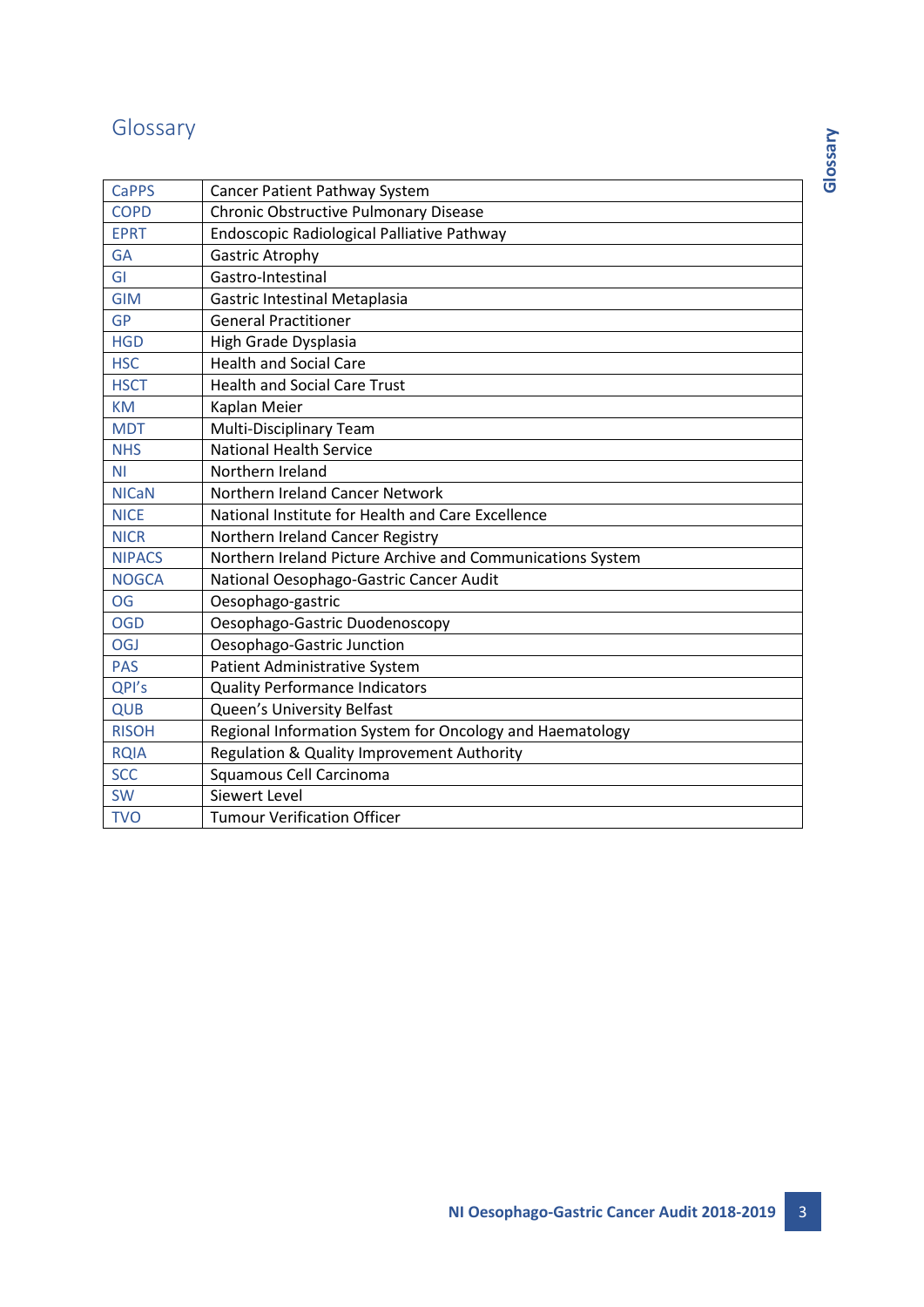# Foreword

I thank the Regulation & Quality Improvement Authority and OG Cancer NI for the funding of this work within the N. Ireland Cancer Registry (NICR) which is funded by the Public Health Agency (PHA) for N. Ireland.

The expertise of the staff of the NICR enabled acquiring of funding, collation and analysis of data and skilled presentation of the results, continually linking with the clinical teams to ensure the availability of the data and interpretation of the results. We hope that the findings from this work which has enabled comparisons with similar audits in the rest of the UK will inspire confidence in the clinical practice here while also identifying areas for enhanced learning to improve patient outcomes.

It is worth noting that for audits to be effective they need to be cyclical. We hope that this audit will be repeated to show changes in service post-covid and to show how feedback has been implemented.

Arrow Clearl

Mr Andrew Kennedy MD FRCS FRCSI Upper GI Clinical Reference Group Chair – Northern Ireland Cancer Network December 2021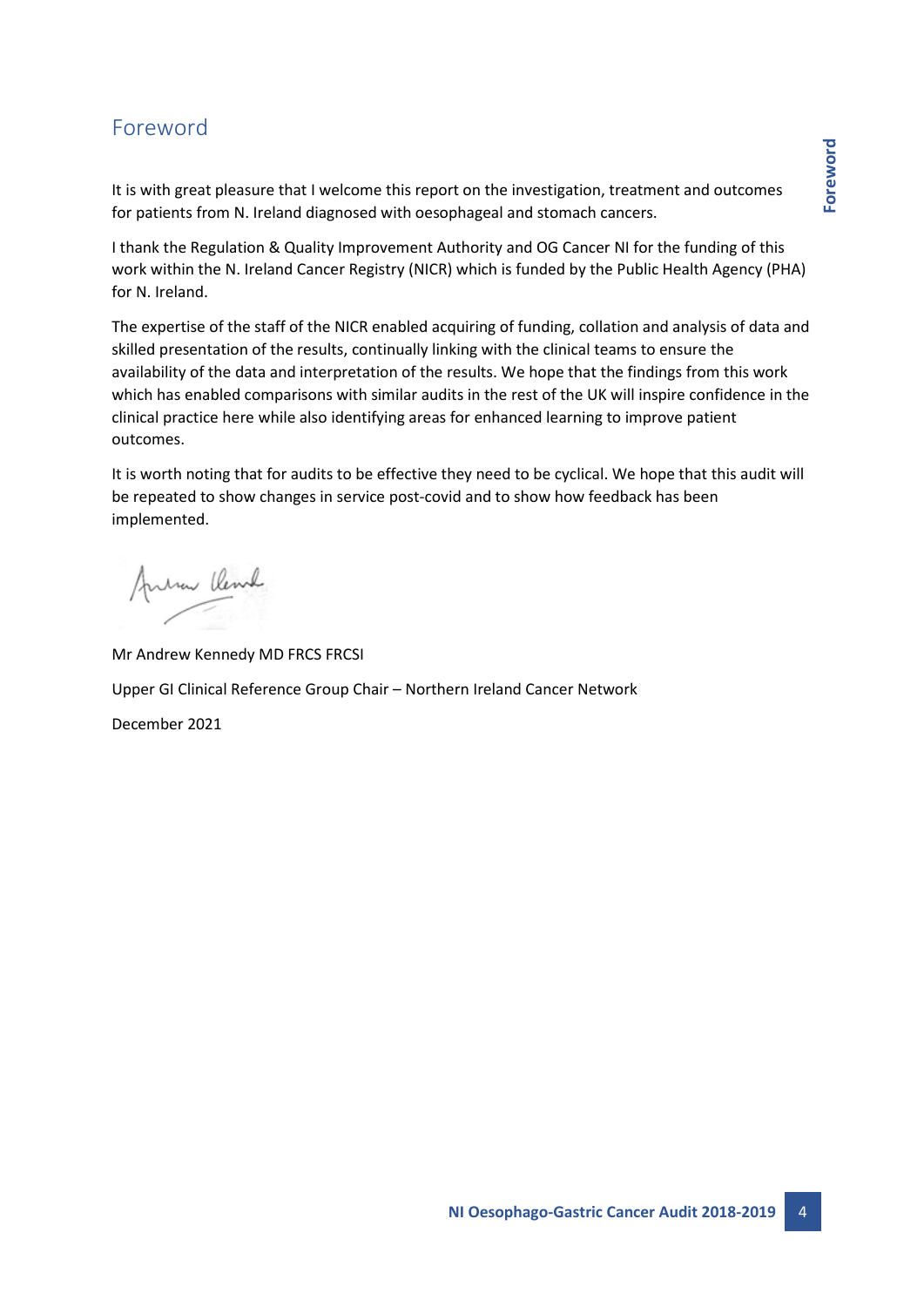# Acknowledgements

This report was compiled at the request of the NI Cancer Network (NICaN) Upper GI Group which was keen to monitor progress since the most recent Monitoring Care of Patients with Upper GI Cancers in Northern Ireland (NI) in 2005 audit report. I am grateful to the clinicians for their help in interpretation and final presentation. The N. Ireland Cancer Registry (NICR) is funded by the Public Health Agency (PHA) and this project was possible thanks to funding from:

- The Regulation & Quality Improvement Authority (RQIA) to measure the quality of care for patients with squamous cell carcinoma of the oesophagus, and adenocarcinoma of the oesophagus and oesophageal-gastric junction.
- OGCancerNI a local charity which aims to support, communicate and advocate on behalf of patients in Northern Ireland with oesophago-gastric cancer. This grant specifically aided the inclusion of gastric cancers.

The quality of data in this project is a result of the work of the NICR Tumour Verification Officers especially Donna Floyd, Paula Darragh and Ashley Levickas who meticulously extracted detailed information from electronic clinical records for analysis and presentation in this report. The analysis of data was undertaken by Sinéad Hawkins with guidance from Professor Helen Coleman.

A special word of gratitude to the QUB medical student Andrew Walker who aided in the data collection by quality assuring and adding to clinical data items including adding further items to increase accuracy of the surgery and oncology data. He was guided by Dr Richard Turkington consultant oncologist and assisted by Dr Anita Lavery medical oncology registrar of the Belfast Trust. Another thank you to Mr Ray Kennedy Belfast Trust surgeon who provided key data items for the surgery analysis.

The work of the N. Ireland Cancer Registry including the production of this report is the result of the work of the Registry team. I wish also to record my thanks to the NICR Steering Group and Council of the N. Ireland Cancer Registry who guide that work and the Public Health Agency which funds the work of the Registry. This work uses data provided by patients and collected by health services as part of their care and support

Anna Gavin.

Anna Gavin Director, N. Ireland Cancer Registry December 2021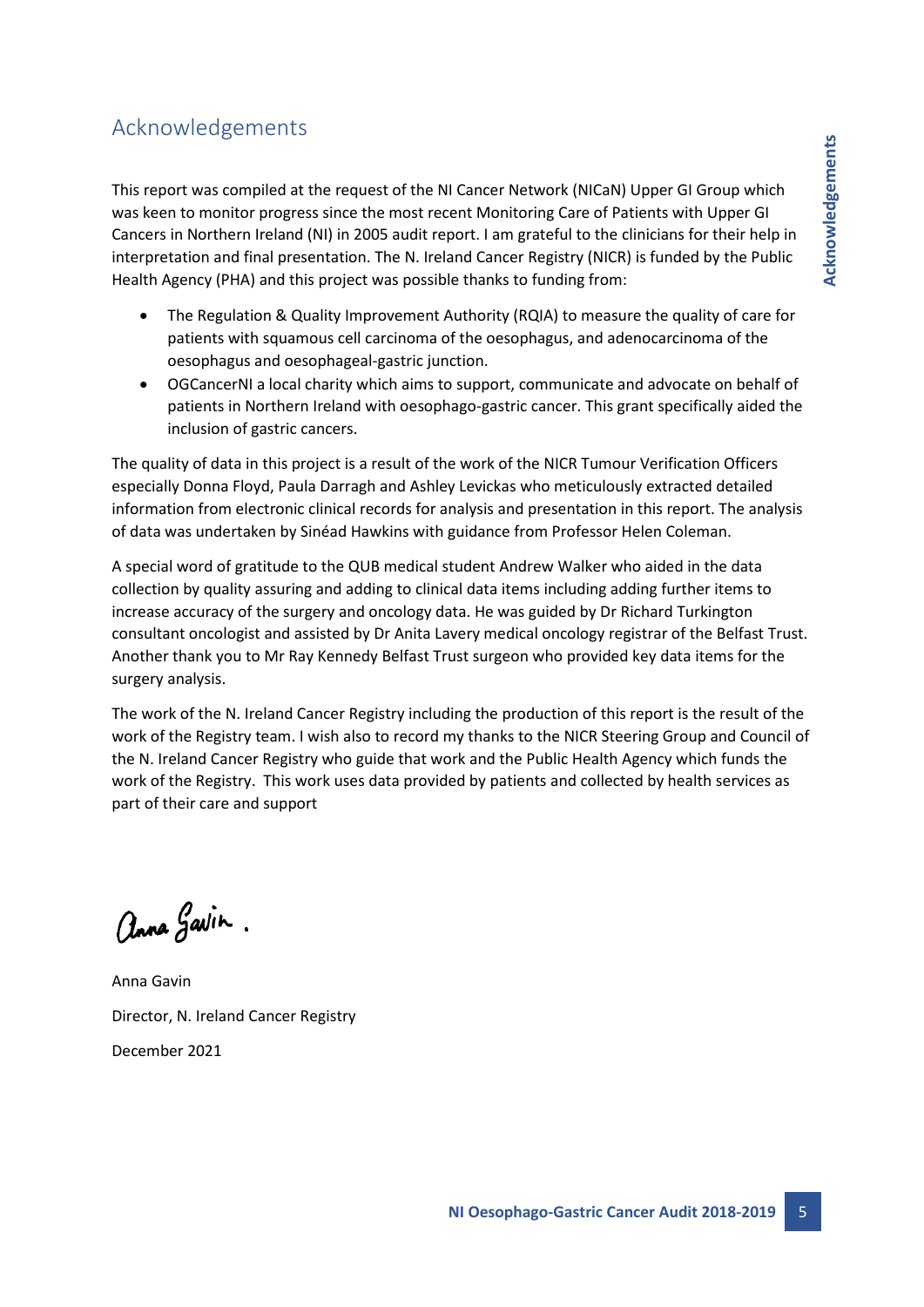# Background to NI Oesophageal Cancer Audits

The N. Ireland Cancer Registry (NICR) is the official statistics provider for cancer incidence, prevalence and survival across NI. It holds incidence data on cancers from 1993-2019 and has previously undertaken audits of the quality of cancer care for several cancers including oesophagogastric (OG) cancer patients diagnosed 1996, 2001, and 2005  $^{(1)}$ .

Previous audit reports can be accessed via this link:

# https://www.qub.ac.uk/research-centres/nicr/research-audits/Audits/

The Northern Ireland Cancer Network (NICaN) expressed a wish for an updated cancer audit for OG cancer patients, to measure treatment changes and allow clinicians/service managers to benchmark their care against the peer nations of England/Wales and Scotland. Since 2005 care of oesophageal cancer patients has changed significantly with centralisation of surgery being one of the biggest factors of change.

NHS England and NHS Wales audit their OG cancer services through an annual National Oesophago-Gastric Cancer Audit (NOGCA)<sup>(2)</sup>. This is a professional body led audit with input from the Royal College of Surgeons, Association of Upper Gastrointestinal Surgeons, the British Society of Gastroenterology and the Royal College of Radiologists. The most recent audit assessed care for patients diagnosed between March 2017 to April 2019.

NHS Scotland audits OG cancer patients care through 12 targeted questions called Quality Performance Indicators (QPIs). It is mandated through legislation and funded through NHS Scotland, with data collection responsibility lying with the three Regional Cancer Networks. The most recent report analyses the quality of care for OG cancer patients during 2013-2015<sup>(3)</sup>.

The NICR received funding from The Regulation & Quality Improvement Authority (RQIA) to measure the quality of care for patients with Squamous Cell Carcinoma (SCC), and adenocarcinoma of the oesophagus and oesophago-gastric junction. It also received a grant from OGCancerNI, a local cancer charity, to audit the quality of care for patients diagnosed with gastric cancer. This work aims to provide a deep insight into the quality of care for these patient groups, and to facilitate comparisons of NI data with the most recent England and Wales NOGCA and NHS Scotland Upper GI Quality Performance Indicators, while also enabling comparison with historic data from the 2005 OG-NI audit.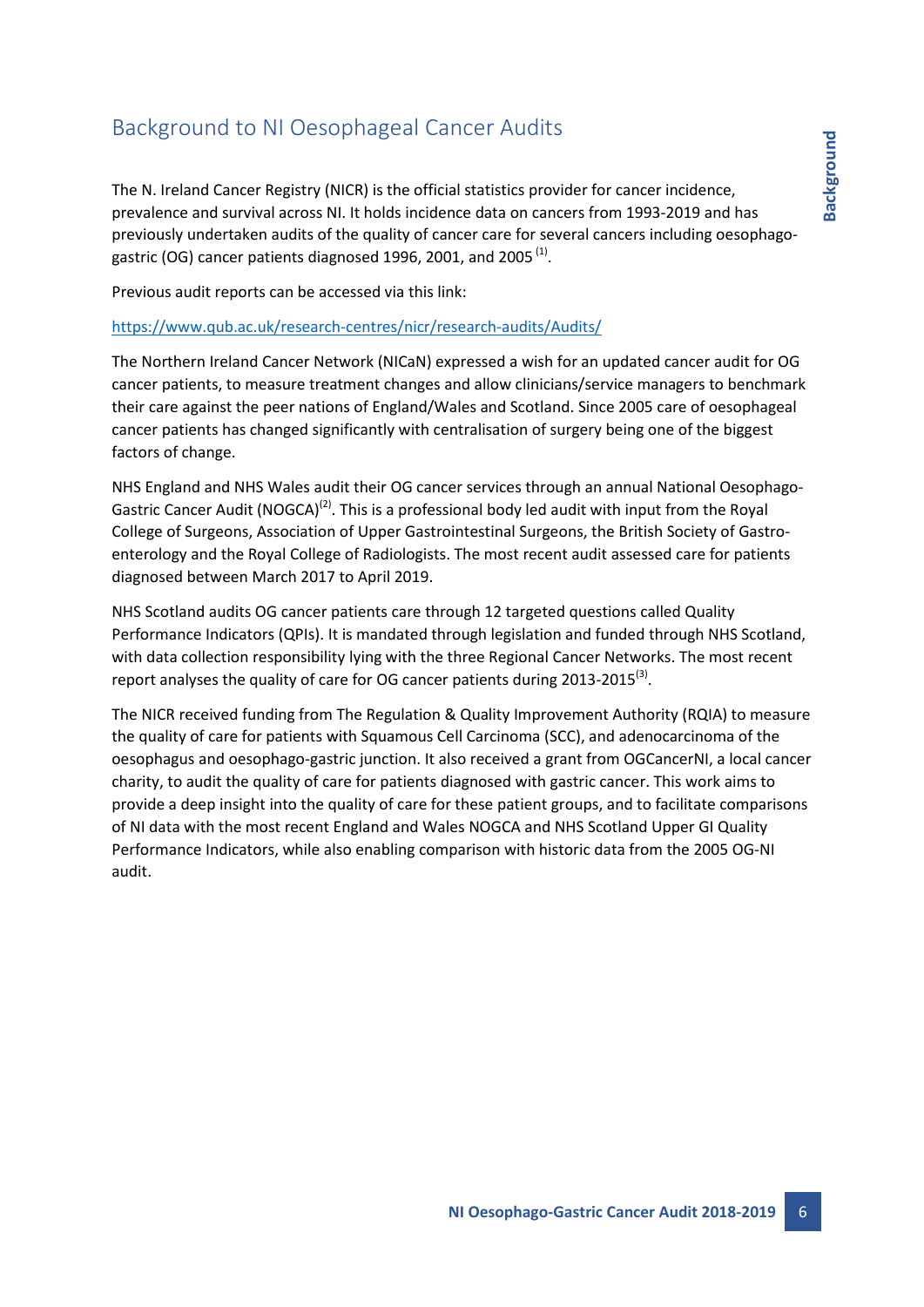# Introduction to OG Cancer

Oesophageal and gastric (OG) cancers are among the most common cancer sites across the globe. In data assimilated by GLOBOCAN in 2020 excluding non-melanoma skin cancer, gastric cancer (otherwise known as stomach cancer) was the  $5<sup>th</sup>$  most common incident cancer, and oesophageal cancer was the  $8<sup>th</sup>$  most common incident cancer, representing 1,089,103 and 604,100 incident cancer cases worldwide, respectively<sup>(4)</sup>.

In NI on average during 2015-2019 there were 154 males and 63 females diagnosed with oesophageal cancer per year<sup>(5)</sup>, and there were 127 males and 73 females diagnosed with gastric cancer each year<sup>(6)</sup>.

Oesophageal cancer has two main morphological subtypes; adenocarcinoma and squamous cell carcinoma together representing 90% of all oesophageal cancers<sup>(7)</sup>. Globally the majority (84%), of oesophageal cancer are squamous cell carcinomas compared to 15% of adenocarcinomas<sup>(8)</sup>. Adenocarcinoma occurs most commonly on the lower third of the oesophagus while squamous cell carcinoma is more evenly spread throughout the lower and middle third of the oesophagus with the upper third being a rare site for disease $^{(7)}$ .

Gastric cancer is typically divided to cardia gastric cancer, and non-cardia gastric cancer with cardia gastric cancer arising in the proximal stomach and non-cardia gastric cancer arising in the body and distal stomach<sup>(8)</sup>.

A UK population-based study by Brown K et al, calculated population attributable fractions for a combination of risk factors and estimated that 58.5% of oesophageal cancers and 54.2% of gastric cancers were due to lifestyle and environmental risk factors<sup>(9)</sup>.

Smoking is a risk factor for OG cancers with the amount smoked and the duration of smoking affecting disease risk. Squamous cell carcinoma of the oesophagus risk attributed to smoking is higher compared to adenocarcinoma of the oesophagus, and gastric cancer<sup> $(10,11)$ </sup>. Alcohol is a risk factor in squamous cell carcinoma , but is not considered a risk factor for adenocarcinoma of the oesophagus<sup>(11)</sup>. The effects of alcohol consumption on the oesophago-gastric junction have shown inconsistent results in studies, however, there is a strong correlation with alcohol and increased risk of cancer in the body of stomach <sup>(11).</sup> Diets with a high intake of salt and salt based food such as cured meats increase the risk of gastric cancer  $(12)(13)$ . There is increased risk of oesophageal squamous cell carcinoma associated with drinking hot beverages, such as the South American drink maté<sup>(14)</sup>. In France, excessive consumption of Calvados has been linked with high levels of oesophageal cancers<sup>(15)</sup>.

Barrett's oesophagus is a form of metaplasia, which is a recognised premalignant condition of oesophageal and oesophago-gastric junction adenocarcinoma, transforming via dysplasia to adenocarcinoma in a minority of cases. Squamous cell dysplasia is a pre-malignant condition of oesophageal squamous cell carcinoma<sup>(16)</sup>. Similarly, for gastric cancer, disease progression can occur via chronic gastritis, gastric atrophy (GA), gastric intestinal metaplasia (GIM) and dysplasia of the stomach<sup>(17)</sup>. Research is ongoing for risk stratified surveillance programmes to aid detection of premalignancy/early malignancy to aid cancer prevention and early diagnosis.

Survival for OG cancer is lower than for many other cancers. In NI five-year age-standardised net survival for patients diagnosed between 2010 and 2014 was 20.5% for oesophageal cancers, and 20.8% for gastric cancers.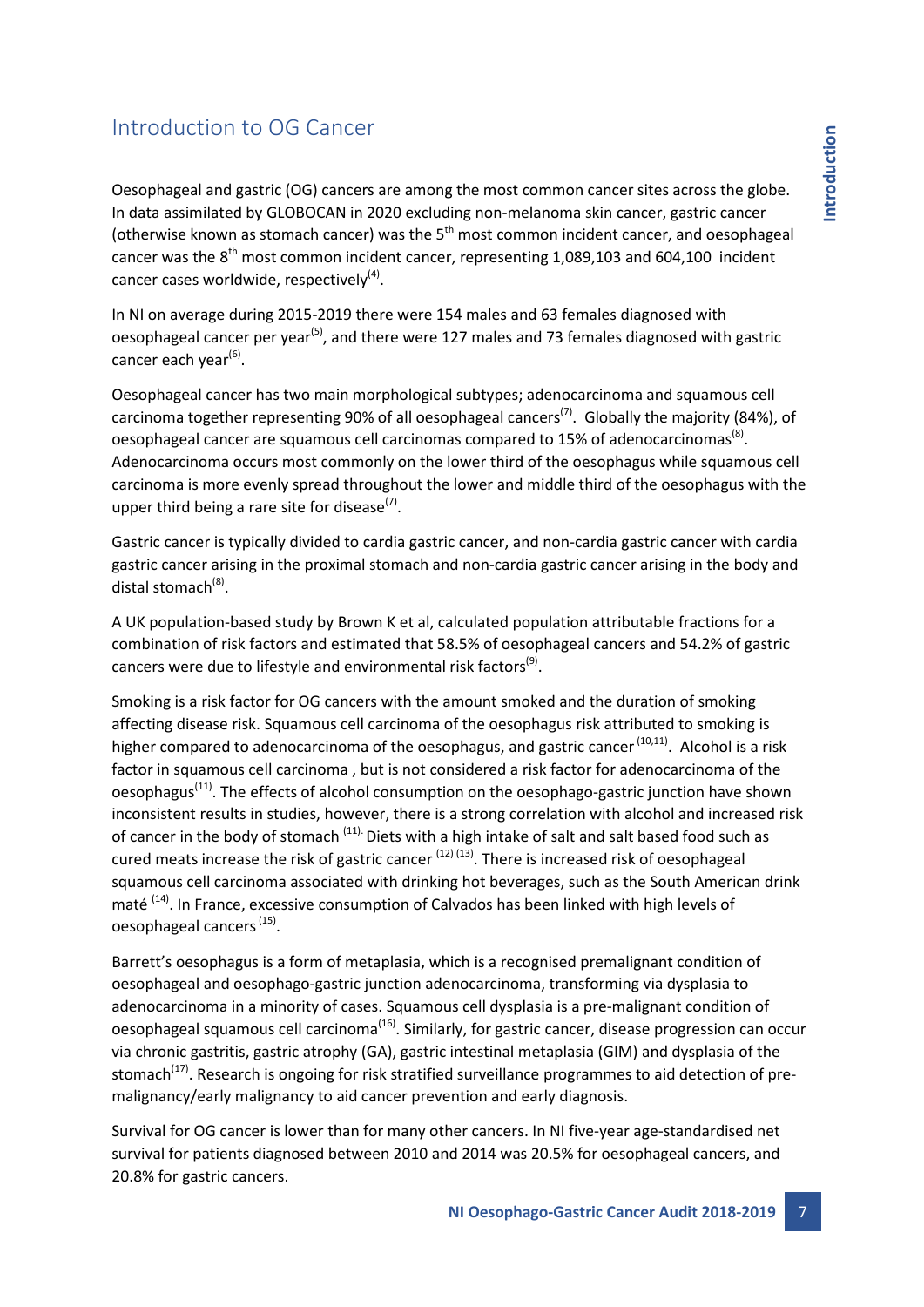# Aims and Methods

# **Audit Aim**

This Audit has two aims:

- 1) To review the process of care for OG cancer patients diagnosed in NI in 2018 & 2019 and compare changes since 2005.
- 2) To compare processes of care for this cohort of patients against NOGCA and NHS Scotland's QPI's.

# **Methods**

- Data items for collection were identified through the data dictionaries of the 2005 NICR audit, NOGCA and NHS Scotland's QPIs to allow comparability and agreed by the members of the NICaN OG Clinical reference group.
- A database was developed by NICR IT staff.
- OG cancer cases (ICD 10 codes: C15-C16) with an incident date of diagnosis of 01/01/2018 to 31/12/2019 were extracted from the NICR database.
- Datasets from the Regional Information System for Oncology and Haematology (RISOH), Patient Administrative System (PAS) and Radiotherapy datasets from both Northern Ireland Cancer Centres were linked to cancer registry data.
- A team of three NICR Tumour Verification Officer's (TVOs) then supplemented this dataset following review of the following electronic care systems:

- The Multidisciplinary Team Meeting administration system - Cancer Patient Pathway System (CaPPS).

- Labcentre: a regional database of all pathology reports in Northern Ireland.

- Northern Ireland Picture Archive and Communications System (NIPACS) and Royal Victoria Hospital Imaging systems. These systems store radiology scans and associated data.

Once the dataset was completed by the TVO team a medical student under supervision from a Belfast Trust oncologist and aided by a medical oncology registrar then quality assured surgical data to include admission and discharge, surgery type and surgical complications. Oncology data were also quality assured with additional data given to include all lines of chemotherapy treatments. The data were then anonymised for analysis which took place in the secure environment of the N. Ireland Cancer Registry.

HSC Trust was determined by the patient's allocated primary Trust on CaPPS and where a patient did not have a CaPPS record Trust of residence was determined by postcode. This methodology was configured to ensure that patients who had treatments across multiple Trusts were not counted more than once in the audit, and Trusts had a reflective number of cases based on the numbers of patients that they have responsibility for their pathway. Note surgery is a centralised service.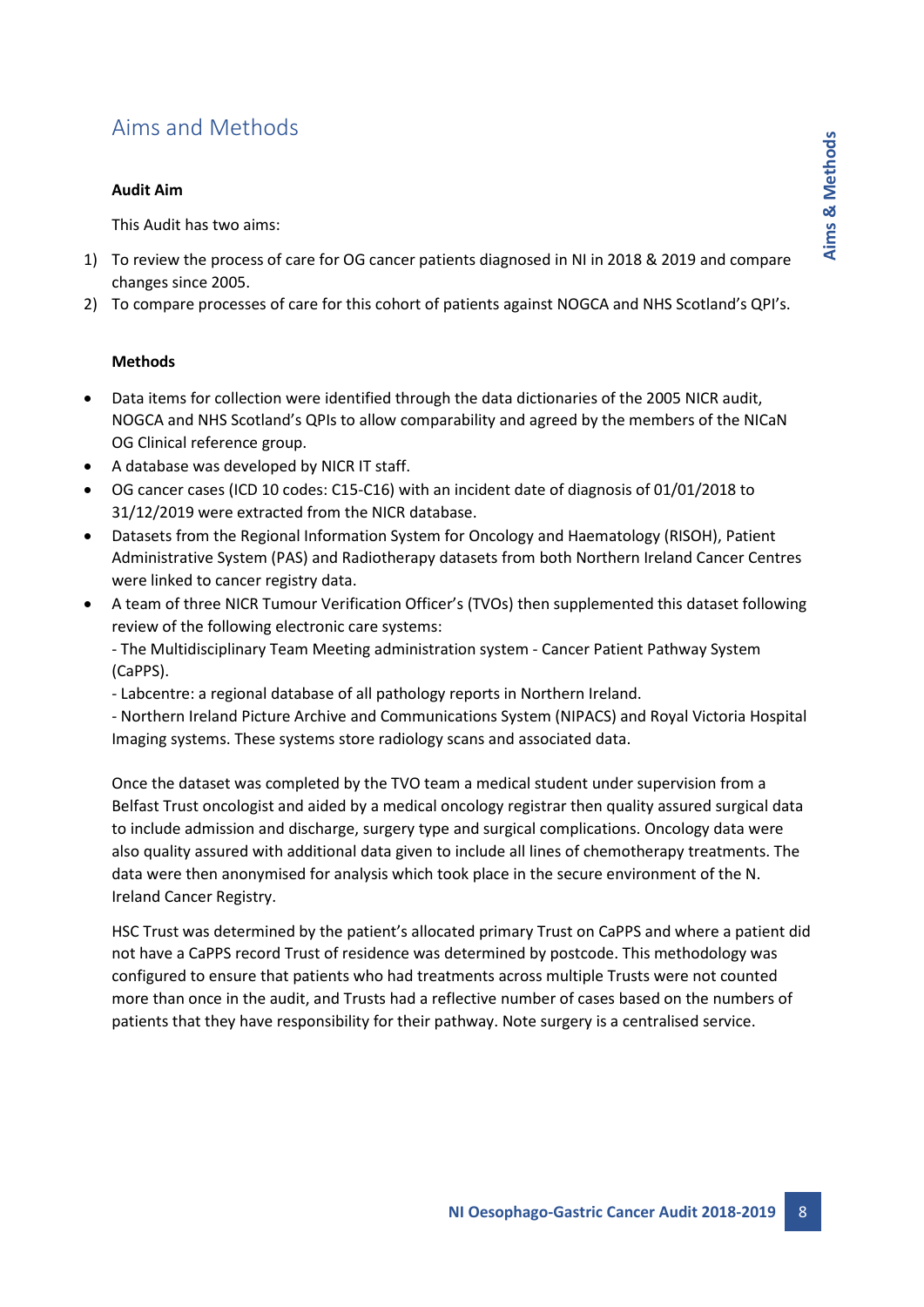**Inclusion criteria** for patients in the audit:

 All patients with a confirmed new incident primary cancer of the oesophagus and stomach (ICD-C15-C16), irrespective of cancer history of any site and diagnosed during 2018 and 2019.

#### **Exclusion criteria**:

- Patients with cancer of unknown primary origin.
- Patients with carcinoid/endocrine tumours, lymphoma, melanoma, or sarcoma.
- Patients with metastasis in the oesophagus or stomach originating from another primary site.
- Patients with carcinoma-in-situ, non-invasive tumours, or dysplasia.
- Patients with a basis for diagnosis of death certificate only due to low volume of information.

|                                   | <b>Oesophagus</b> |              | Oesophago-gastric<br>junction** |          | <b>Stomach</b> |          |
|-----------------------------------|-------------------|--------------|---------------------------------|----------|----------------|----------|
|                                   | 2018              | 2019         | 2018                            | 2019     | 2018           | 2019     |
| <b>Total number of patients</b>   | 209               | 194          | 72                              | 76       | 121            | 121      |
| <b>Exclusions morphology*</b>     | 7                 | 2            | $\overline{2}$                  | 2        | 18             | 3        |
| <b>Total in audit population</b>  | 202               | 192          | 70                              | 74       | 103            | 118      |
| <b>Total reported on- Male</b>    | 143<br>(71%)      | 137<br>(71%) | 50 (71%)                        | 60 (81%) | 60<br>(58%)    | 69 (58%) |
| <b>Total reported on - Female</b> | 59 (29%)          | 55 (29%)     | 20 (29%)                        | 14 (19%) | 43<br>(42%)    | 49 (42%) |
| Median age at diagnosis - Male    | 68                | 71           | 67                              | 73       | 74             | 73       |
| Median age at diagnosis -Female   | 69                | 72           | 68                              | 64       | 70             | 71       |

#### Table 1: Study Patients

\*Exclusion criteria for morphology includes carcinoids, neuroendocrine carcinomas and sarcomas

\*\*Oesophago-Gastric junction (OGJ) is defined by Siewert Classification Types I-III

There were 759 OG cancer patients included in the audit of which 375 were diagnosed in 2018 and 384 in 2019. The majority of oesophageal cancer patients diagnosed on average between 2018-2019 were male (71%) and the majority of stomach cancers patients are also male, however, the difference is less stark with 58% of cases being male.

Since the 2005 audit the number of stomach cancer cases has declined by 12% in keeping with global trends. However, the number of oesophageal cancer cases has increased by 36%, and the number of OGJ cancer cases has increased by 19%. When comparing to the 2018-2019 average there were an extra 32 patients diagnosed compared with 2005.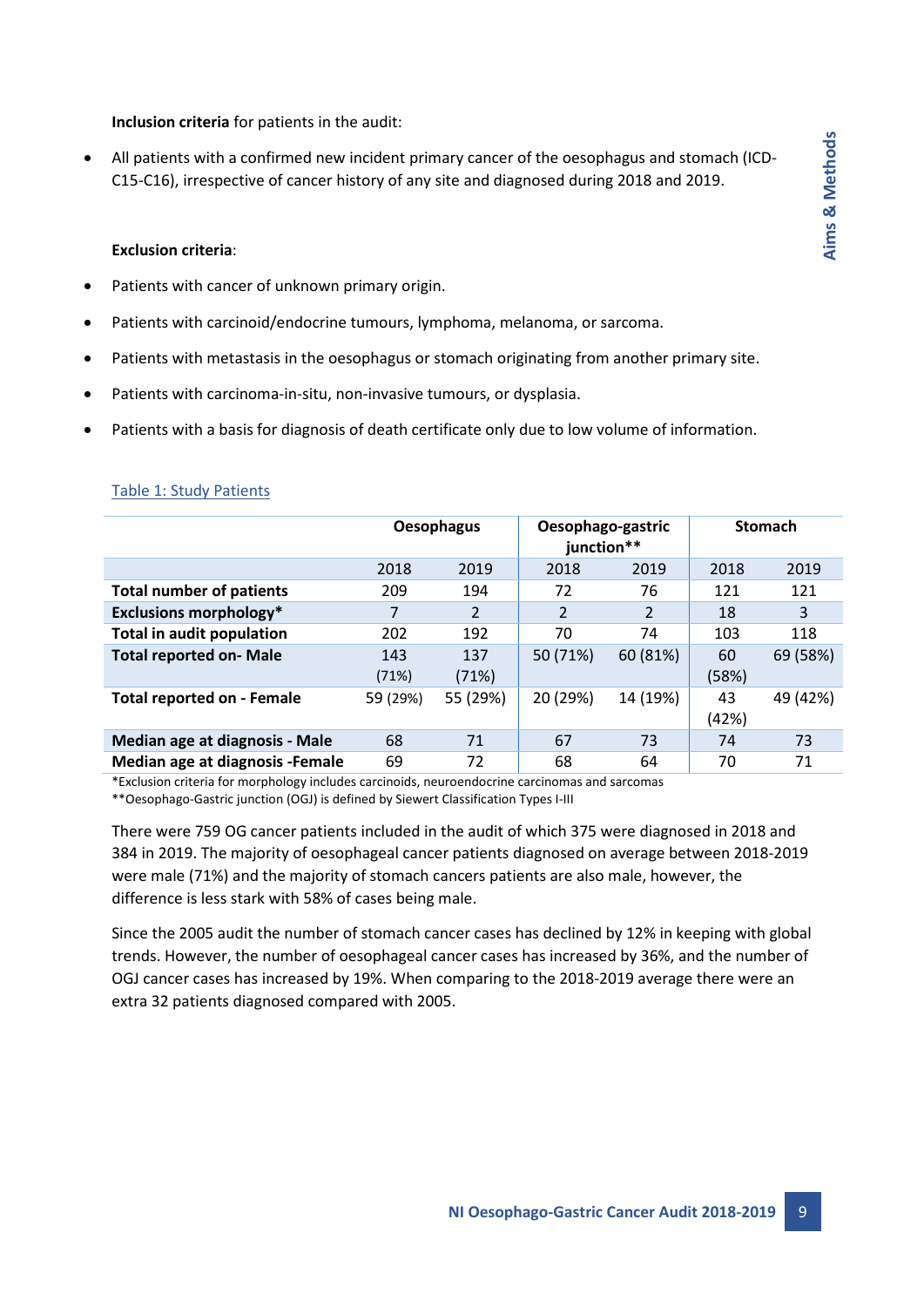Table 2: Distribution of OG cancer cases of patients diagnosed 2018-2019 by tumour type, histological subtype and gender

|                          | <b>OES SCC</b> | <b>OES ACA</b><br>$+$ OGJ SW<br>I, II | Stomach &<br>SW III | <b>Total Patients</b><br>$(2018-2019)$ |
|--------------------------|----------------|---------------------------------------|---------------------|----------------------------------------|
| <b>Total Males</b>       | 68 (55%)       | 291 (80%)                             | 150 (60%)           | 509 (69%)                              |
| <b>Total Females</b>     | 55 (45%)       | 74 (20%)                              | 101 (40%)           | 230 (31%)                              |
| <b>Total All</b>         | 123 (100%)     | 365<br>(100%)                         | 251 (100%           | 739* (100%)                            |
| <b>Median Age Male</b>   | 70             | 69                                    | 73                  | 70                                     |
| <b>Median Age Female</b> | 72             | 67                                    | 70                  | 69                                     |

\*Note there were 20 oesophageal cancer patients who had a histology that were not ACA or SCC. Where analysis based on site and histology, they will be included in the total columns only. Key OES SCC= Oesophageal Squamous Cell Carcinoma, OES ACA+ OGJ SWI, II=Oesophageal adenocarcinoma OGJ Siewert levels I-II, Stomach cancer & SWIII= OGJ (Siewert level II)

In Northern Ireland for patients diagnosed 2018-2019 table 2 shows that adenocarcinoma of oesophagus and OGJ is more commonly diagnosed in men (80%) than women (20%), while oesophageal squamous cell carcinoma is only slightly more common in men (55%) than women (45%).

Note for analysis where all histological subtypes are included in analysis will be split by Oesophagus and OGJ-Siewert levels I and II (SWI-II), and stomach+ OGJ Siewert level III (SWIII) as seen in Table 3 below.

| Table 3: Distribution of OG cancers by site and gender |  |  |
|--------------------------------------------------------|--|--|
|                                                        |  |  |

|                                   | <b>Female</b> | Male      | Total      |
|-----------------------------------|---------------|-----------|------------|
| <b>Oesophagus and OGJ SW I-II</b> | 139 (27%)     | 369 (73%) | 508 (100%) |
| <b>Stomach SW III</b>             | 101 (40%      | 150 (60%) | 251 (100%) |
| <b>OG Cancers Total</b>           | 240 (32%)     | 519 (68%) | 759 (100%) |

# **HSC Trust**

Table 4 shows the distribution of patients in this audit based on their Trust of residence, and Trust of treatment. Trust of residence is determined by a patient's postcode and Health and Social Care (HSC) geographical boundaries. HSC Trust of treatment is determined by their assigned Trust according to the Cancer Patient Pathway System (CaPPS). CaPPS is the multi-disciplinary team's administrative tool used to track cancer patient pathways and it is therefore assumed in this audit that the 'HSC Trust of Treatment' is the Trust that has assumed responsibility for a patient's care/patient pathway. For the most part surgery and oncology treatments are centralised however endoscopy treatments and radiology may be managed by HSC Trust of treatment.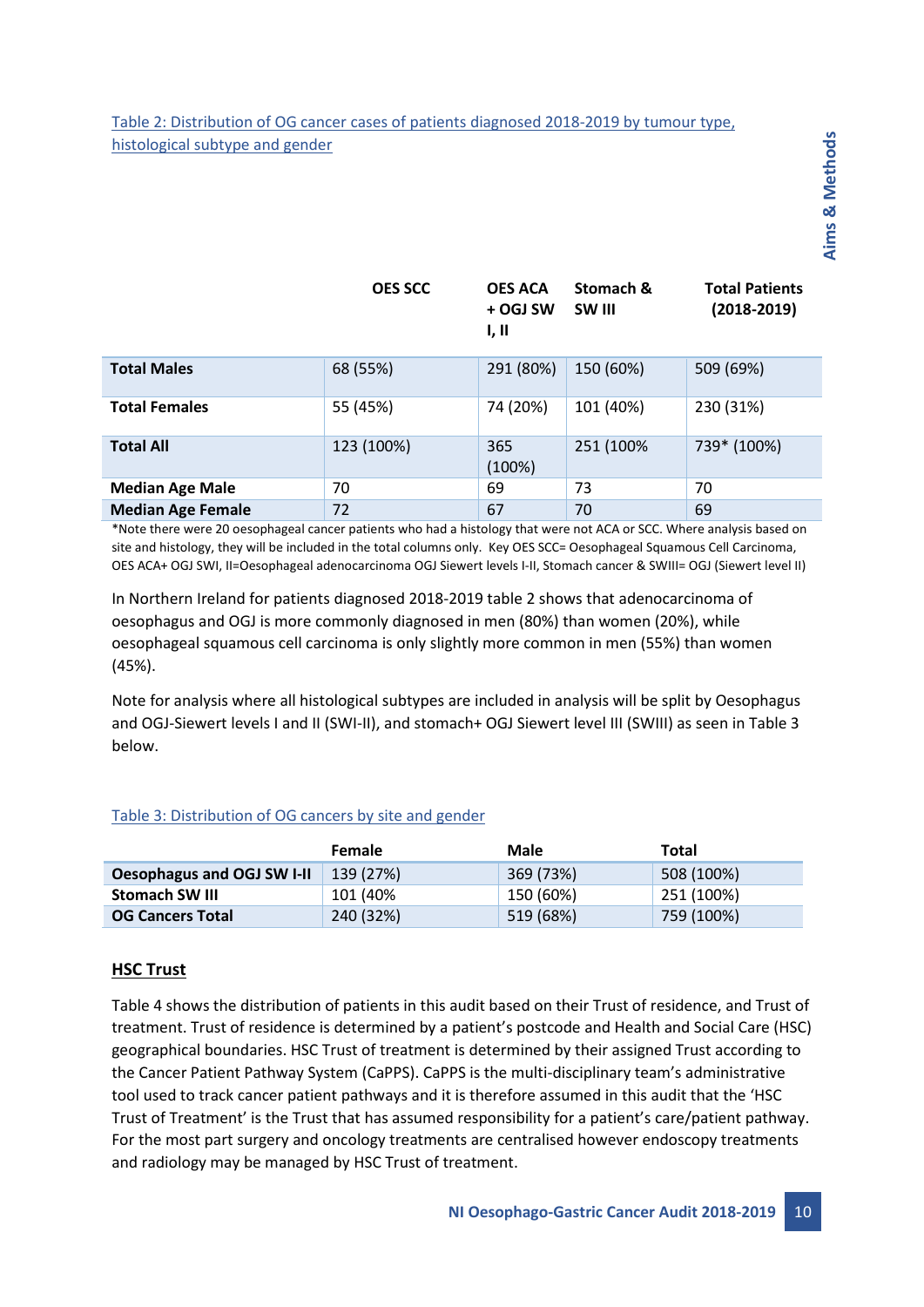Table 4: Table to show patient distribution for OG cancer diagnosed 2018-2019 by CaPPS assigned Trust of Treatment by Trust of residence determined by post code

|                    |                | <b>HSC Trust of Treatment</b> |                 |               |                |           |              |
|--------------------|----------------|-------------------------------|-----------------|---------------|----------------|-----------|--------------|
|                    |                | <b>Belfast</b>                | <b>Northern</b> | South-Eastern | Southern       | Western   | <b>Total</b> |
|                    |                |                               |                 |               |                |           |              |
|                    | <b>Belfast</b> | 152 (92%)                     | $\overline{2}$  | 11            | 0              | 0         | 165          |
|                    | Northern       | 21                            | 158 (84%)       | $\mathcal{P}$ | 6              | 1         | 188          |
| Trust of Residence | South-         | 18                            | 1               | 115 (84%)     | 3              | 0         | 137          |
|                    | Eastern        |                               |                 |               |                |           |              |
|                    | Southern       | 10                            | 0               | 0             | 130 (93%)      | $\Omega$  | 140          |
|                    | Western        | 5                             | 0               | $\mathbf 0$   | $\overline{2}$ | 122 (95%) | 129          |
|                    | <b>Total</b>   | 206                           | 161             | 128           | 141            | 123       | 759          |

- The blue cells in table 4 show the proportion (%) of patients who are managed by a Multi-Disciplinary Team (MDT) within their area of residence.
- The majority of patients diagnostic and treatment pathways are managed by teams based in their Trust of residence. (Note surgery is centralised as are some oncology services).
- Almost all patients residing in the Southern and Western Trusts, were managed by an MDT team within their Trust.
- Belfast Trust had the largest proportion of cross-over with an additional 54 patients from other Trusts of residence.
- During 2018-2019 the Belfast Trust assumed treatment responsibility for the greatest number of OG cancer patient's treatment pathways (n=206) followed by Northern Trust (n=161), Southern Trust (n= 141), South-Eastern Trust (n=128) and Western Trust (n=123).

Table 5: Distribution of OG cancer cases diagnosed 2018 and 2019 by socio-economic deprivation quintile and site and histology

| <b>Deprivation Quintile</b> | OES SCC | OES ACA + OGJ<br>SW I, II | Stomach & SW<br>Ш | All OG Cancer<br>Patients (%) |
|-----------------------------|---------|---------------------------|-------------------|-------------------------------|
| Least Deprived 1            | 20.3%   | 19.7%                     | 15.5%             | 18.45%                        |
| 2                           | 20.3%   | 18.4%                     | 19.5%             | 19.1%                         |
| 3                           | 20.3%   | 19.7%                     | 21.9%             | 20.7%                         |
| 4                           | 20.3%   | 25.2%                     | 16.7%             | 21.5%                         |
| Most deprived 5             | 18.7%   | 16.7%                     | 26.3%             | 20.1%                         |

There is no significant association(p=0.75) with socio-economic deprivation and OG cancer type for patients diagnosed in NI in 2018 and 2019. Note this test statistic does not account for other factors such as age.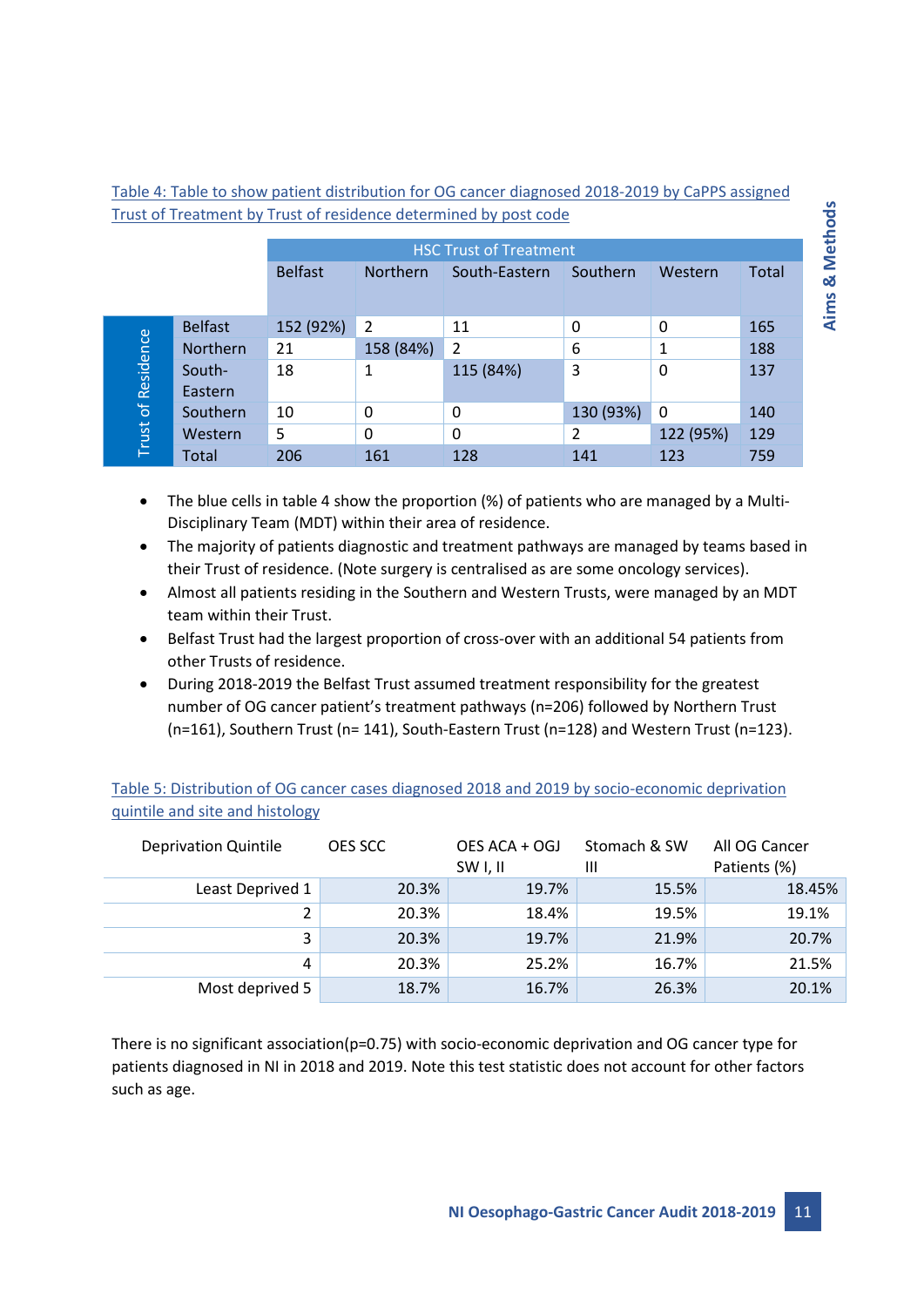# Patient Demographics

| Age at<br><b>Diagnosis</b> | Male      | Female    | <b>Both Genders</b> |
|----------------------------|-----------|-----------|---------------------|
| < 50                       | 33 (6%)   | 13 (5%)   | 46 (6%)             |
| 50-59                      | 67 (13%)  | 36 (15%)  | 103 (14%)           |
| 60-69                      | 138 (27%) | 73 (30%)  | 211 (28%)           |
| 70-79                      | 166 (32%) | 59 (25%)  | 225 (30%)           |
| 80-89                      | 96 (18%)  | 48 (20%)  | 144 (19%)           |
| $90 +$                     | 19 (4%)   | 11 (5%)   | 30 (4%)             |
| <b>Total</b>               | 519 (68%) | 240 (32%) | 759 (100%)          |

#### Table 6: Age distribution of OG cancer patients diagnosed from 2018-2019 by gender

#### Figure 1. Age and sex distribution of OG cancer patients diagnosed 2018-2019



- In the 2018-2019 audit 519 OG cancer patients were male and 240 were female.
- 80% of OG cancer patients were diagnosed at 60 and over, and 53% of patients were diagnosed at 70 and over.
- The biggest male to female ratio was in the age group 70-79.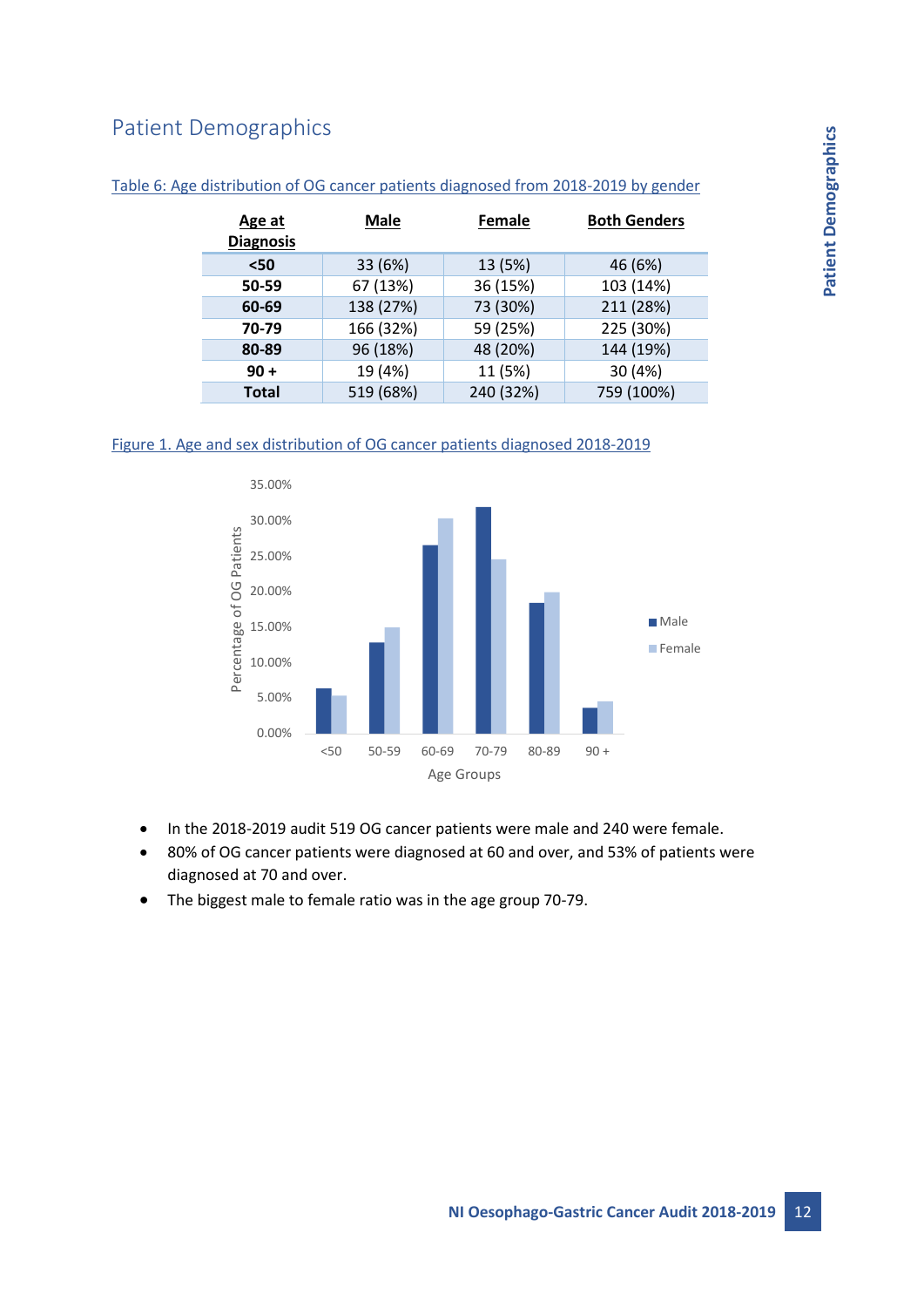| Age at<br><b>Diagnosis</b> | <b>OES SCC</b> | OES ACA + OGJ<br>SW I, II | <b>Stomach &amp; SWIII</b> |
|----------------------------|----------------|---------------------------|----------------------------|
| $50$                       | 8(7%)          | 22 (6%)                   | 16 (6%)                    |
| 50-59                      | 15 (12%)       | 57 (16%)                  | 29 (12%)                   |
| 60-69                      | 37 (30%)       | 110 (30%)                 | 62 (25%)                   |
| 70-79                      | 37 (30%)       | 110 (30%)                 | 72 (29%)                   |
| $80+$                      | 26 (21%)       | 66 (18%)                  | 72 (29%)                   |

#### Table 7: Age distribution of OG cancer patients diagnosed 2018-2019 by site/histology

#### Figure 2. Age of distribution for OG cancer patients diagnosed 2018-2019 by histology and site



57% of stomach cancer patients were aged 70 years and over compared to 51% of oesophageal SCC cancer patients and 48% of oesophageal and OGJ adenocarcinoma cancer patients.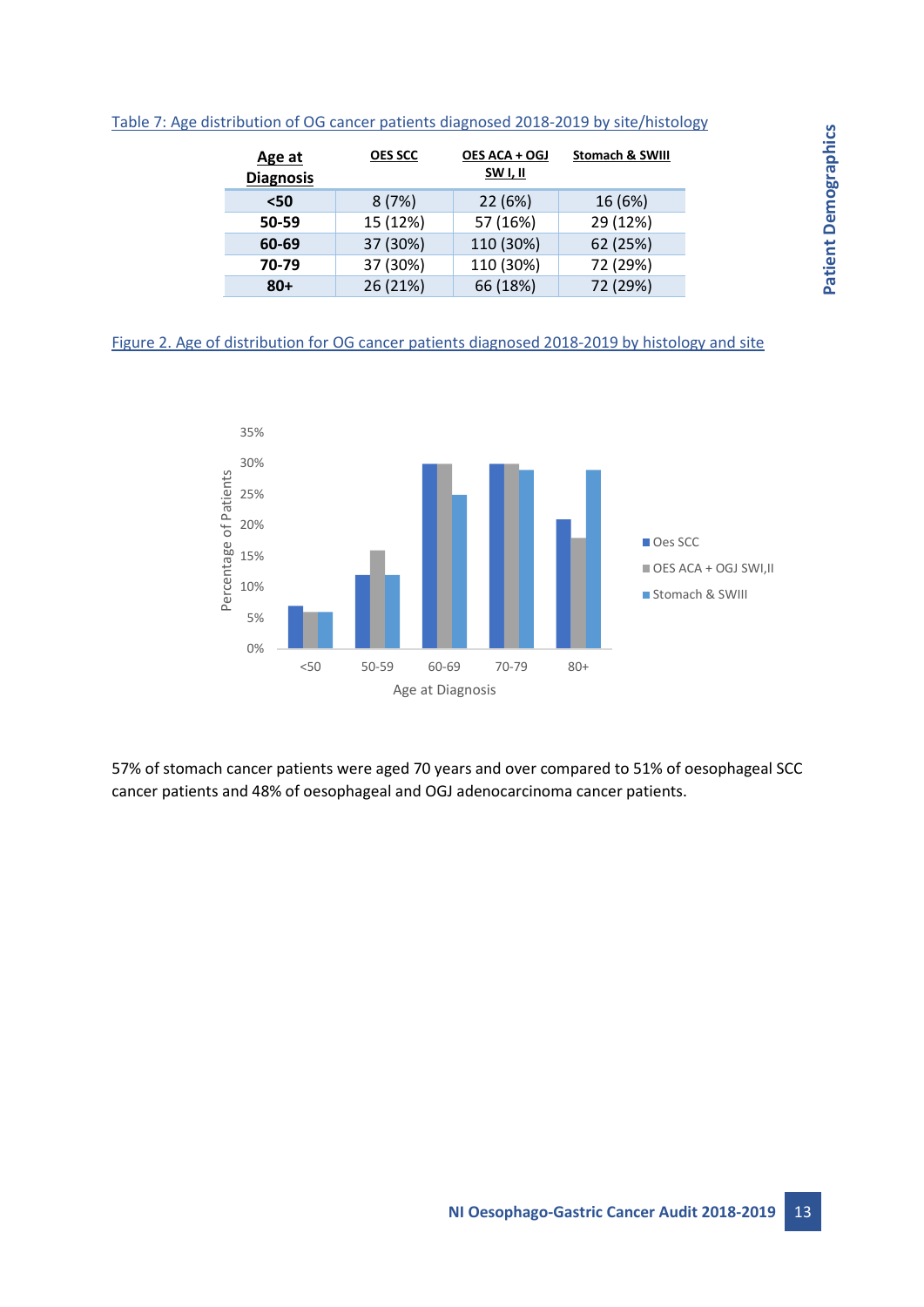#### Table 8: Number of OG Cancer patients presenting with other Co-Morbidities

| Co-Morbidity*                                                           | No. Patients (%) 2005 **** | No. Patients (%) 2018-2019 |
|-------------------------------------------------------------------------|----------------------------|----------------------------|
| No co-morbidity                                                         | Not known                  | 209 (28%)                  |
| Barrett's Oesophagus***                                                 | 24 (12%)                   | 94 (12%)                   |
| COPD/Asthma                                                             | 45 (23%)                   | 70 (9%)                    |
| <b>Chronic Renal Impairment</b>                                         | Not known                  | 29 (4%)                    |
| <b>Diabetes</b>                                                         | 29 (15%)                   | 64 (8%)                    |
| Ischaemic Heart disease                                                 | Not known                  | 44 (6%)                    |
| Cerebrovascular disease                                                 | Not known                  | 15 (2%)                    |
| Peripheral Vascular disease                                             | Not known                  | 10 (1%)                    |
| <b>Mental Illness</b>                                                   | 12 (6%)                    | 30 (4%)                    |
| Hypertension                                                            | 73 (37%)                   | 184 (24%)                  |
| Significant other                                                       | Not known                  | 371 (49%)                  |
| Previous malignant cancer<br>(excluding non-melanoma skin<br>cancer) ** | Not known                  | 101 (13%)                  |

\* Please note that some patients may present with more than one co-morbidity

\*\*These numbers were derived from NICR Official statistics

\*\*\* These numbers were derived from Barrett's oesophagus register

\*\*\*\*All data collected was via manual note review

- 72% of all OG cancer patients 2018-2019 had a record of another significant co-morbidity which had resulted in a hospital admission.
- The most common co-morbidity is hypertension.
- Significant other category includes an array of co-morbidities that are low in number and were not measured in the 2005 audit.
- Barrett's oesophagus was recorded as a co-morbidity in 12% of OG cancer diagnosed patients during 2015 and 2018-2019. This condition had the strongest association with OGJ and oesophageal cancer patients with 15% and 18% affected respectively.
- When comparing oesophageal and OGJ carcinoma patients by cell type: 22% of patients who had an adenocarcinoma of the oesophagus and OGJ had Barrett's oesophagus recorded, compared to 5% of patients with SCC of the oesophagus.

# Table 9: OG Cancer Recorded Symptoms at Presentation for patients diagnosed 2018-2019 with comparisons to 2005

| Symptoms*            | <b>Oesophagus</b><br>$2005**$ | Oesophagus<br>and OGJ<br>2018-2019 | <b>Stomach</b><br>cancer<br>2005 ** | <b>Stomach cancer</b><br>2018-2019 | <b>All patients</b><br>(%) 2018-<br>2019 |
|----------------------|-------------------------------|------------------------------------|-------------------------------------|------------------------------------|------------------------------------------|
| Dysphagia            | 158 (80%)                     | 322 (63%)                          | 29 (21%)                            | 64 (26%)                           | 386 (51%)                                |
| <b>Weight Loss</b>   | 134 (68%)                     | 222 (44%)                          | 78 (56%)                            | 109 (43%)                          | 331 (44%)                                |
| Nausea and Vomiting  | 87 (44%)                      | 65 (13%)                           | 71 (51%)                            | 52 (21%)                           | 117 (15%)                                |
| Dyspepsia            | 48 (24%)                      | 46 (9%)                            | 37 (27%)                            | 40 (16%)                           | 86 (11%)                                 |
| Loss of Appetite     | 70 (35%)                      | 25 (5%)                            | 76 (56%)                            | 16 (6%)                            | 41 (5%)                                  |
| Anaemia              | 34 (17%)                      | 43 (8%)                            | 67 (48%)                            | 66 (26%)                           | 109 (14%)                                |
| Haematemesis/melaena | 24 (12%)                      | 12 (2%)                            | 59 (42%)                            | 17 (7%)                            | 29 (4%)                                  |
| Fatigue/lethargy     | 52 (26%)                      | 16 (3%)                            | 44 (32%)                            | 21 (8%)                            | 37 (5%)                                  |
| Chest/abdominal pain | 92 (46%)                      | 81(16%)                            | 60 (43%)                            | 64 (26%)                           | 145 (19%)                                |

\*Please note that some patients will have more than one symptom at presentation

\*\*In 2005 methodology for data collection differed with physical manual note review compared to electronic in 2018-2019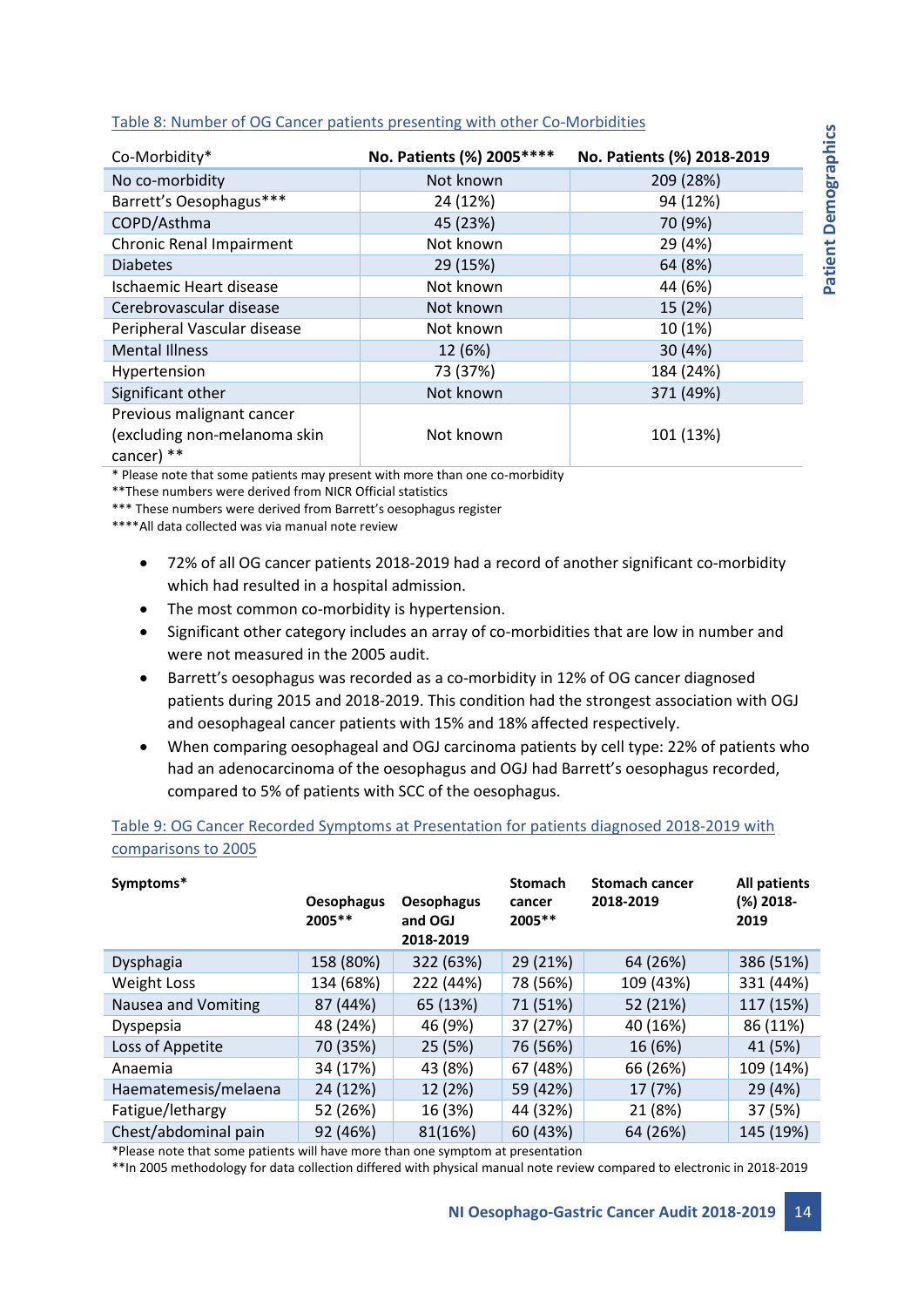- During 2018-2019 over half (63%) of oesophageal cancer patients presented with dysphagia difficulty swallowing and almost half (44%) with weight loss. This compares with 80%/68% in 2005.
- Stomach cancer patients were most likely to present with weight loss (43%), anaemia low red blood cells or haemoglobin due to iron deficiency (26%), pain in their abdomen and or chest (26%), dysphagia- difficulty swallowing (26%), nausea and vomiting (21%), and/or dyspepsia- indigestion/heartburn (16%).
- Oesophageal and OGJ cancer patients most commonly presented with dysphagia (63%) followed by pain in their chest and or abdomen (16%), and/or nausea and vomiting (13%).

| Stage                            | <b>OES SCC</b> | OES ACA + OGJ<br>SWI, II | Stomach & SW III | <b>All OG Cancers*</b> |
|----------------------------------|----------------|--------------------------|------------------|------------------------|
| Stage I                          | 6(5%)          | 45 (12%)                 | 18 (7%)          | 69 (9%)                |
| <b>Stage II</b>                  | 24 (20%)       | 10 (3%)                  | 18 (7%)          | 52 (7%)                |
| <b>Stage III</b>                 | 21 (17%)       | 94 (26%)                 | 35 (14%)         | 150 (20%)              |
| Stage IV                         | 41 (33%)       | 161 (44%)                | 129 (51%)        | 340 (45%)              |
| <b>Stage Not</b><br><b>Known</b> | 31 (25%)       | 55 (15%)                 | 51 (20%)         | 148 (19%)              |
| Total                            | 123 (16%)      | 365 (48%)                | 251 (33%)        | 759 (100%)             |

#### Table 10: Stage at Diagnosis

\*Note This column includes all histology's measured in this audit

#### Figure 3. Stage at diagnosis for OG Cancers Diagnosed 2018-2019 by Site and Histology



The majority of stomach cancer diagnosed in 2018-2019 were diagnosed as stage 4 indicating metastatic spread (51%).

 65% of all OG cancer patients were diagnosed at a locally advanced stage III & IV. Oesophageal adenocarcinoma and OGJ patients had the biggest proportion of advanced

**Patie**

**nt D emogra phics**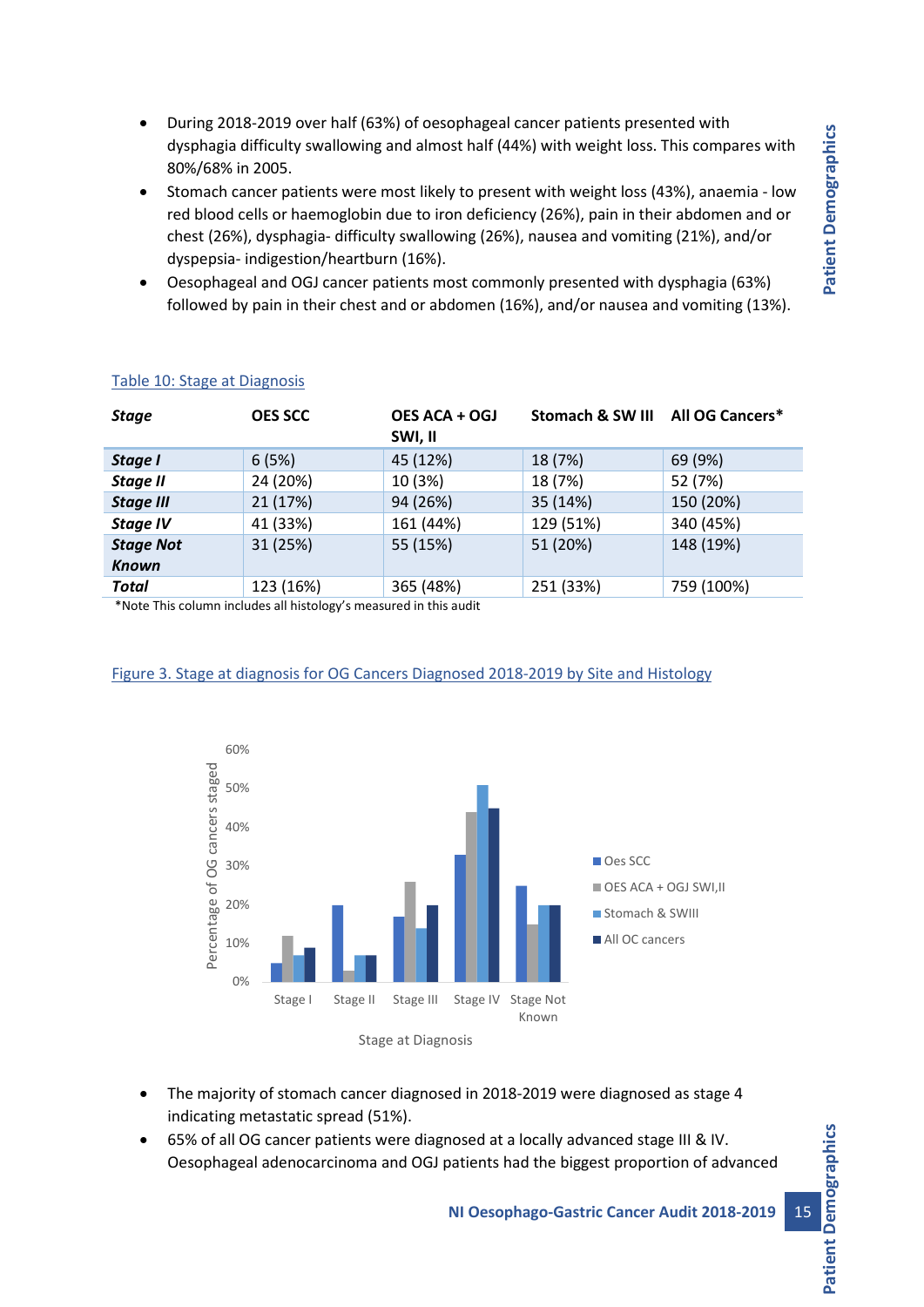stage diagnosed accounting for 70% of patients diagnosed stage III & IV followed by stomach cancer patients at 65%, and oesophageal SCC patients at 50%.

- Oesophageal SCC patients had the highest rates of early stage (I/II) at diagnosis (24%); however, it also has the highest proportion of patients diagnosed with a stage not known. A stage not known is applied to a case when there is not sufficient diagnostic detail to allocate a stage.
- There has been a reduction since the last NICR OG cancer 2005 audit in the proportion of stomach cancer patients presenting at an advanced stage with 65% in 2018/2019 and 75% in 2005.
- There has been little change in the proportion of oesophageal and OGJ cancer patients being diagnosed at an advanced stage with 62% in 2005, and 65% in 2018/2019.



#### Figure 4. Stage by site of OG cancer and age group for patients diagnosed 2018-2019

Figure 4 shows the stage distribution of OG cancers by age and by site of the primary tumour. It indicates that older patients are more likely to not have a stage allocated. Patients over 80 had the highest proportion of OG cancers with stage not known accounting for 31.4% of oesophageal and OGJ cancers, and 26.4% of stomach cancers.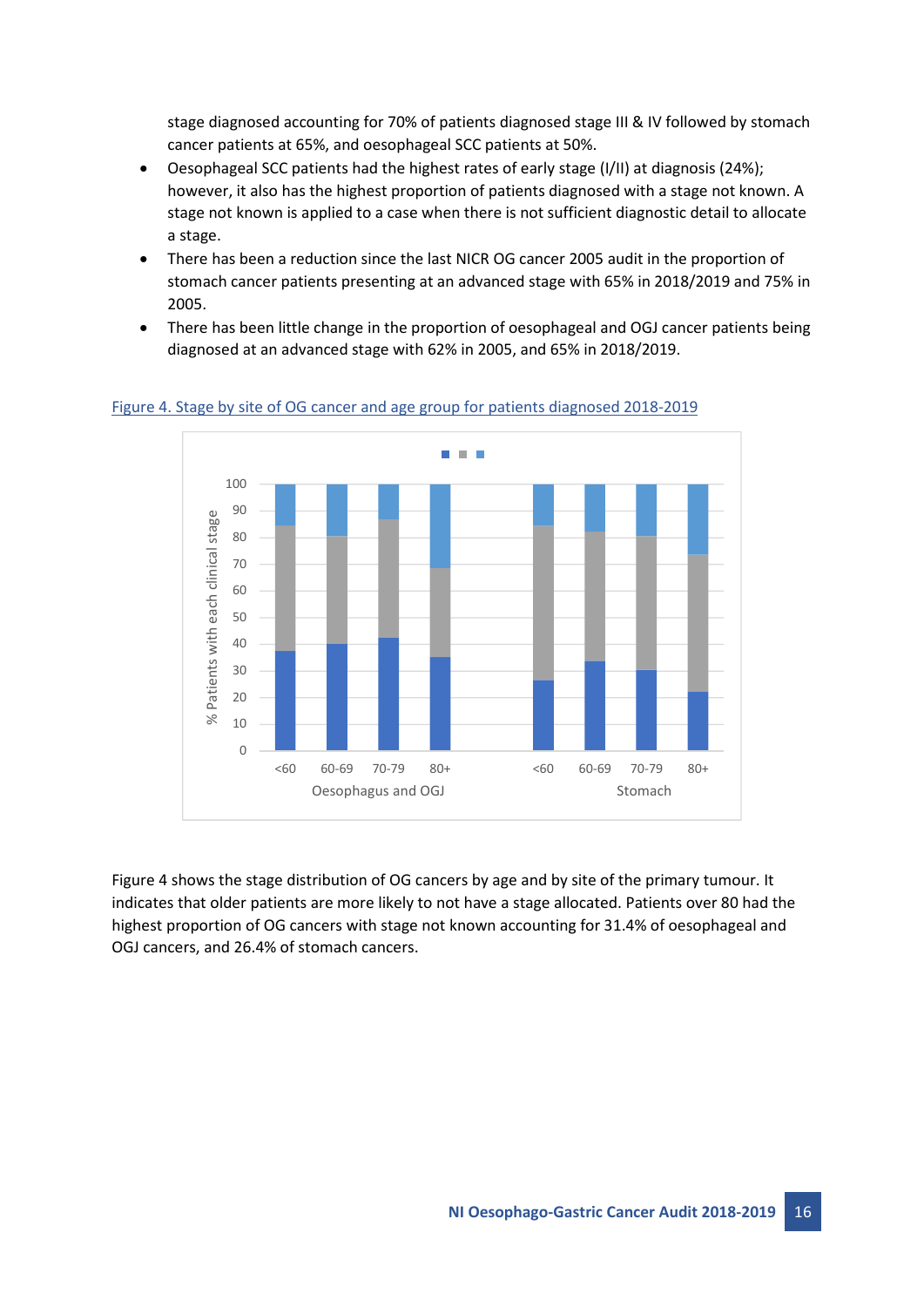# Referral & MDT

| Source of referral         | Oesophageal + OGJ<br>SW I, II | Stomach + SW III | <b>Total</b> |
|----------------------------|-------------------------------|------------------|--------------|
| <b>Direct from GP</b>      | 266 (52%)                     | 88 (35%)         | 354 (47%)    |
| <b>Emergency Admission</b> | 72 (14%)                      | 76 (30%)         | 148 (20%)    |
| <b>Not Known</b>           | 48 (9%)                       | 12 (5%)          | 60 (8%)      |
| Other*                     | 122 (24%)                     | 75 (30%)         | 197 (26%)    |
| Total**                    | 508 (100%)                    | 251 (100%)       | 759 (100%)   |

# Table 11: Source of Referral for OG Cancers diagnosed 2018-2019

\*Other is made up of an array of referral pathways to include dentistry, incidental findings at radiology, and following secondary care referrals.

The above table shows the method of referral to OG cancer services. The data for this were collected via CaPPS by the TVO team.

- The main method of referral for OG cancers diagnosed between 2018-2019 were via their General Practitioner; OG 52% and stomach cancers 35 %.
- 7% of all Oesophageal + OGJ cancers (n=37) were referred in via surveillance programmes for high grade dysplasia and Barrett's Oesophagus known premalignant lesions of the Oesophagus. This also picked up a small number of gastric cancers.
- In England and Wales during 2017-2019 13% of all OG cancers had a referral via emergency admission, this is lower compared to the NI average of 20%.
- Stomach cancer patients were more likely to be referred via A&E (30%) than oesophageal cancer patients (14%). In England and Wales during 2017-2019 19% of all stomach cancers patients had a referral via emergency admission, this is lower compared to the NI average of 30%.

| <b>Hospital Stay</b>       | Oesophagus SCC | <b>OES ACA</b><br>+ OGJ<br>SW I, II | Stomach &<br>SW III | All OG<br>Cancers* |
|----------------------------|----------------|-------------------------------------|---------------------|--------------------|
| <b>No Hospital Stay</b>    | 17 (14%)       | 47 (13%)                            | 39 (16%)            | 110 (14%)          |
| <b>Elective admission</b>  | 71 (58%)       | 252<br>(69%)                        | 115 (46%)           | 443 (58%)          |
| <b>Emergency admission</b> | 35 (28%)       | 66 (18%)                            | 97 (39%)            | 206 (27%)          |
| <b>Total</b>               | 123            | 365                                 | 251                 | 759                |

# Table 12: Number of OG Cancer Patients who had a hospital stay 30 days prior to their date of diagnosis

\*Note This column includes all histologies measured in this audit. Note date of diagnosis is the date of histology as per European Network of Cancer Registries rules

The above Table 12 shows the number of patients who had an admission to hospital for any medical reason up to 30 days prior to their date of diagnosis. The data for this measure are sourced from NICR official statistics. It is worth noting that for some patients, they will be diagnosed during an elective (planned) medical procedure to alleviate/investigate a symptom; for others it could be an incidental finding. 39% of stomach cancers had an emergency admission prior to being officially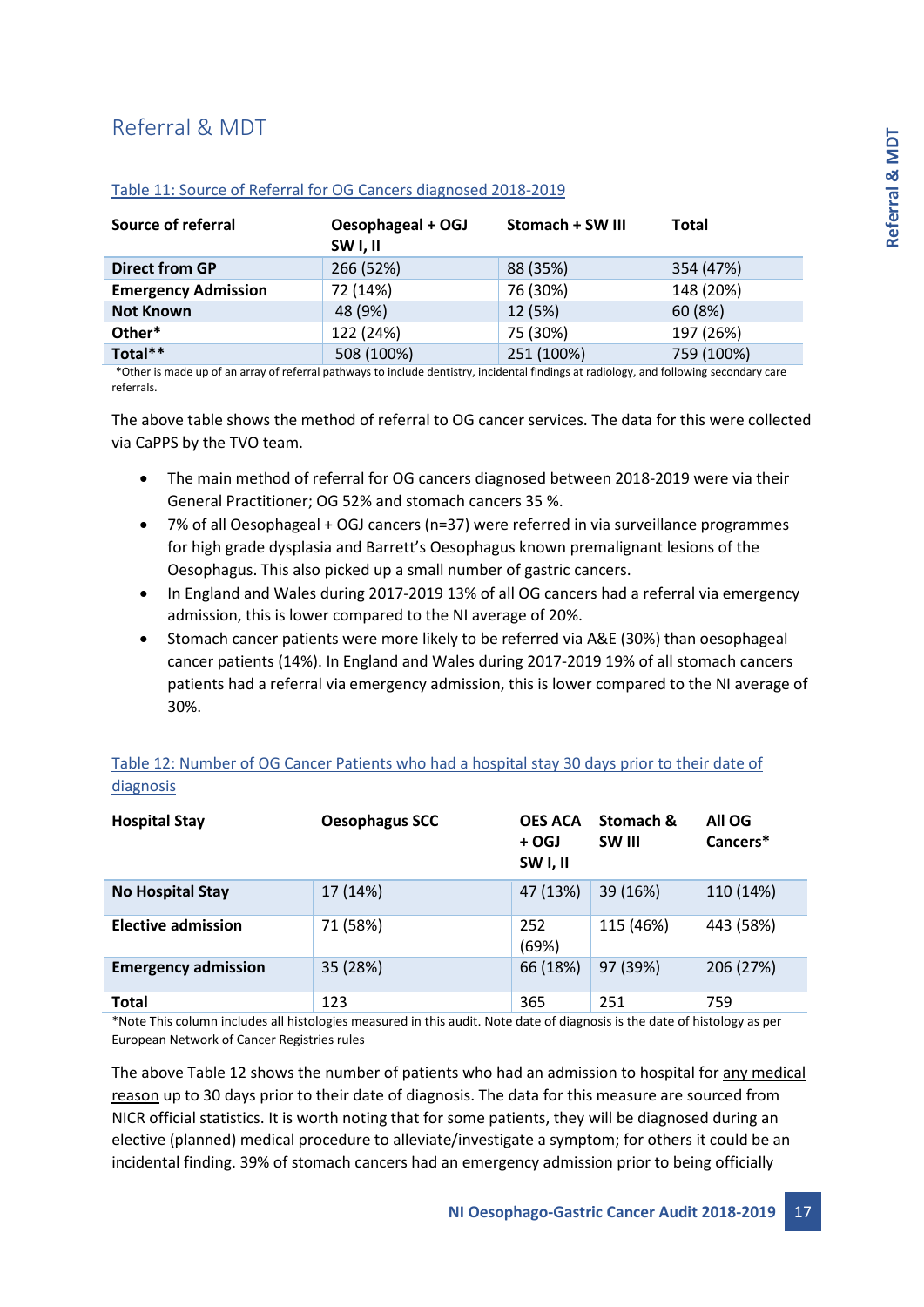diagnosed with their stomach cancer. This is followed by SCC of oesophagus with 28%, and oesophagus & OGJ adenocarcinoma with 18%. This could in part explain the high proportion of OG cancer patients being diagnosed at an advanced stage (See Figure 3).

### **Multi-Disciplinary Team Meeting**

Multi-disciplinary team meetings involve a group of health professionals from more than one clinical specialism which give advice and make decisions on recommended treatments to ensure the best standard of care of individual patients.

Table 13: Number of OG Cancer Patients that Receive an MDT by Site and OG Cancer Audit Years; 1996, 2001, 2005, 2018, 2019

|                                         | 1996   | 2001     | 2005      | 2018      | 2019      |
|-----------------------------------------|--------|----------|-----------|-----------|-----------|
| Oesophageal<br>Cancer + OGJ<br>SW I, II | 2(1%)  | 68 (32%) | 120 (61%) | 254 (99%) | 242 (96%) |
| <b>Stomach SWIII</b>                    | 4 (2%) | 28 (16%) | 58 (42%)  | 115 (97%) | 127 (95%) |

Figure 5. Number of OG Cancer Patients That Receive a MDT by Site and OG Cancer Audit Years; 1996, 2001, 2005, 2018, 2019



In Scotland there is a QPI stating, "Patients should be discussed by a multidisciplinary team prior to definitive treatment". The target they set themselves is 95%  $(3)$ .

*Numerator for QPI: Number of Patients with oesophageal or gastric cancer discussed at MDT before definitive treatment including if no surgery, chemotherapy and radiotherapy is the planned care plan.*

*Denominator QPI: All OG cancer patients excluding those who died before first treatment (within 2 weeks of first diagnosis).*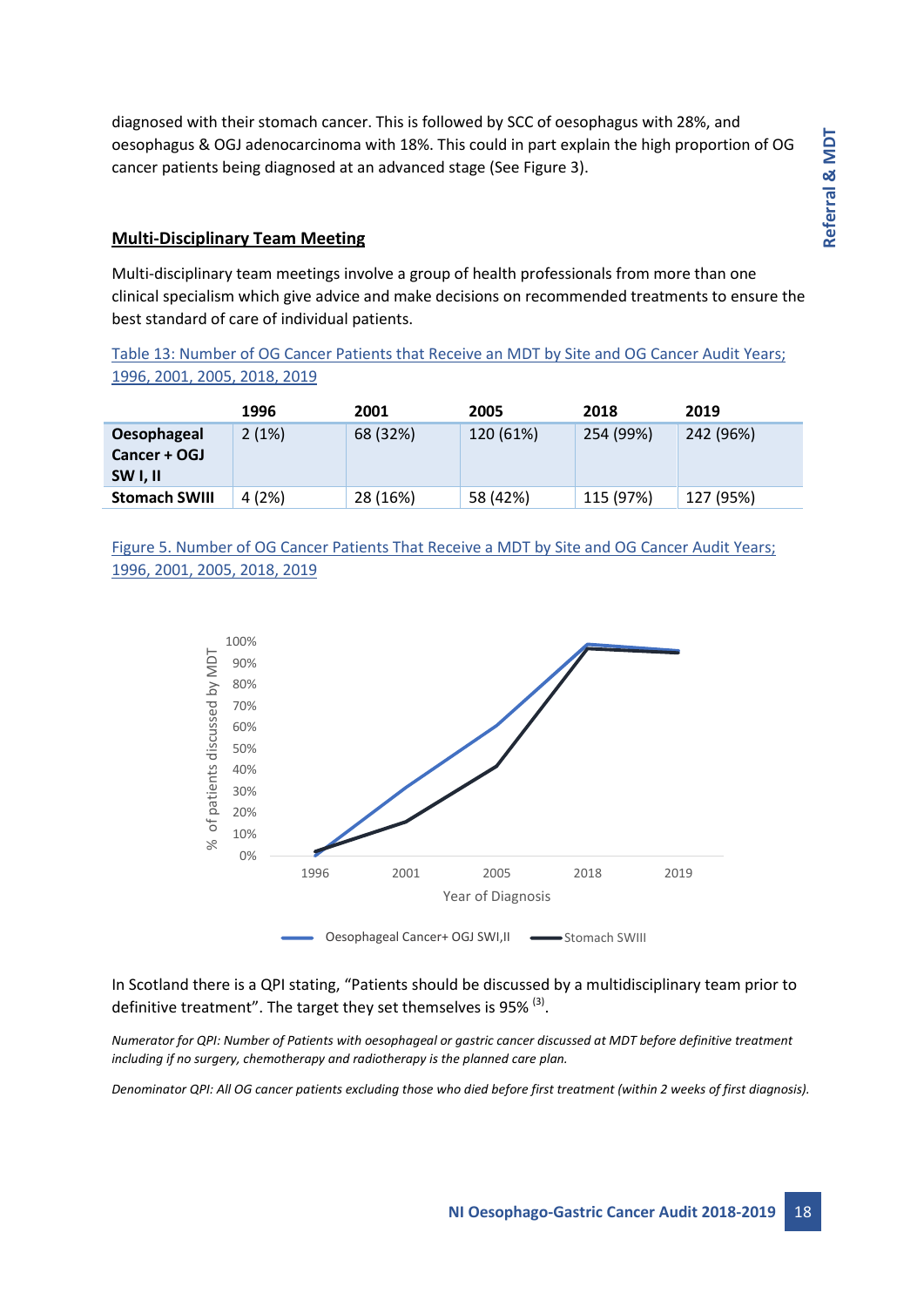#### Table 14: Number of patients who had an MDT prior to definitive treatment plan

|                | Oesophagus + OG junction SW<br>$I. II(n=498)$ | Stomach SW III<br>$(n=241)$ |
|----------------|-----------------------------------------------|-----------------------------|
| NI 2018 & 2019 | 464 (93%)                                     | 230 (95%)                   |
| Scotland 2015  | 943 (92.3%)                                   | 299 (89.5%)                 |

NHS Scotland has not met its target for 95%, however it did note that this could be due to patients requiring emergency clinical intervention<sup>(3)</sup>. In Northern Ireland MDT discussion prior to definitive treatment is widespread with 93% of Oesophageal and OGJ patients, and 95% of stomach cancer patients receiving this service. Of the 33 patients who did not receive an MDT prior to treatment, 55% were referred from the Barrett's Oesophagus and High-Grade Dysplasia (HGD) surveillance service indicating that definitive treatment took place there.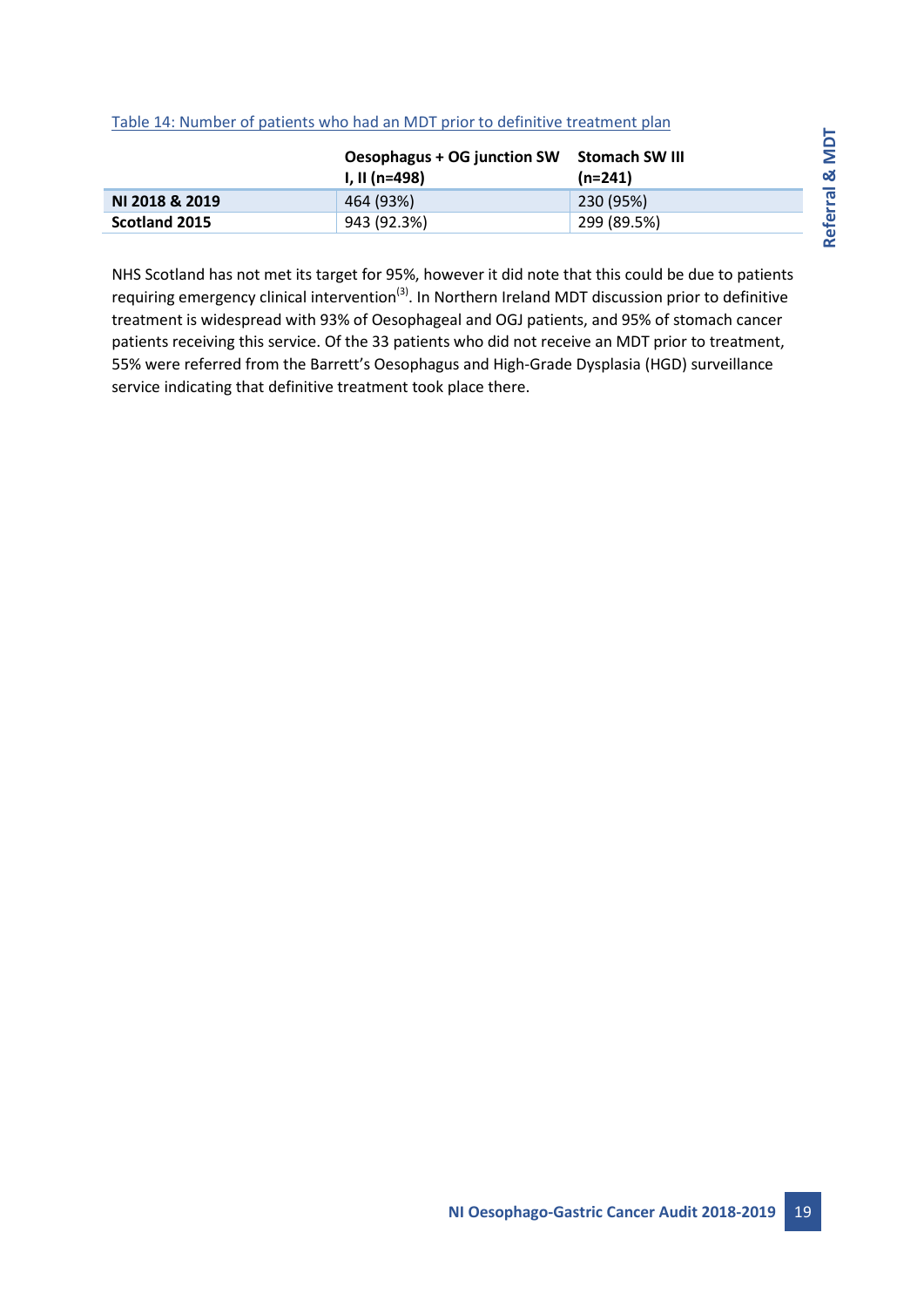# Staging Investigations

# **CT scanning**

National Institute for Health and Care Excellence (NICE) 2018 recommends that all OG Cancer Patients have a CT scan of chest, abdomen and Pelvis for full staging information.

Table 15: Number of OG Cancer Patients That Receive a Full Staging CT scan

|                          | Oesophageal and OGJ<br>SW I, II | Stomach SW III | <b>All OG Cancer</b><br>patients |
|--------------------------|---------------------------------|----------------|----------------------------------|
| <b>NI 2018</b>           | 250 (97%)                       | 118 (100%)     | 368 (98%)                        |
| <b>NI 2019</b>           | 242 (96%)                       | 129 (97%)      | 371 (97%)                        |
| <b>NHS Scotland 2015</b> | 1019 (96.8%)                    | 335 (95.7%)    | 1354 (96.5%)                     |
| <b>NOGCA 2017-2019</b>   |                                 |                | 94.9%*                           |

\*This number is an estimate due to data completeness issues

#### Table 16: Number of OG Cancer Patients That Receive a Full Staging CT scan by year NI

|                      | Oesophageal And OGJ SI, II | Stomach SW III |
|----------------------|----------------------------|----------------|
| NI Average 2018/2019 | 246 (97%)                  | 124 (98%)      |
| NI 2005              | 181 (91%)                  | 122 (88%)      |

- NI performs well in relation to obtaining full staging CT scan diagnostic information for all patients indicating strong adherence to NICE guidelines.
- NI is comparable to other regions within the UK for adherence to full staging CT scanning recommendations<sup>(2,3)</sup>.
- Since 2005 full staging CT scanning numbers have increased for all OG cancer patients with an average additional 67 patients being scanned per year during 2018 and 2019 compared to 2005. This increase represents an improvement of 6% for Oesophageal and OGJ cancer patients and 10% for stomach cancer patients.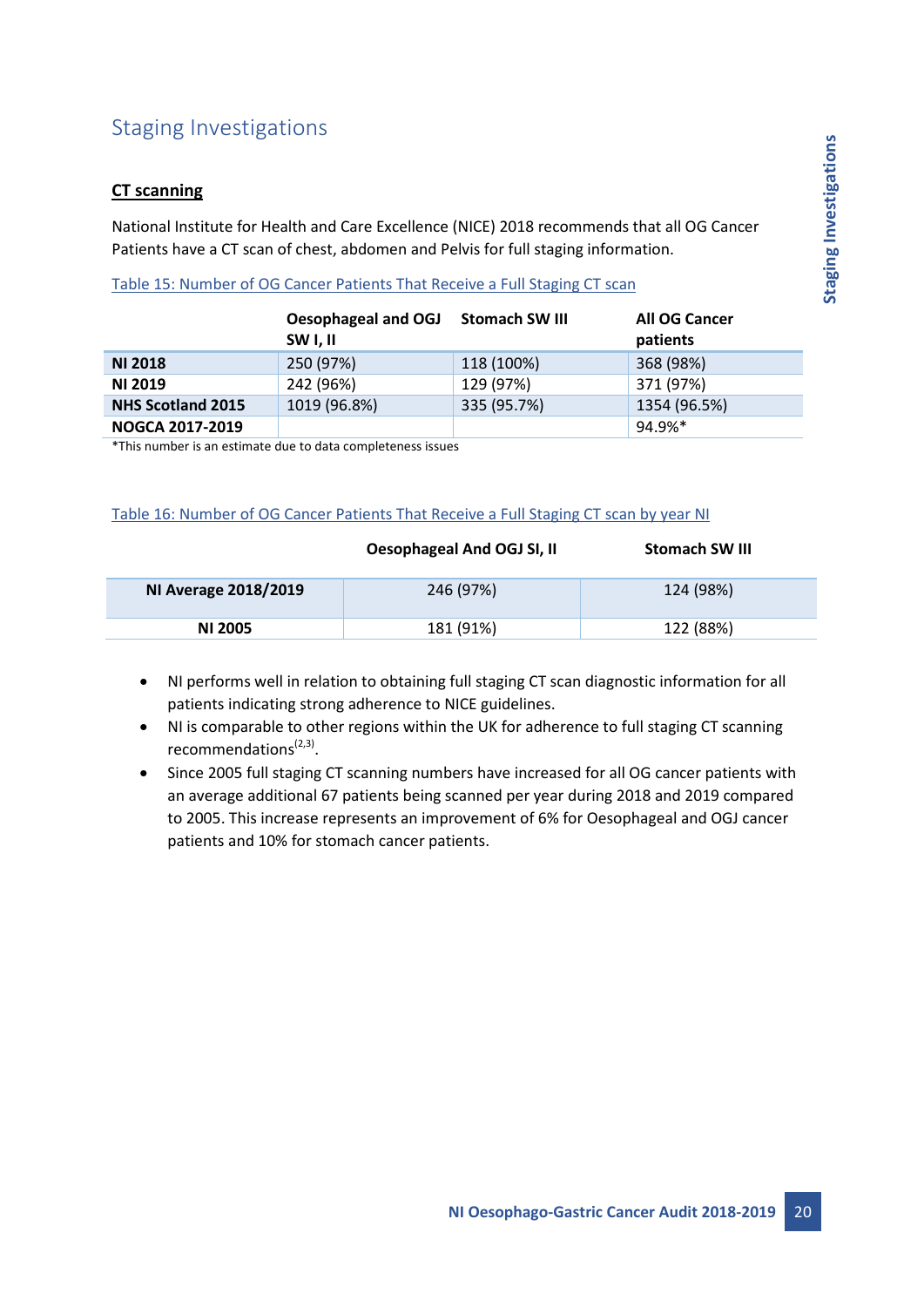# **PET-CT**

NICE 2018 guidance requires that all people with oesophageal and OGJ tumours that are suitable for curative treatment receive a PET-CT (except for T1a Tumours). For gastric cancer patients, a PET-CT should be considered if metastatic disease is suspected to help with ongoing management (18) .

#### Table 17: PET-CT by Tumour Type

|                      | Oesophageal and OGJ Stomach SW III<br>SW I. II |          | <b>All OG Cancer</b><br>patients |
|----------------------|------------------------------------------------|----------|----------------------------------|
| NI average 2018/2019 | 170 (67%)                                      | 10 (8%)  | 180 (47%)                        |
| <b>NI 2005</b>       | 110 (56%)                                      | 15 (11%) | 125 (37%)                        |

 The number of PET-CT scans being offered to oesophageal and OGJ patients during 2018/2019 has increased on average by 60 for each of 2018 and 2019 compared to 2005.

 The number of stomach cancer patients being offered a PET-CT has decreased on average by 5 per year.

# Table 18: Number of PET-CT scans delivered to curative OG cancer patients in total during 2018 and 2019 by site

|                        | Oesophageal & OGJ SI, SII<br>$(n=241)$ | <b>Stomach SWIII</b><br>$(n=69)$ |
|------------------------|----------------------------------------|----------------------------------|
| NI 2018 & 2019         | 216 (90%)                              | 10 (14%)                         |
| <b>NOGCA 2017-2019</b> | 64.6%                                  | 30.5%                            |

Northern Ireland shows excellent adherence to NICE guidance on PET-CT scanning for curative oesophageal and OGJ patients with 90% being offered this option compared to England/Wales at 64.6% $^{(2)}$ . However, there is great variation between regions across England & Wales (20%-98%). When excluding curative patients with a stage IA tumour as per NICE Guidance, NI compliance rises to 95%.

PET-CT Scanning use for metastatic gastric tumours is low with only 14% of curative gastric cancer patients being offered a PET-CT scan compared to England & Wales 30.5%. PET-CT scanning gastric tumours may increase accuracy of staging by better identification of distant metastasis. 5% of stage IV gastric cancer patients had a PET-CT scan. This could be due to low levels of 18-FDG uptake in distal stomach cancers<sup>(19)</sup>.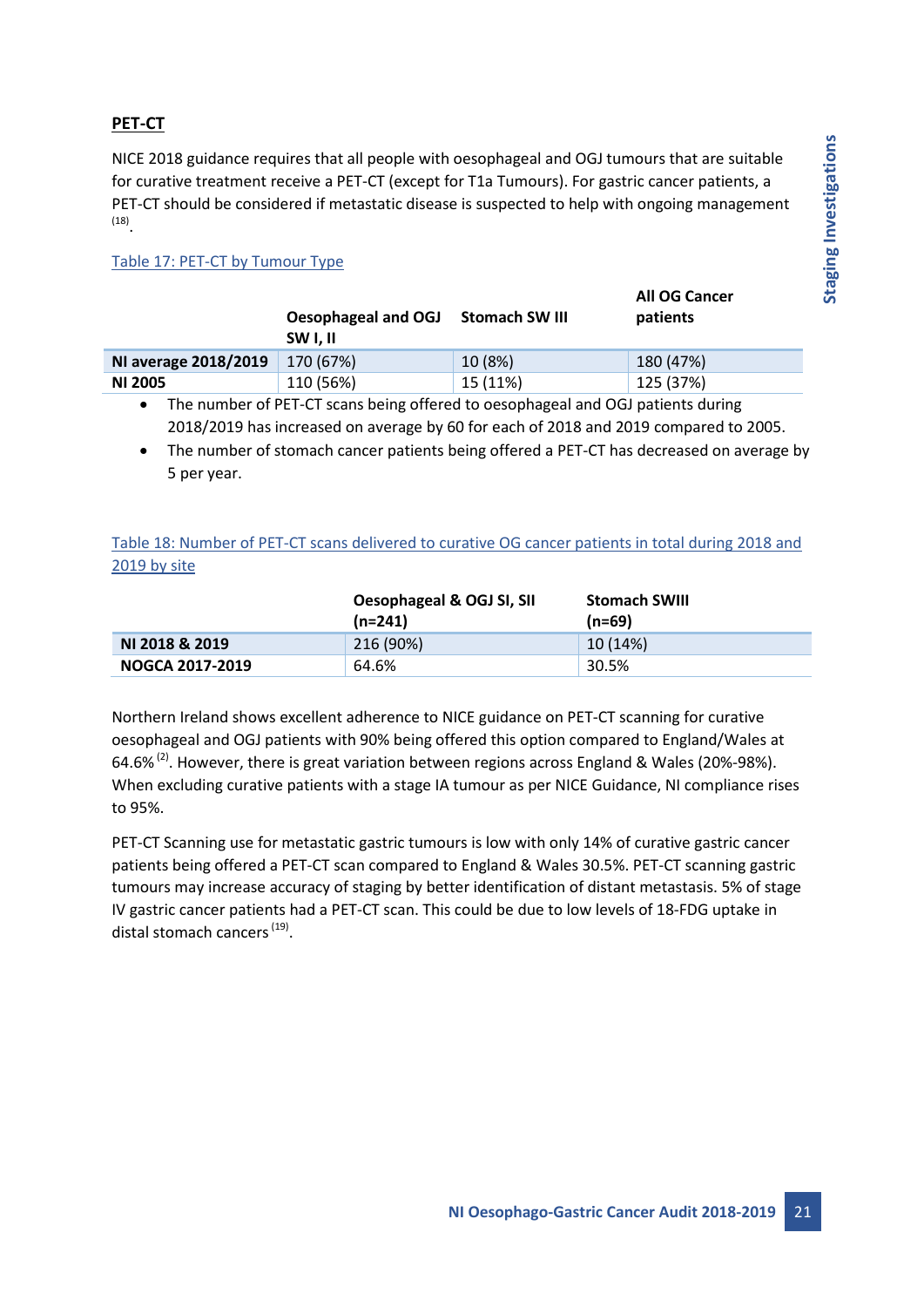# **Oesophago-Gastro-Duodenoscopy (OGD)**

Table 19: The number of OG cancer patients being offered an Oesophago Gastric Duodenoscopy (OGD) by audit year and by site

|                             | Oesophageal & OGJ SI, SII | <b>Stomach SWIII</b> |
|-----------------------------|---------------------------|----------------------|
| NI annual average 2018/2019 | 246 (97%)                 | 119 (95%)            |
| NI 2005                     | 196 (99%)                 | 135 (97%)            |

The proportion of patients receiving an OGD is high in NI with 95% of gastric patients and 97% of Oesophageal and OGJ cancer patients receiving this procedure. Compared to 2005 on average, an extra 50 oesophageal and OGJ cancer patients per year during 2018 and 2019 received an OGD.

# **Endoscopic Ultrasound**

NICE Guidance recommends that endoscopic ultrasound (EUS) should not solely be used to distinguish between T2 and T3 tumours for patients with oesophageal and gastro-oesophageal junctional tumours. It recommends that it should only be used to guide ongoing management  $^{(18)}$ .

Table 20: The average annual number of oesophageal and OGJ patients who undergone a EUS in 2018/2019 with comparisons to 2005, and NOGCA

|                                                                    | <b>NI 2005</b> | NI 2-year average<br>2018-2019 | <b>NOGCA 2017-2019</b> |
|--------------------------------------------------------------------|----------------|--------------------------------|------------------------|
| <b>Number of Oesophageal</b><br>OGJ SWI, II Patients (%)<br>$\ast$ | 75 (38%)       | 34 (13%)                       | 39%                    |

\*This includes all Oesophageal and OGD SW I, II patients.

Uptake of EUS is 26% lower in NI compared to England/Wales for oesophageal and OGJ patients<sup>(2)</sup>. Per year, an average of 34 EUS procedures are conducted on oesophageal and OGJ cancer patients as a part of their diagnostic work-up, this is 41 less EUS procedures when compared to 2005.

# **Staging Laparoscopy**

Table 21: Annual average number of staging laparoscopy procedures NI

|                                       | Oesophageal & OGJ<br>SW I, II | <b>Stomach SW III</b> | All OG cancer patients |
|---------------------------------------|-------------------------------|-----------------------|------------------------|
| <b>Annual Average</b><br>2018/2019 NI | 60 (23%)                      | 43 (34%)              | 103 (27%)              |
| <b>TOTAL</b>                          | 508                           | 251                   | 759                    |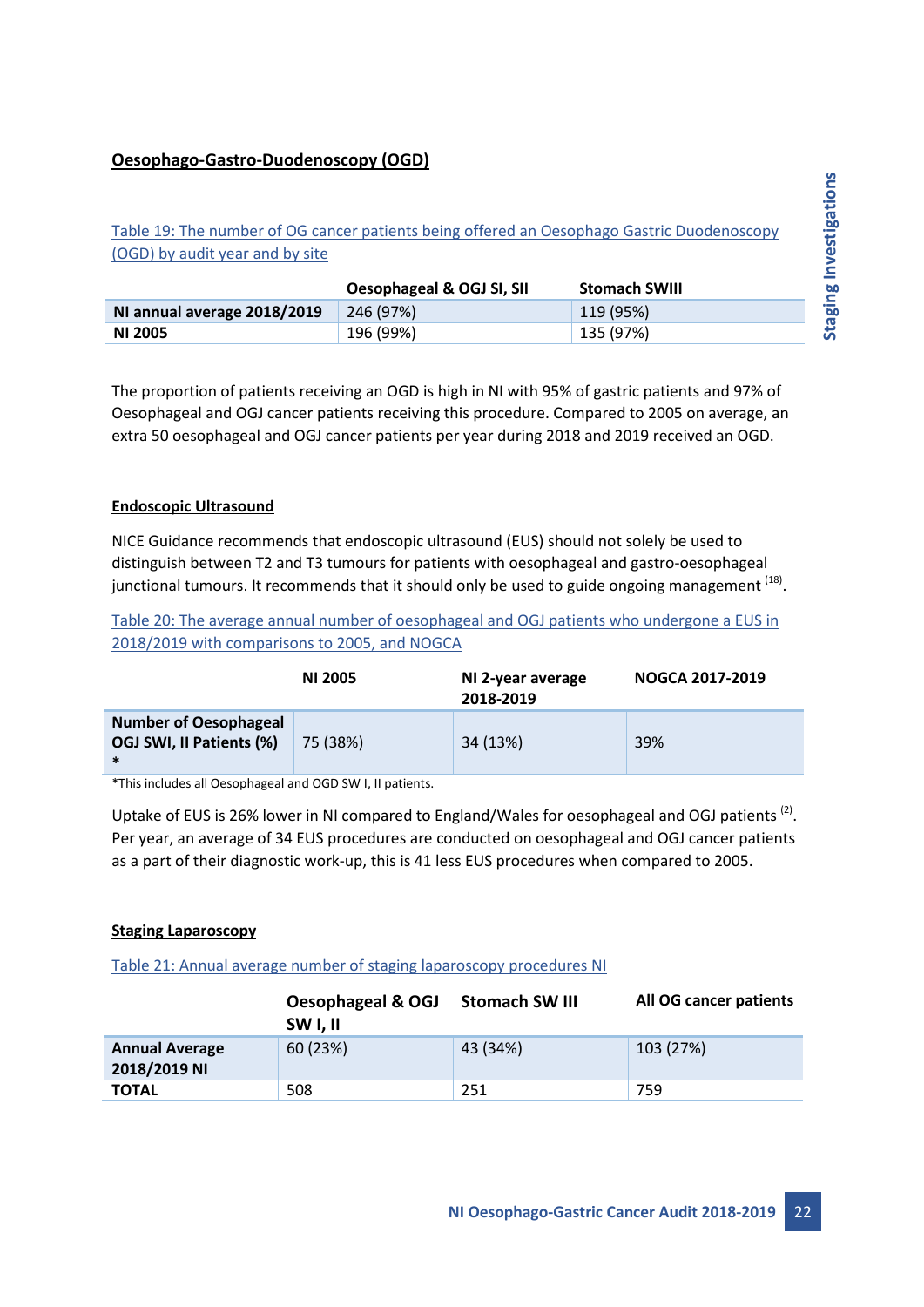**Sta gin g In vestig atio ns**

On average per year during 2018-2019 there were 103 staging laparoscopies conducted on OG cancer patients. NICE guidance states that patients with potentially curable gastric cancer should be offered a staging laparoscopy<sup>(17)</sup>.

# Table 22: Laparoscopy rates in curative stomach cancer patients

|                                                                                                       | NI 2018 & 2019 | <b>NOGCA</b> |
|-------------------------------------------------------------------------------------------------------|----------------|--------------|
| Laparoscopy performed on<br>stomach SW III cancer<br>patients receiving curative<br>treatment. (n=69) | 49 (71%)       | 44.6%        |

Table 22 shows that NI has good compliance for the provision of staging laparoscopy with 71% of stomach cancer patients who had treatment with curative intent undergoing the procedure during 2018 and 2019. This is an increased performance compared to England and Wales which has an average of 44.6%  $^{(2)}$ . The proportion of gastric cancers which present as an immediate emergency case with obstruction or bleeding was not measured in this audit report, they will account for a proportion of the 29% who underwent gastric surgery without laparoscopic access.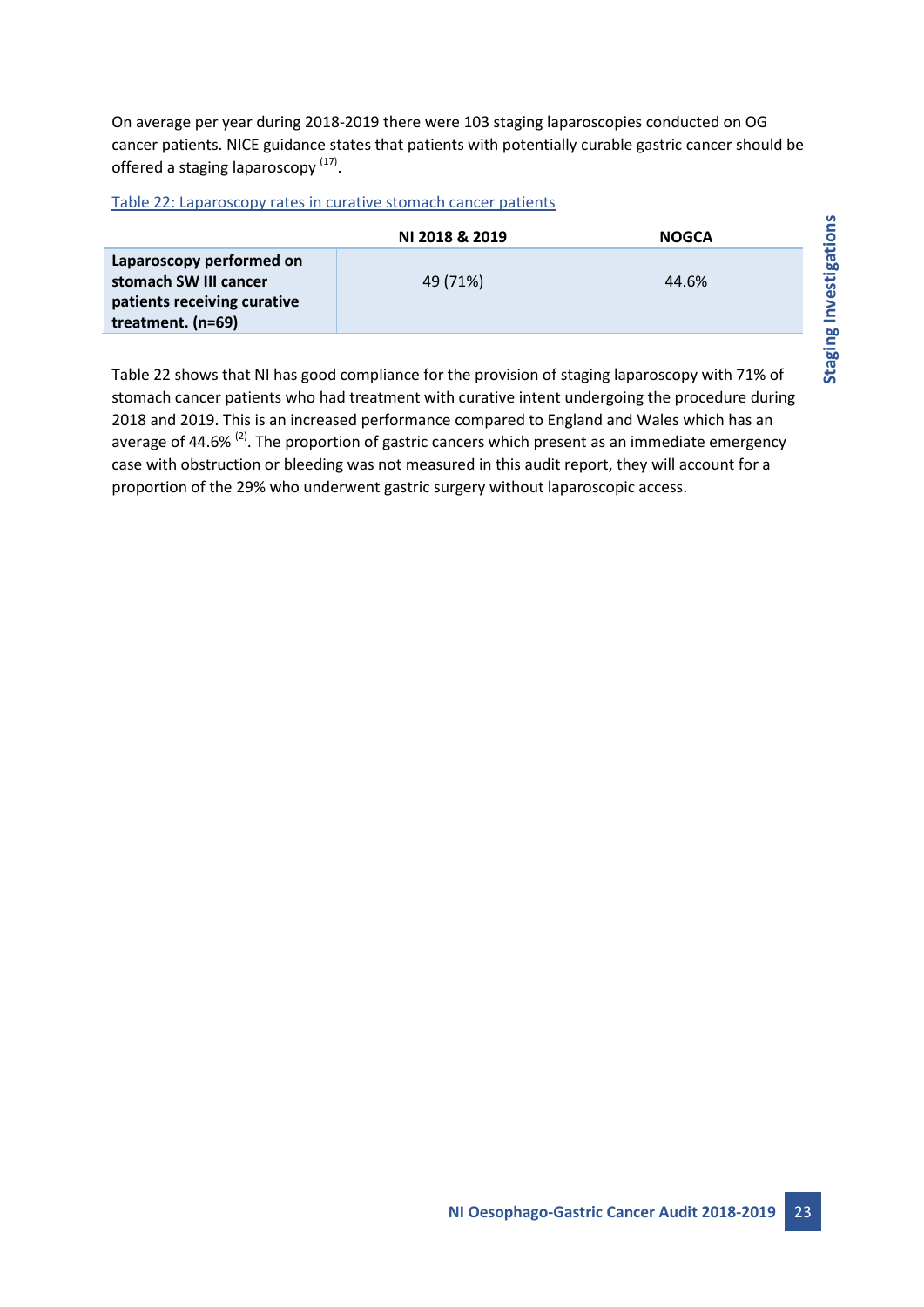|                                                               | <b>Oesophagus</b><br><b>SCC</b> | OES ACA + OGJ<br>SW I, II | Stomach & SW III | All OG Cancers* |
|---------------------------------------------------------------|---------------------------------|---------------------------|------------------|-----------------|
| <b>Referral to MDT</b><br>(Median)                            | 27 days                         | 25 days                   | 24 days          | 24 days         |
| <b>Emergency</b><br>admitted - Referral<br>to MDT<br>(Median) | $13.5$ days                     | 14 days                   | 10 days          | 11 days         |
| Non-emergency<br><b>Referral to MDT</b><br>(Median)           | 30 days                         | 28 days                   | 29 days          | 29 days         |
| <b>Referral to MDT</b><br>(IQR p25-75)                        | 14-44 days                      | 14-42 days                | 10-40 days       | $13-42$ days    |
| <b>Referral to OGD</b><br>(Median)                            | 17 days                         | 15 days                   | 14 days          | 15 days         |
| <b>Referral to OGD</b><br>(IQR p25-75)                        | $4-26$ days                     | $5-28$ days               | $3-32$ days      | $4-29$ days     |
| <b>Referral to CT</b><br>(Median)                             | $24.5$ days                     | 22 days                   | 20 days          | 22 days         |
| <b>Referral to CT (IQR</b><br>p25-75)                         | 8.5-35.5 days                   | 13-36 days                | $4-33$ days      | $9-36$ days     |
| <b>Referral to PET-CT</b><br>(Median)                         | 37 days                         | 36 days                   | 37days           | 36days          |
| <b>Referral to PET-CT</b><br>(IQR p25-75)                     | 28-49 days                      | 25-53.5 days              | 29-55 days       | $26-52$ days    |

Table 23: Timelines to Diagnosis for OG Cancer Patients diagnosed during 2018 and 2019 by site and histology

KEY: IQR p25-75%: Interquartile range 25%-75% Note: Patients may require more than 1 OGD for diagnosis

Table 23 shows the median time taken from date of referral to date of MDT/Staging investigations. This data excluded anyone who had an investigation completed prior to date of referral. For this analysis the patient record required a valid date of referral and date of MDT for this measure. Notably this excluded 76 CT scans and 49 OGD's which patients had undergone prior to date of referral. It also excludes patients who received an investigation more than 6 months post their date of referral. There will be times where it is clinically appropriate for patients not to undergo investigations straight away. Those patients who are at the upper end of their associated ranges are in the minority.

Findings:

- Patients who have been referred via emergency admission had an MDT discussion on average 18 days earlier than patients who were referred to the MDT via other sources.
- Overall gastric cancers are discussed at MDT with less delay than oesophageal cancer patients. This is likely due to the higher proportion of gastric cancer patients being referred into the MDT via emergency admission (see Table 11).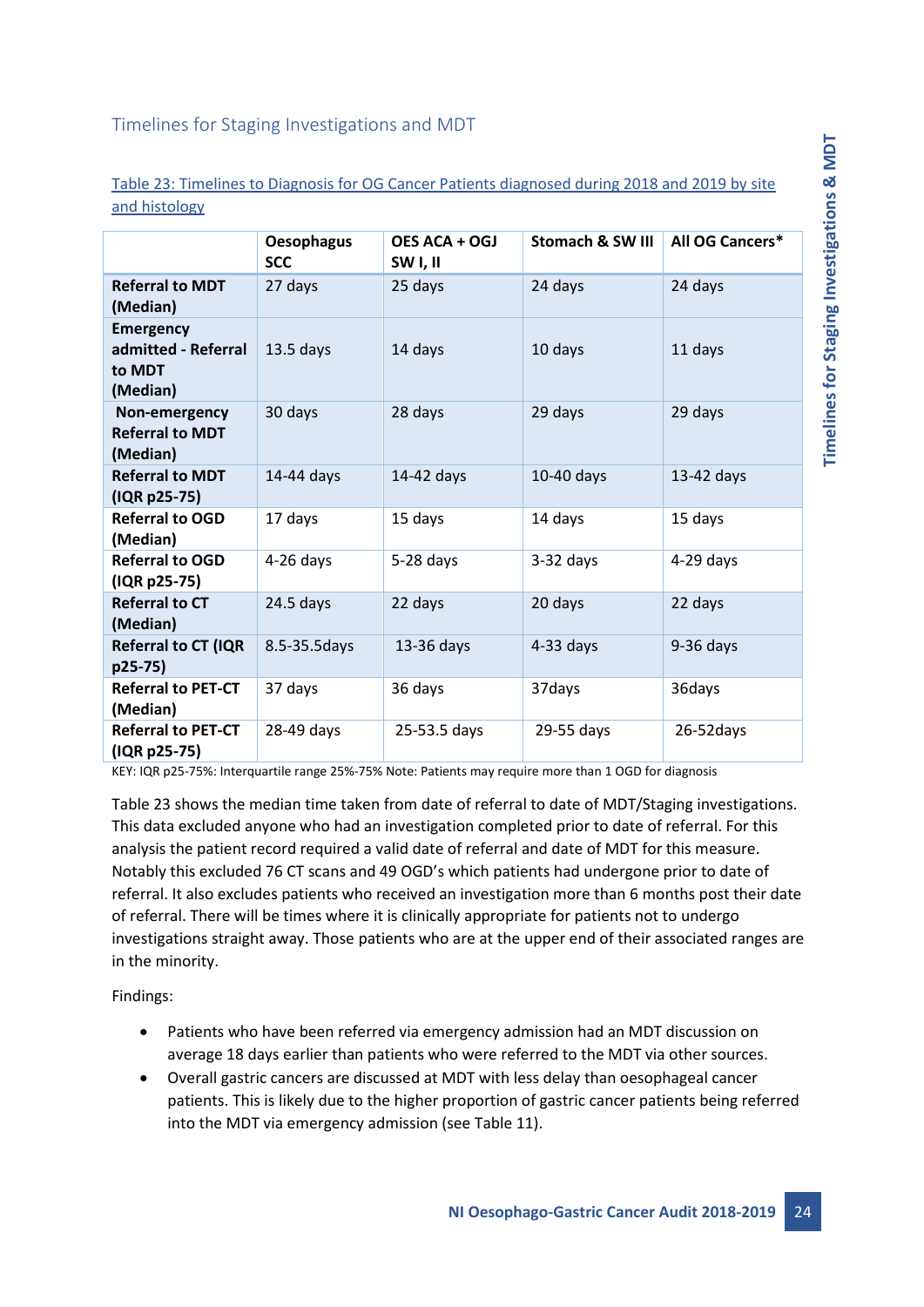- On average by the time an MDT has taken place, the majority of patients will have undergone their OGD and CT giving MDT professionals a good understanding of tumour progression and staging; this is vital information for deciding a patient's treatment plan.
- The main bottleneck for clinicians being able to stage patients in a timely way, is the time taken for patients to undergo a PET-CT scan with the median time being 36 days which is 12 days more than the median time for initial MDT discussion. This will ultimately increase the time taken for patients to receive their first treatment.

The shortest period for a gastric cancer patient to access a PET-CT scan post referral during 2018 to 2019 across NI was 18 days.

### Table 24: Median days of referral to MDT discussion for patients diagnosed with OG cancer during 2018-2019 by HSC Trust

|                            | <b>Oesophagus</b><br><b>SCC</b> | OES ACA + OGJ<br>SW I, II | <b>Stomach &amp; SW III</b> | All OG<br>Cancers* |
|----------------------------|---------------------------------|---------------------------|-----------------------------|--------------------|
| <b>Belfast Trust</b>       | 22 days                         | 23 days                   | 23 days                     | 23 days            |
| <b>Northern Trust</b>      | 20 days                         | 20 days                   | 15 days                     | 20 days            |
| <b>South-Eastern Trust</b> | 37 days                         | 30 days                   | 28 days                     | 30.5 days          |
| <b>Southern Trust</b>      | $28.5$ days                     | 25 days                   | 24 days                     | 25 days            |
| <b>Western Trust</b>       | 27 days                         | $27.5$ days               | $27.5$ days                 | 27 days            |

\*Note this column includes all histologies in this audit

- There is regional variation in the length of time it takes for a patient to be discussed by an MDT depending on their HSC Trust.
- OG cancer patients are initially discussed by the MDT within the shortest length of time in Northern Trust with 20 days from referral to MDT discussion. This is likely linked to shorter waiting times for CT and OGD (as seen in Tables 25 and 26) as this will provide a lot of information regarding stage of disease.
- The longest length of time to MDT is in South-Eastern Trust with patients waiting a median length of 30.5 days. This is likely linked to longer referral to PET-CT and CT times (as seen in Tables 26 and 27). Waiting longer for clinicians to discuss a patient's treatment plan increases the likelihood that the referral to treatment target of 62 days will not be met.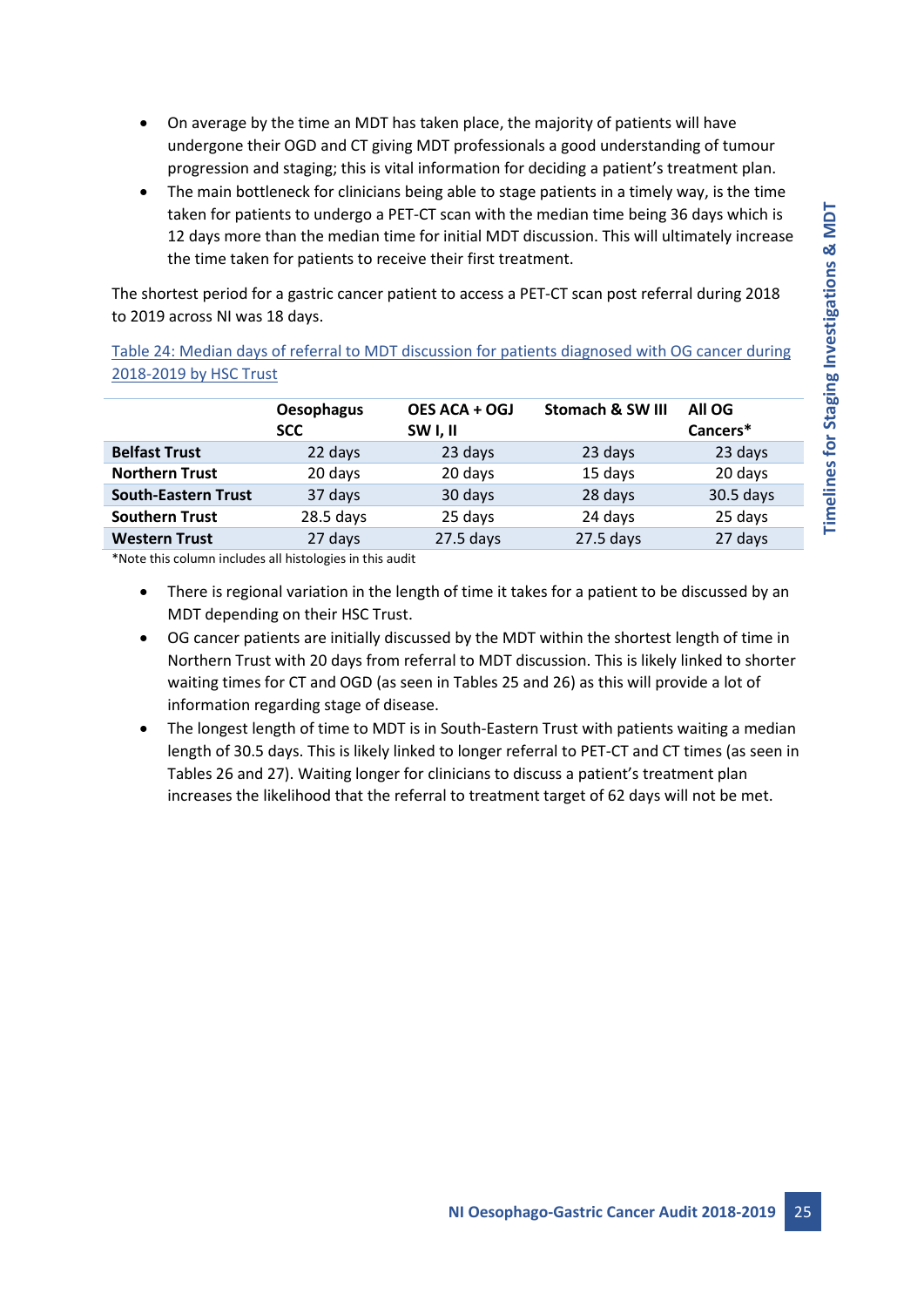| <b>Trust of treatment</b> | <b>Oesophagus</b><br><b>SCC</b> | OES ACA + OGJ<br>SW I, II | Stomach & SW III | All OG<br>Cancers* |  |
|---------------------------|---------------------------------|---------------------------|------------------|--------------------|--|
| <b>Belfast Trust</b>      | 12 days                         | 14 days                   | 14 days          | 14 days            |  |
| <b>Northern Trust</b>     | 8 days                          | 9.5 days                  | 7 days           | 8 days             |  |
| South-Eastern Trust       | $20.5$ days                     | 16 days                   | 18 days          | 18 days            |  |
| <b>Southern Trust</b>     | 19 days                         | 15 days                   | 15 days          | 15 days            |  |
| <b>Western Trust</b>      | 20 days                         | $17.5$ days               | 21 days          | 19 days            |  |
|                           |                                 |                           |                  |                    |  |

Table 25: Median number of days from referral to OGD for patients diagnosed with OG cancer during 2018-2019 by HSC Trust

\*Note this column includes all histologies in this audit

- The Northern Trust has the shortest median length of time from referral to OGD at 8 days.
- The median length of time for OG cancer types undergoing an OGD in the Northern Trust and Belfast Trust is within 2 weeks.

# Table 26: Median days for referral to CT scan for patients diagnosed with OG cancer during 2018- 2019 by HSC Trust

| <b>Trust of treatment</b>  | <b>Oesophagus</b><br><b>SCC</b> | <b>OES ACA + OGJ</b><br>SW I, II | Stomach & SW III | All OG<br>Cancers* |
|----------------------------|---------------------------------|----------------------------------|------------------|--------------------|
| <b>Belfast Trust</b>       | $14.5$ days                     | 19 days                          | 16 days          | $16.5$ days        |
| <b>Northern Trust</b>      | 16 days                         | 21 days                          | 18 days          | 19 days            |
| <b>South-Eastern Trust</b> | 37 days                         | 28 days                          | 16 days          | 29 days            |
| <b>Southern Trust</b>      | 25 days                         | 21 days                          | 19 days          | 22 days            |
| <b>Western Trust</b>       | 23 days                         | 24 days                          | 25 days          | 25 days            |

\*Note this column includes all histologies in this audit

- Belfast Trust has the shortest median length of time from referral to CT scan for OG cancer patients.
- South-Eastern Trust has the longest median length of time from referral to CT scan representing 29 days post referral. This length of time most affected patients with oesophageal squamous cell carcinoma who had to wait on average 37 days during 2018 and 2019.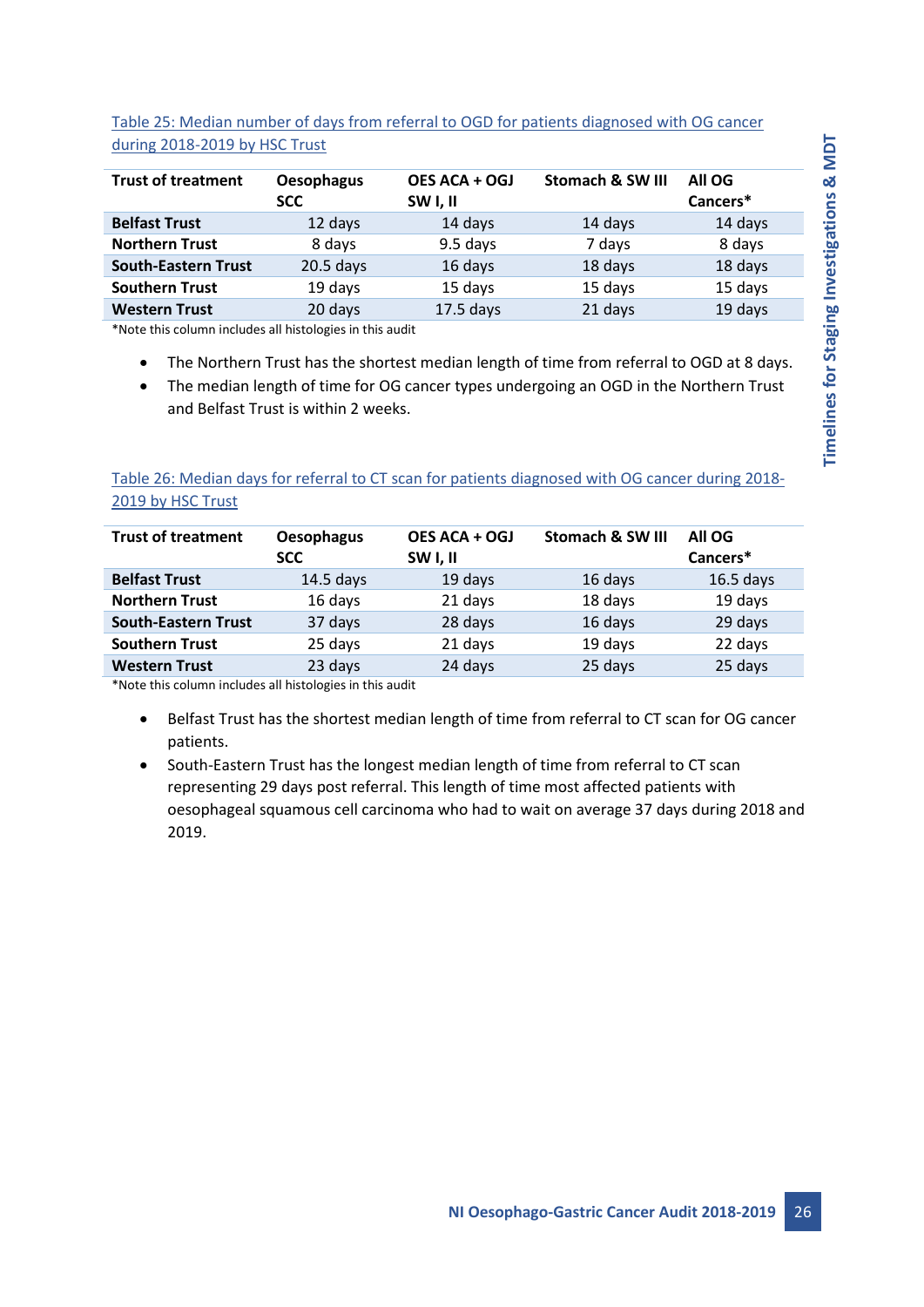| <b>Trust of Treatment</b>                                                                               | <b>Oesophagus SCC</b> | OES ACA + OGJ SW I, II | All OG Cancers* |  |
|---------------------------------------------------------------------------------------------------------|-----------------------|------------------------|-----------------|--|
| <b>Belfast Trust</b>                                                                                    | 29 days               | $24.5$ days            | 30.5 days       |  |
| <b>Northern Trust</b>                                                                                   | 32 days               | 32 days                | 32.5 days       |  |
| <b>South-Eastern Trust</b>                                                                              | 40 days               | 38 days                | 38.5 days       |  |
| <b>Southern Trust</b>                                                                                   | 41 days               | 36 days                | 38 days         |  |
| <b>Western Trust</b>                                                                                    | 43 days               | 42 days                | 42 days         |  |
| النائب والمرابط والمتمول والمناويا المورون ومنازم المروح والمروان والمستراح والمناسبة والمتحالا فالمراد |                       |                        |                 |  |

\*Note this column includes all sites and histologies in this audit



#### Figure 6. Median Number of days from Referral to PET-CT by HSC Trust

 The numbers for patients with gastric cancer who had undergone a PET-CT scan were too low for separate analysis by HSC Trust and they have been included in the overall numbers.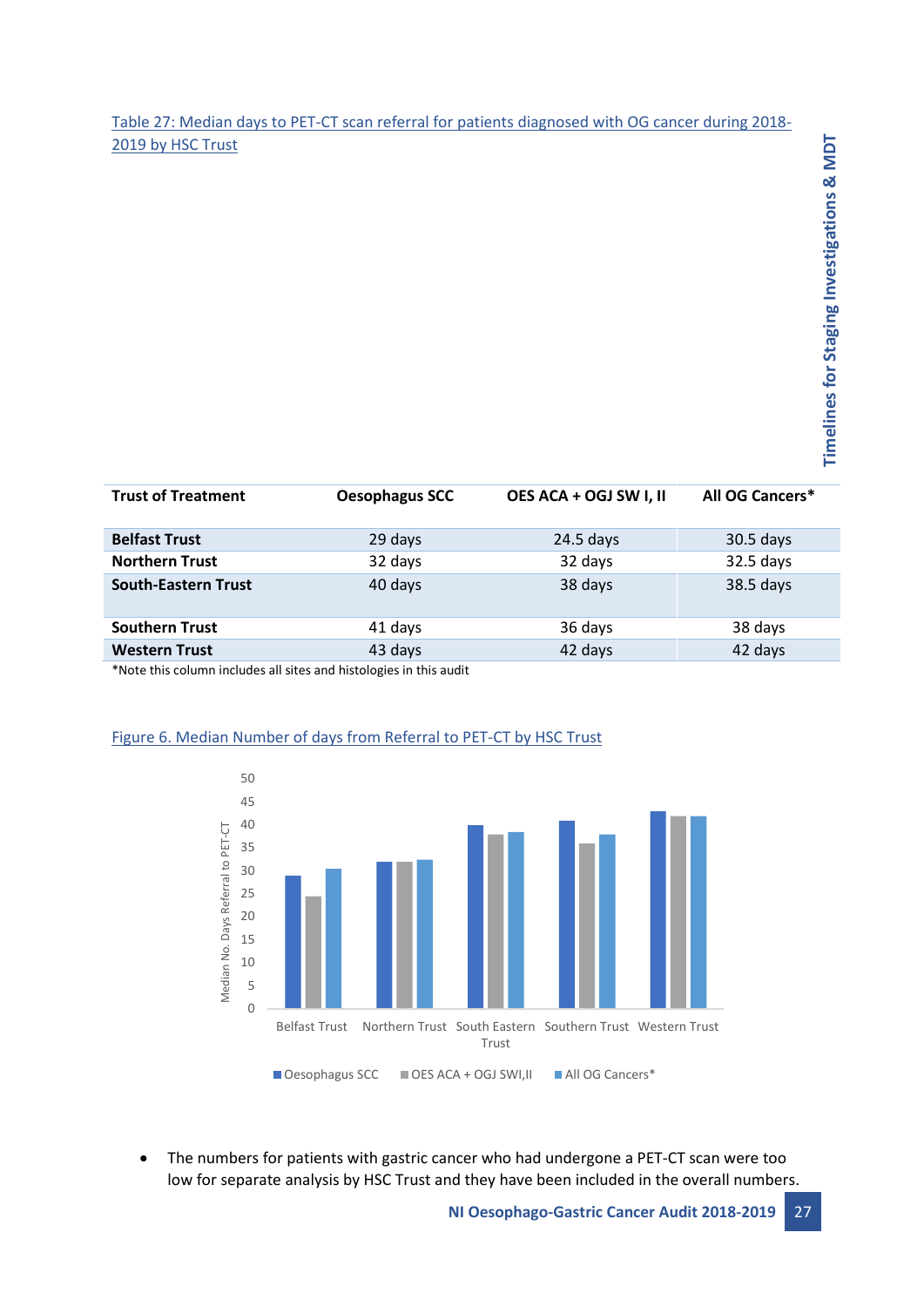- There are large variations in the median time for patients to undergo a PET-CT scan based on histology of tumour and HSC Trust.
- Belfast Trust OG cancer patients have the shortest median length of time from referral to PET-CT scanning with an overall median time of 30.5 days, with oesophageal + OGJ adenocarcinoma patients taking the shortest time at 24.5 days.
- Patients that require a PET-CT scan from the Western Trust take on average 11.5 days longer to undergo a PET-CT compared to patients who are from Belfast Trust.

# Figure 7. Median length of time from referral to diagnostic procedure by HSC Trust of treatment for all OG cancer cases



Figure 7 shows the variation in time for diagnostic procedures by Trust as discussed when summarising Tables 24-27.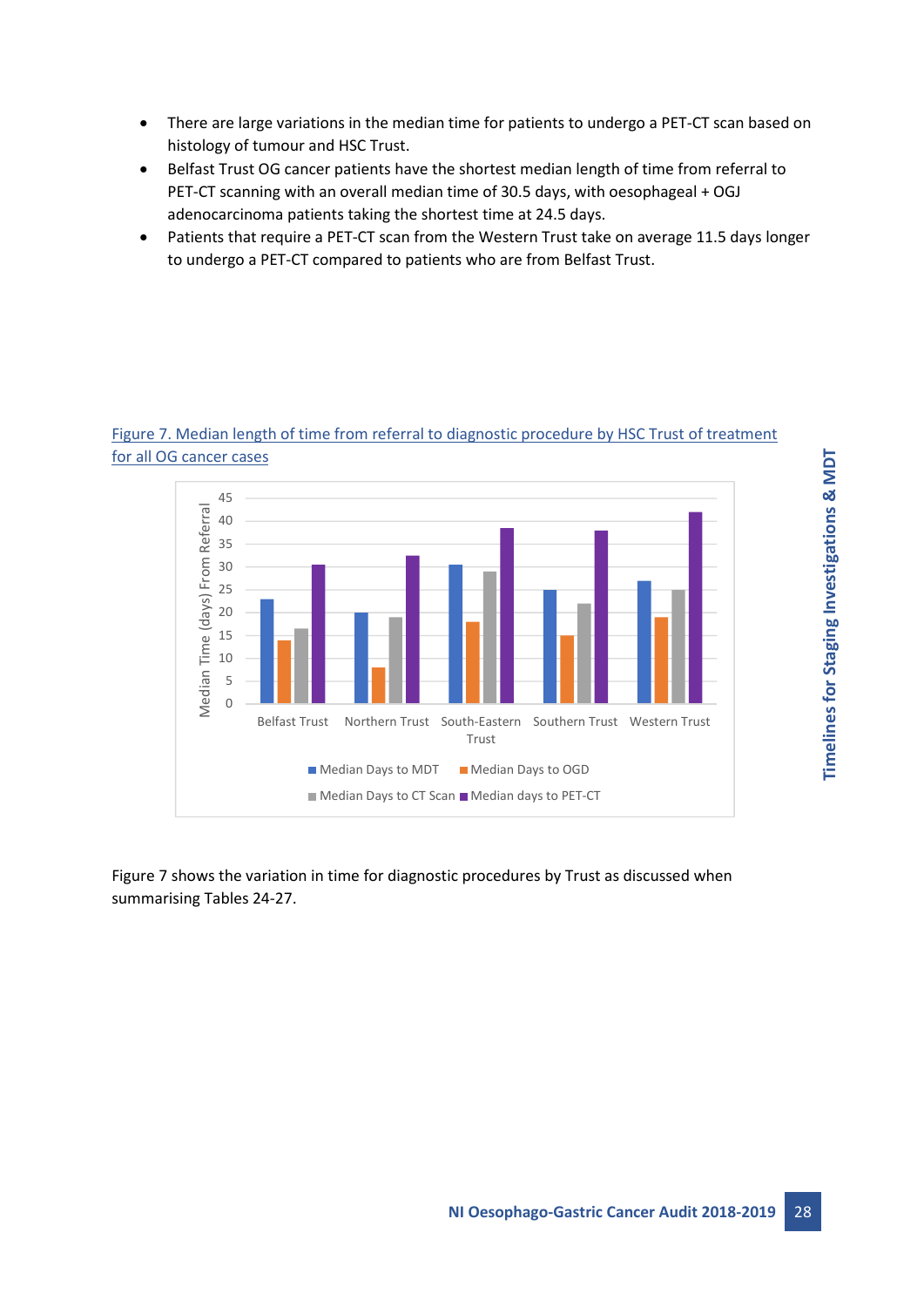**NI Oesophago-Gastric Cancer Audit 2018-2019** 29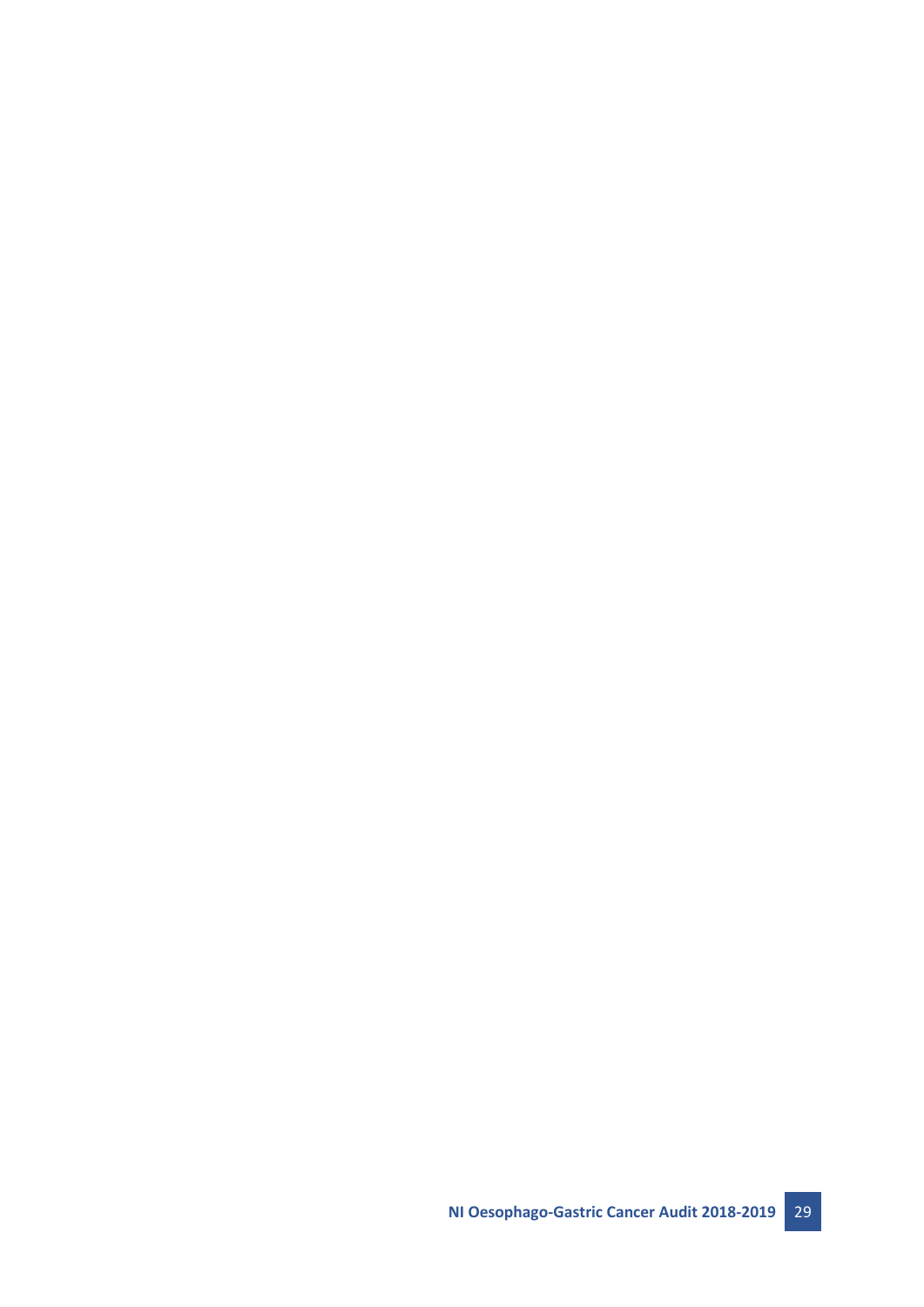# Treatment

# **Treatment Plan**

|                                             | <b>OES SCC</b> | OES +OGJ SW I, II<br><b>ACA</b> | <b>Stomach</b><br>SW III | All OG<br>cancers* |
|---------------------------------------------|----------------|---------------------------------|--------------------------|--------------------|
| Curative intent NI 2018-2019                | 65 (53%)       | 175 (48%)                       | 69 (27%)                 | 310 (41%)          |
| <b>No Active Treatment (Best supportive</b> |                |                                 |                          |                    |
| care)                                       | 34 (28%)       | 99 (27%)                        | 135 (54%)                | 286 (38%)          |
| <b>Non-Curative Anti Cancer</b>             | 24 (20%)       | 91 (25%)                        | 47 (19%)                 | 163 (21%)          |
| <b>Total</b>                                | 123 (100%)     | 365 (100%)                      | 251 (100%)               | 759 (100%)         |

#### Table 28: Treatment plan intent by tumour type for patients diagnosed with OG cancer 2018-2019

\* This includes all morphologies in this audit

41% of all OG cancers patients diagnosed during 2018 and 2019 had a plan for treatment with curative intent. This compares with 38.5% for patients diagnosed between 2017-2019 in England and Wales<sup>(2)</sup>. In Scotland during 2015 23% of stomach cancer patients and 26% of oesophageal cancer patients were treated with curative intent <sup>(3)</sup>. Northern Ireland had higher curative intent rates than Scotland with 27% of stomach cancer patients and 47% of all oesophageal cancer (including patients who do not have an adenocarcinoma or SCC) having a treatment plan with curative intent. In Scotland this is a QA measure where their target is to treat35% of all OG cancer patients are curative intent. In 2015 they did not meet this target and commented that curative treatment rates are dependent on stage at presentation and improvement therefore could be made by diagnosing cancers earlier<sup>(3)</sup>.

Table 28 shows variation of treatment plan intent when comparing tumour type, with patients who have an oesophageal SCC more likely to be put on a curative treatment plan (53%) in comparison with gastric cancer patients who were less likely to have a curative treatment plan (27%).

In NI during 2018-2019 83% of patients diagnosed stage I-III had a curative treatment plan. This is higher in comparison to England/Wales where 60% of patients diagnosed in 2017-2019 had a curative plan intent<sup>(2)</sup>.

For patients diagnosed with stage IV disease, 40% had non-curative anti-cancer treatment (targeted cancer site with aim of symptom control e.g., palliative chemo, stenting, laser therapy), and 52% had no active treatment with best supportive care.

# Curative Treatment Plan

Figure 8. Proportion of patients with curative treatment plans by tumour type, disease stage and age group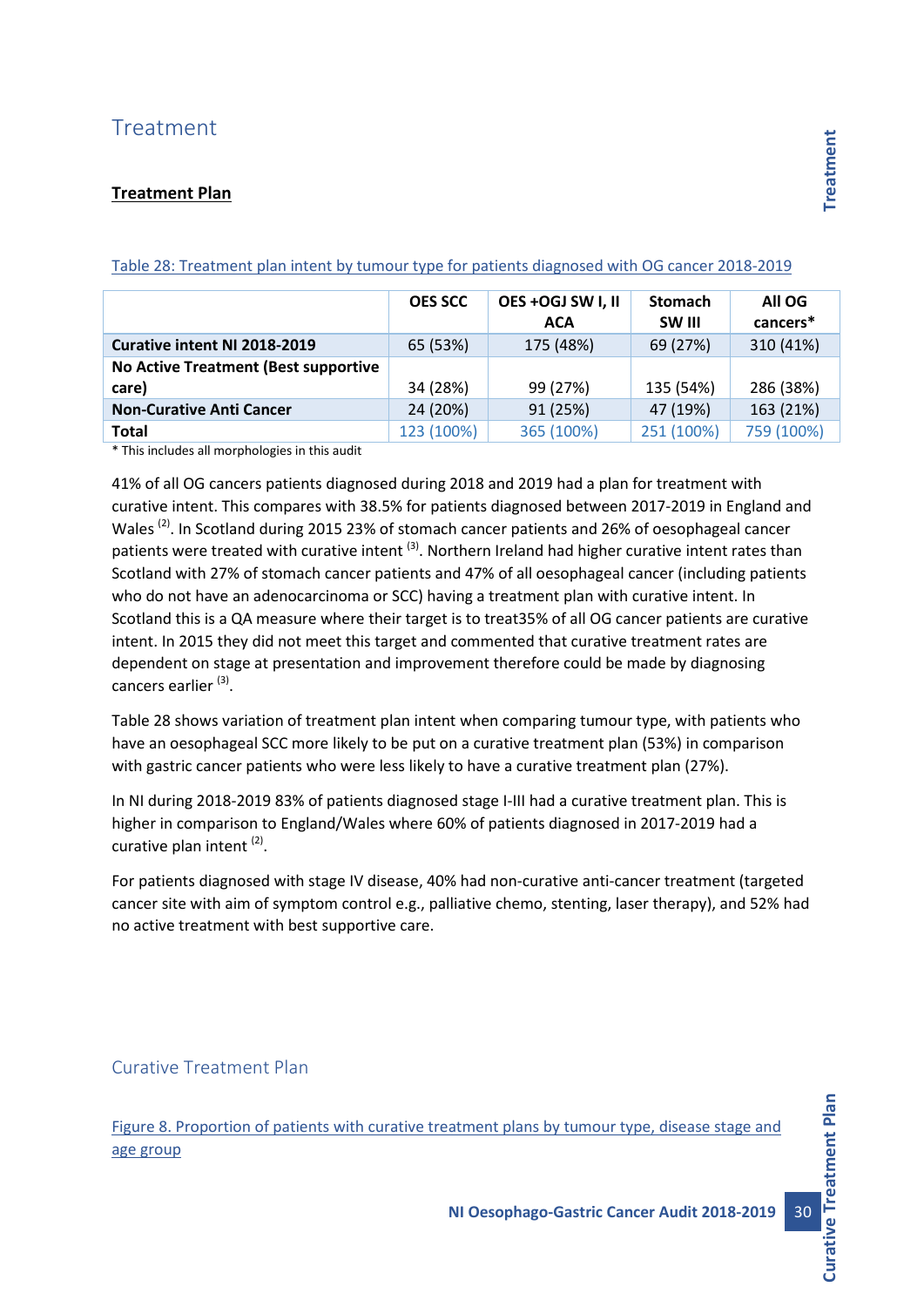

Figure 8 shows variation in curative treatment plan intent for patients diagnosed with stage II and stage III cancers by age. Patients diagnosed at 80+ years old are less likely to have a curative plan intent at stages II and III compared to patients diagnosed at less than 80 years old.



Figure 9. Treatment modality for patients with curative intent for patients diagnosed 2018-2019 by tumour type\*

\*This bar chart does not include patients treated by Endoscopic mucosal resection (EMR) only as a curative treatment plan, and patients who were originally categorised as curative intent but received no active treatment

Figure 9 shows the treatment plan variation for OG cancers by tumour site and histology. NICE guidelines advise that Oesophageal SCC patients are treated with chemoradiation for proximal tumours, and for tumours of the mid/lower oesophagus with either chemoradiotherapy alone or combined with surgery. The above graph shows excellent adherence to NICE Guidelines for Oesophageal SCC patients with 90% of curative patients having these treatment modalities<sup>(18)</sup>.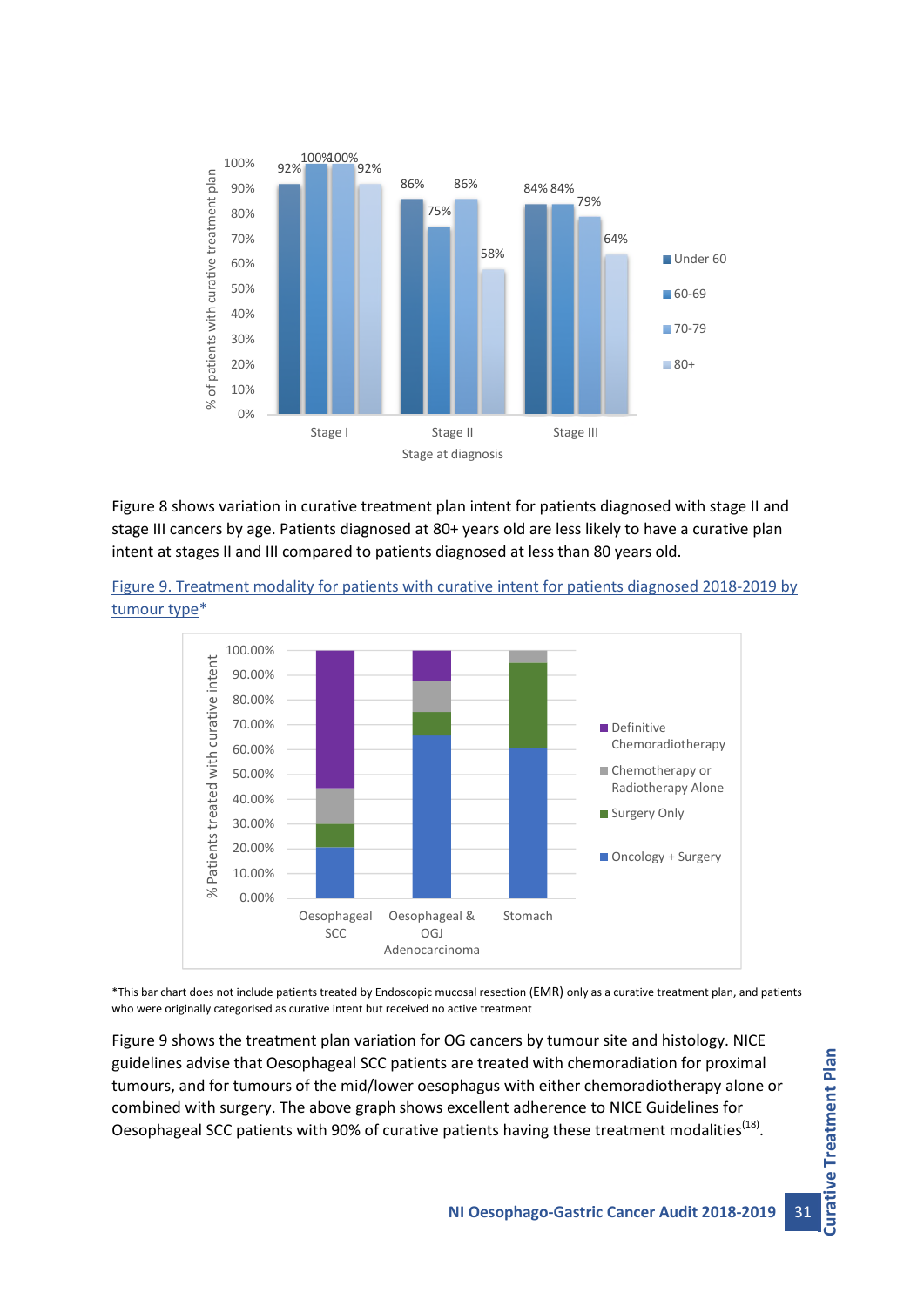Multimodal therapy that combines either chemotherapy or chemoradiotherapy with surgery was the dominant treatment for patients with adenocarcinoma of the oesophagus and OGJ and the stomach. This is also in line with NICE guidance $^{(18)}$ .

# Table 29: Median days for referral to diagnosis by referral type for all OG cancer patients diagnosed 2018-2019 with comparison to England/Wales 2017-2019

|                                            | <b>Referral Time to Diagnosis NI 2018 &amp;</b><br>2019 |             | <b>Referral Time to Diagnosis NOGCA</b><br>2017-2019 <sup>(2)</sup> |              |
|--------------------------------------------|---------------------------------------------------------|-------------|---------------------------------------------------------------------|--------------|
|                                            | Median                                                  | IQR p25-75* | Median                                                              | IQR p25-p75* |
| <b>GP Referral:</b><br><b>Urgent</b>       | 23 days                                                 | 14-38 days  | 17 days                                                             | $11-26$ days |
| <b>After Emergency</b><br><b>Admission</b> | 7 days                                                  | $4-18$ days | 7 days                                                              | $3-14$ days  |

\*Interquartile range 25%-75%

- Numbers were too low to do a measurement for GP referrals that are routine.
- Date of diagnosis is defined as the cancer registry date of diagnosis, the cancer registry date of diagnosis was chosen instead of the clinical date of diagnosis on CaPPS, as the clinical date of diagnosis on CaPPS often was the date the pathology report was received from the biopsy taken at OGD, as opposed to the date the sample was taken which is the internationally accepted date of diagnosis. Note some patients may have more than one biopsy to confirm diagnosis.
- The median time to diagnosis post emergency admission is the same for NI as for England and Wales at 7 days.
- For patients whose referral is classed as "urgent" from their General Practitioner, NI OG cancer patients have a median waiting time from referral to diagnosis which is 6 days greater than the median time for patients who reside in England and Wales.
- 25% of NI OG cancer patients wait 38 days or more for their OG cancer diagnosis when their GP referral is classed as urgent.

Table 30: Median waits in days for OG cancer patients treatment pathway from referral to 1<sup>st</sup> treatment by treatment type and treatment intent for patients diagnosed 2018-2019 with comparisons to England/Wales (NOGCA 2017-2019) $<sup>(2)</sup>$ </sup>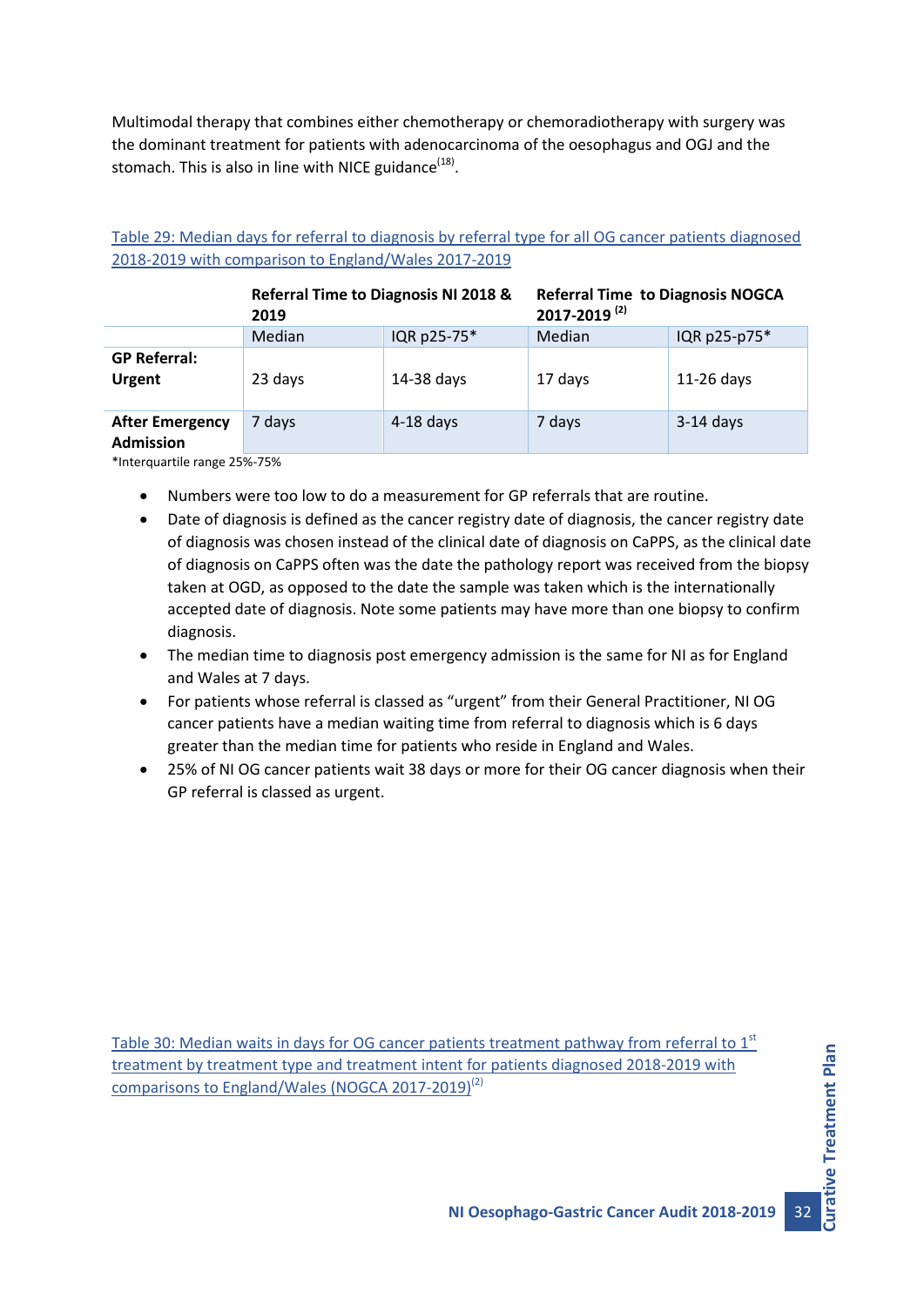|                                                                                       | <b>Plan/decision to treat</b> | <b>Diagnosis to Treatment-</b> | Diagnosis to 1st<br><b>Treatment</b> |                       |               | <b>Referral to 1st Treatment</b> |
|---------------------------------------------------------------------------------------|-------------------------------|--------------------------------|--------------------------------------|-----------------------|---------------|----------------------------------|
|                                                                                       | <b>Median</b>                 | IQR p25-75*                    | <b>Median</b>                        | IQR p25-75*           | <b>Median</b> | IQR p25-75*                      |
| <b>Curative:</b><br><b>Surgery only.</b><br>(NI 2018-2019)                            | 33 days                       | $7-59$ days                    | 56 days                              | $4-92$ days           | 89 days       | 61-130 days                      |
| <b>Curative:</b><br><b>Surgery only.</b><br>(NOGCA 2017-<br>2019)                     | 27 days                       | 8 - 47 days                    | 58.5 days                            | 38 - 91 days          | 83 days       | 58 - 127 days                    |
| <b>Curative</b><br>definitive or<br>neo-adjuvant<br><b>oncology</b> (NI<br>2018-2019) | 43 days                       | 33-56 days                     | 48.5 days                            | $58.5 - 77.5$<br>days | 79 days       | 62-102 days                      |
| <b>Curative</b><br>definitive or<br>neo-adjuvant<br>oncology<br>(NOGCA 2017-<br>2019) | 25 days                       | 14 - 38 days                   | 51 days                              | 41 - 66 days          | 68 days       | 57 to 87 days                    |
| <b>Palliative:</b><br><b>Oncology (NI</b><br>2018-2019)                               | 30 days                       | 20-44 days                     | 44 days                              | 30 - 56 days          | 62 days       | 48-79 days                       |
| <b>Palliative:</b><br><b>Oncology</b><br>(NOGCA 2017-<br>2019)                        | 14 days                       | $5-27$ days                    | 42 days                              | 29-57 days            | 60 days       | 47-80 days                       |
| <b>Palliative ERPT</b><br>(NI 2018-2019)                                              | 26 days                       | $16 - 40$ days                 | 34 days                              | 20 - 69 days          | 54.5 days     | 32-84 days                       |
| <b>Palliative ERPT</b><br>(NOGCA 2017-<br>2019)                                       | 7 days                        | $2-16$ days                    | 17 days                              | $7-32$ days           | 35 days       | $21-53$ days                     |

Key: **EPRT: Endoscopic/Radiologic Palliative Therapy e.g., stenting** KEY: IQR p25-75%: Interquartile range 25%-75%

- Patients in NI with a curative surgery-only treatment plan had to wait longer from diagnosis to a treatment decision date in comparison to patients from England/Wales (difference in median time = 6 days). However, once the treatment plan is decided, NI patients have a median waiting time which is 8.5 days less for their surgery compared to England/Wales. NI patients have a median waiting time which is 6 days longer from date of referral to their surgery date.
- The wait for a treatment decision is longer for patients from NI across all treatment types indicating a longer length of time for staging investigations.
- Across all treatment types, NI patients have a longer median time from referral to their first treatment.
- NI OG cancer patients who undergo EPRT have a median waiting time for their treatment plan post clinical date of diagnosis which is almost 3 weeks longer than for English/Welsh patients.

Surgery

**Surg ery**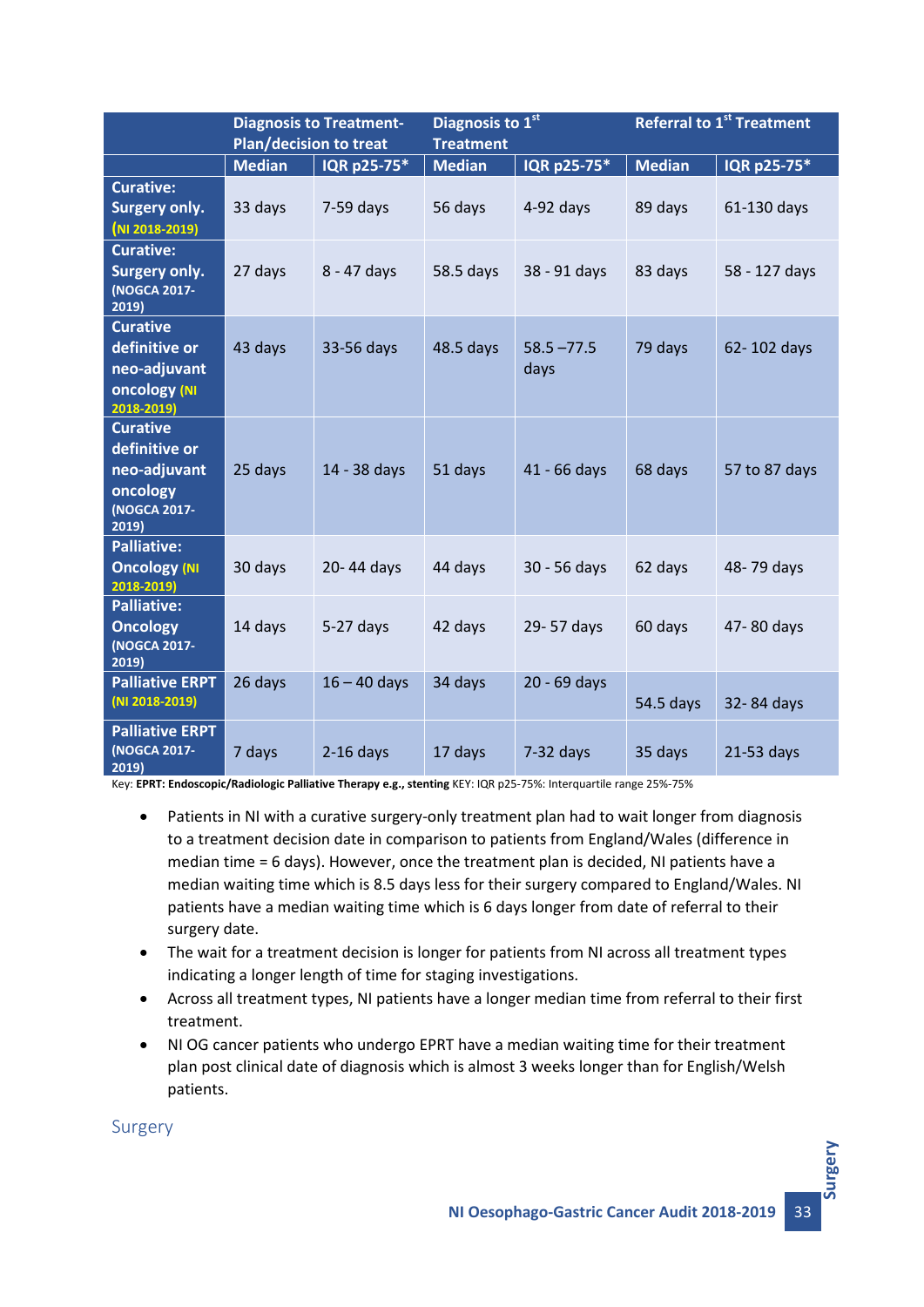# **Resection Type**

For OG cancer patients diagnosed in NI between 2018 and 2019 a total of 180 patients underwent curative resections, of which 94 were performed on 2018 patients and 86 were performed on 2019 patients. This represents an average 20% increase in the number of curative surgeries performed in NI compared to the 75 conducted in 2005.

Table 31: Number of Curative Resections by resection type for OG cancer patients diagnosed 2018- 2019

| <b>Surgery type</b>  | Number of curative OG cancer patients |
|----------------------|---------------------------------------|
| Oesophagectomy       | 108 (60%)                             |
| Oesophagogastrostomy | 5(3%)                                 |
| Gastrectomy          | 64 (36%)                              |
| Other                | 3(1.67%)                              |
| Total                | 180                                   |

Table 32 below shows that the proportion of patients having a curative surgery type is influenced by the OG cancer site and histology with approximately one third of oesophageal SCC patients undergoing a curative resection, compared to 59% of patients with adenocarcinoma of oesophagus and OGJ, and 84% of patients with gastric cancer.

Table 32: Number of curative resections by resection type for NI OG cancer patients diagnosed 2018- 2019

| Tumour site and histology of patients with<br>curative cancer | Number of OG cancer patients who had a<br>curative resection |
|---------------------------------------------------------------|--------------------------------------------------------------|
| Oesophageal SCC (n=65)                                        | 19 (29%)                                                     |
| Oesophageal + OGJ ACA SW I, II (n=175)                        | 103 (59%)                                                    |
| Stomach (n=69)                                                | 58 (84%)                                                     |

# **Hospital of Operation**

Table 33: Hospital of Major OG surgery in NI in 2005 compared to 2018 & 2019 by tumour site

| Hospital               |            | NI 2005 No. Procedures | NI 2018_2019 |           |  |
|------------------------|------------|------------------------|--------------|-----------|--|
|                        | Oesophagus | Stomach                | Oesophagus   | Stomach   |  |
| BCH n (col %)          | 10 (20%)   | 7 (14%)                | 113 (93%)    | 53 (91%)  |  |
| RVH n (col %)          | 25 (51%)   | 14(29%)                | 9(7%)        | 3(5%)     |  |
| Another n (col %)      | 14 (28%)   | 28 (57%)               | $0(0\%)$     | 2(3%)     |  |
| All Hospitals n (col%) | 49 (100%)  | 49 (100%)              | 122 (100%)   | 58 (100%) |  |

In 2005 oesophageal cancer patients had their surgery across 5 hospital sites with Table 33 showing the majority (51%) of patients having their surgical resection in the Royal Victoria Hospital. By 2018- 2019 the number of hospitals where oesophageal cancer patients had their surgery had reduced to 2, within the same Trust of care: The Belfast Trust with the majority (93%) being operated on in Belfast City Hospital, and the remaining 7% being operated on in The Royal Victoria Hospital.

In 2005 stomach cancer patients had their surgery across 10 hospital sites, with the largest proportion (29%) being operated on in the Royal Victoria Hospital. 28 (57%) of stomach cancer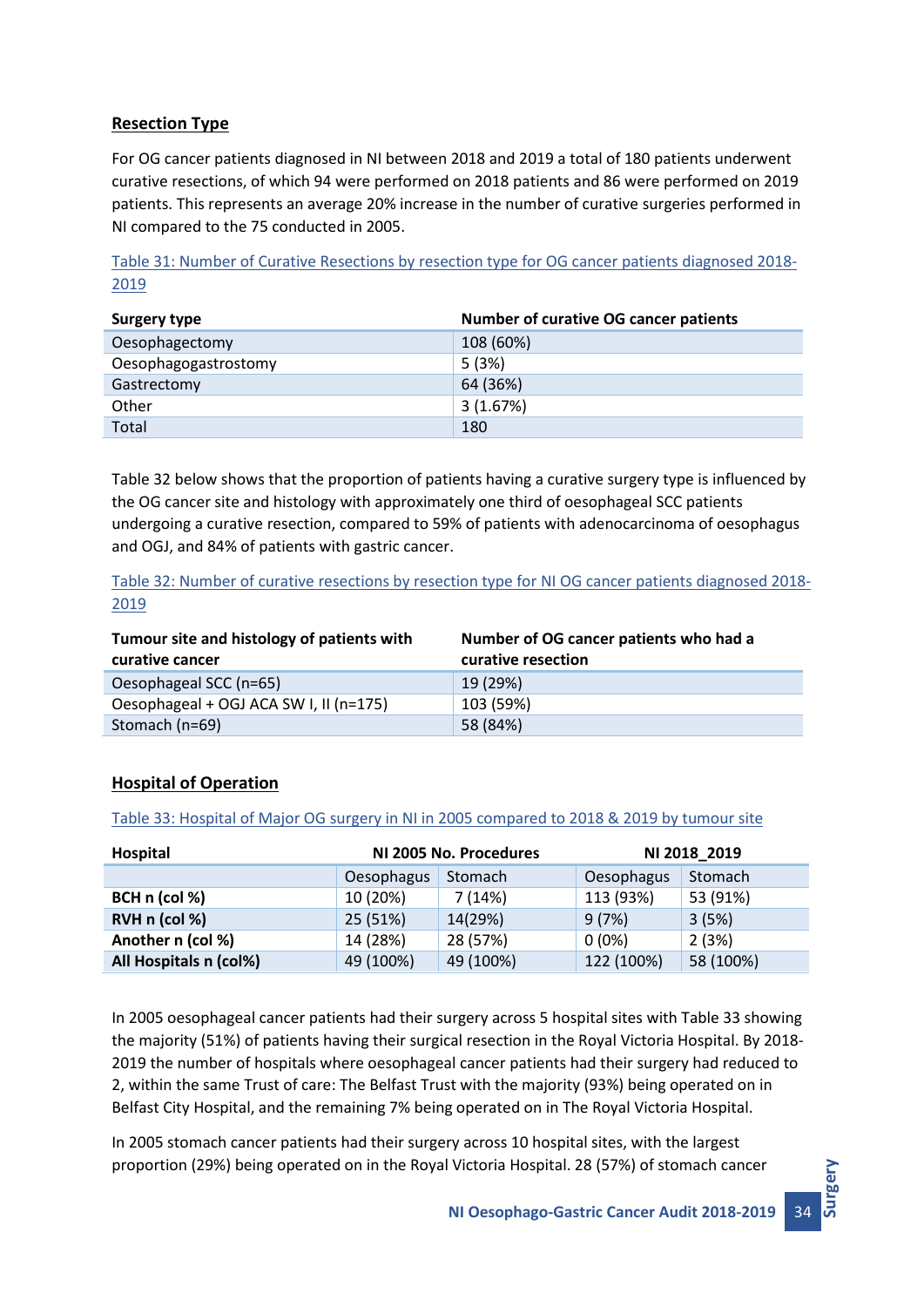patients were operated on across 8 different hospital sites including Altnagelvin, Antrim, Craigavon, Daisy Hill, Erne, Lagan Valley, Mater, and Ulster Hospitals. In 2018-2019 this had changed, with stomach cancer patients being operated on in 4 hospitals, with 91% being operated on in Belfast City Hospital and 5% being operated on in The Royal Hospital, which is also within the Belfast Trust. Only two patients were operated on outside of the Belfast Trust.

These changes show how services have changed with the centralisation of OG cancer Surgery within Belfast City Hospital in 2016.

**Surgery Pathology Indicators**

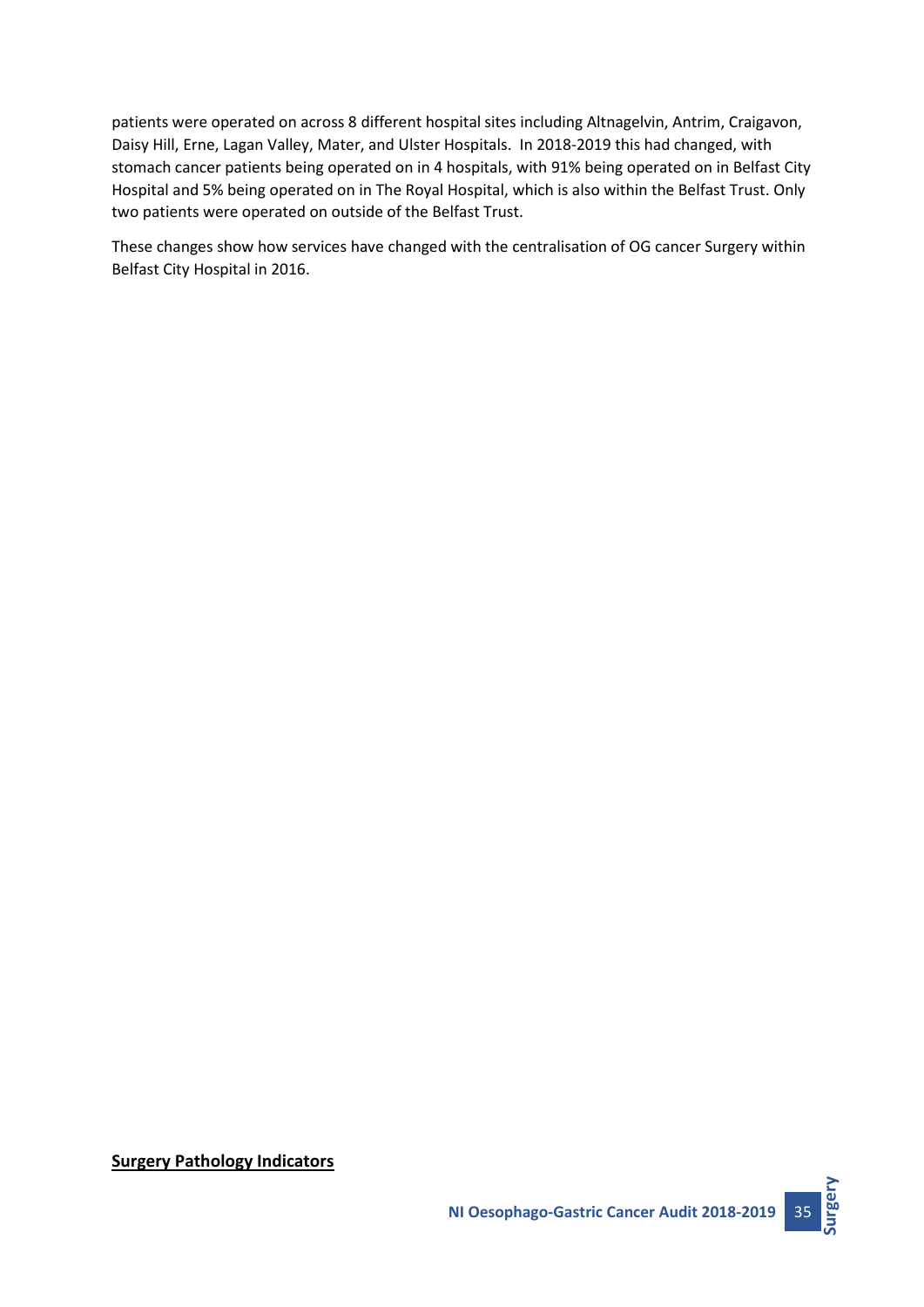# **Lymph Node Yield**

Table 34: Number of OG cancer patients who underwent curative oesophagectomy & gastrectomy where lymph node removal is => 15 by year and country

|                                                                | Lymph node<br>$yield = > 15$<br>Oesophagectomy | 2-Field<br>Lymph<br>node<br><b>Dissection</b> | Lymph node yield<br>$=$ >15<br>Gastrectomy | D2-Lymph<br>node<br><b>Dissection</b> |
|----------------------------------------------------------------|------------------------------------------------|-----------------------------------------------|--------------------------------------------|---------------------------------------|
| NI 2018 & 2019                                                 | 103 (95%)                                      | 102 (94.4%)                                   | 57 (89%)                                   | 51 (79.7%)                            |
| <b>NI 2005</b>                                                 | 20 (41%)                                       | N/A                                           | 23 (47%)                                   | N/A                                   |
| <b>NHS England &amp;</b><br><b>Wales 2017-</b><br>$2019^{(2)}$ | 3,635 (88.4%)                                  | 3,891<br>(96.4%)                              | 1,815 (83.9%)                              | 1,896 (87.7%)                         |
| <b>NHS Scotland</b><br>$2015^{(3)}$                            | Not measured                                   | N/A                                           | 57 (76%)                                   | N/A                                   |

During 2018 & 2019 95% of curative oesophagectomy patients in NI had equal to or more than 15 lymph nodes removed, while 89% of gastrectomy patients had 15 or more nodes removed. These are higher rates when comparing to patients resected in England & Wales during 2017-2019, and Scotland during 2015.

In 2015 NHS Scotland treated 75 patients with curative stomach surgery, of which 57 (76%) had 15 or more lymph nodes removed. In Scotland, the target for this measure is 80%. NI have passed this target for gastric cancer node removal and has improved this practice by 42% since 2005. Lymph Node yield is also high for oesophagectomy patients with 95% compliance compared with 41% in 2005.

#### **Resection Margins**

Table 35: Table to show longitudinal and circumferential margin status in OG cancer patients by surgery type and UK region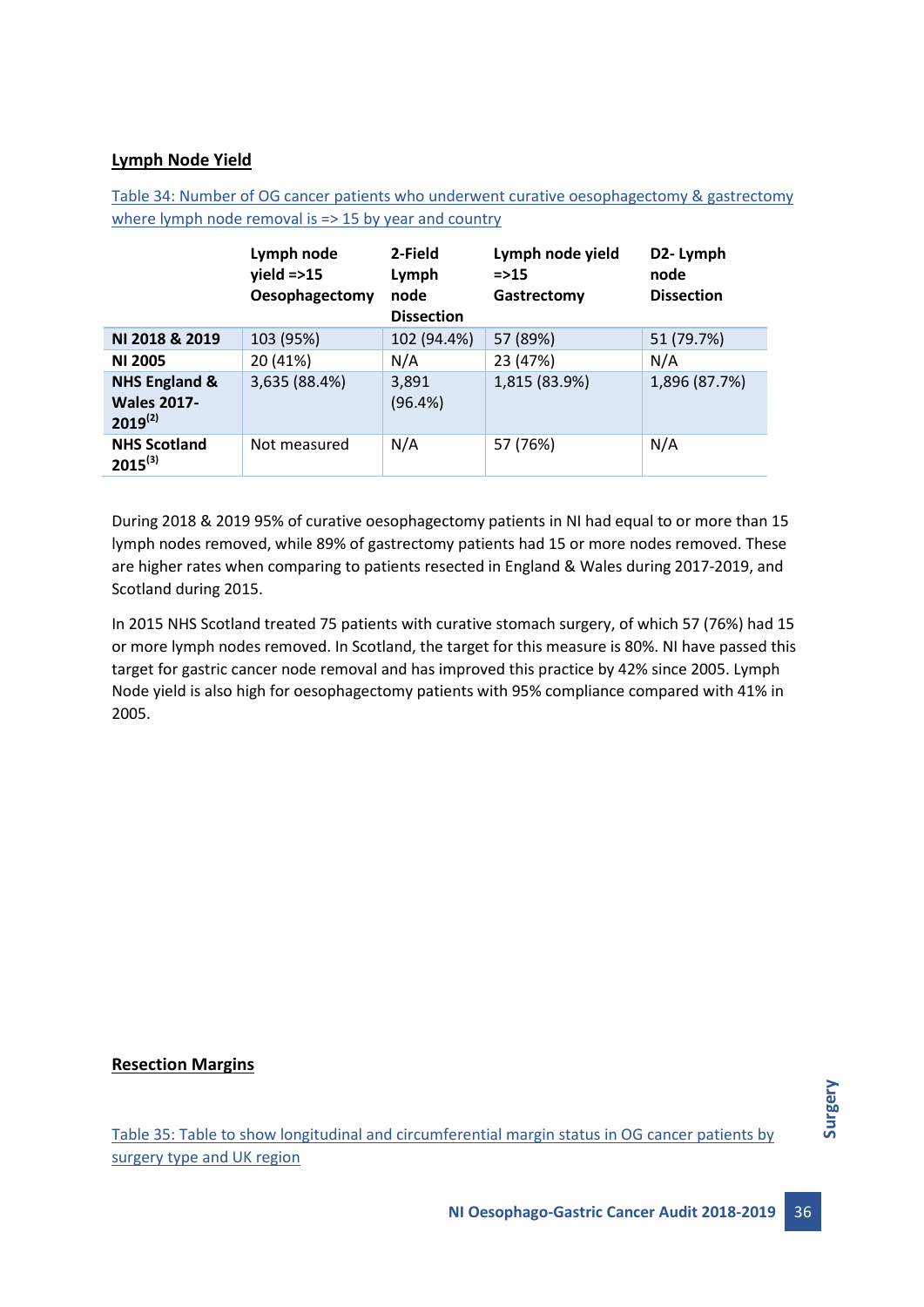|                                                           | Oesophagectomy<br>NI 2018/2019<br>$(n=108)$ | Oesophagectomy<br>2017-2019<br>NOGCA <sup>(2)</sup> | Oesophagectomy<br><b>2015 NHS</b><br>Scotland <sup>(3)</sup> | Gastrectomy<br>NI 2018/2019<br>(n=64) | Gastrectomy<br>2017-2019<br>NOGCA <sup>(2)</sup> | Gastrectomy<br><b>2015 NHS</b><br>Scotland <sup>(3)</sup> |
|-----------------------------------------------------------|---------------------------------------------|-----------------------------------------------------|--------------------------------------------------------------|---------------------------------------|--------------------------------------------------|-----------------------------------------------------------|
| Longitudinal<br>margins<br>negative                       | 106 (98.1%)                                 | 95.8%                                               | N/A                                                          | 57 (89%)                              | 91.8%                                            | 69<br>$(92.0\%)$ *                                        |
| Circumferential<br><b>Margin</b><br>negative              | 70 (64.8%)                                  | 75.8%                                               | N/A                                                          | N/A                                   | N/A                                              | N/A                                                       |
| Longitudinal<br>and<br>circumferential<br>margin negative | 70 (64.8%)                                  | N/A                                                 | 74 (62.2) **                                                 | N/A                                   | N/A                                              | N/A                                                       |

\*NHS Scotland land target for this KPI is 90%

\*\*NHS Scotland target for this KPI is 70%

- An oesophagectomy longitudinal margin status of 98.1% negativity is similar to England & Wales at 95.8%
- A gastrectomy status of 89% is also comparable to England/Wales at 91.8%, and to Scotland at 92.0%.
- NI during 2018 and 2019 just missed the 90% Scottish target for longitudinal margin status at 89% for gastrectomy, however, there are very small numbers in this population. Both Scotland and NI missed the negative longitudinal and circumferential margin status oesophagectomy target set by Scotland at 70% with NI achieving 64.8% and Scotland achieving 62.2%.

Surgical Outcomes

**Surgical Complications**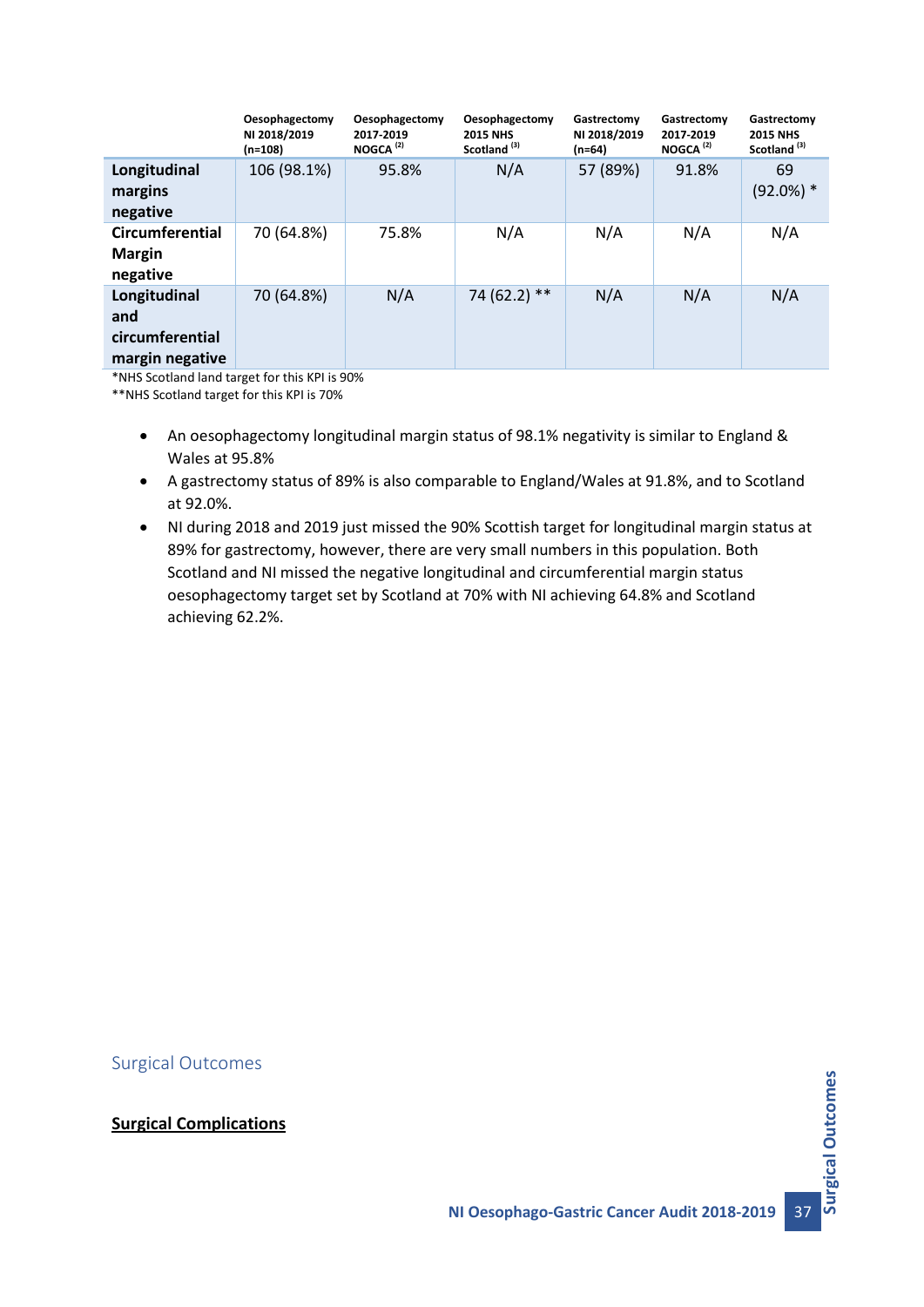|                            | Oesophagectomy<br>$(n=108)$ | Gastrectomy<br>(n=64) | <b>All Curative Surgeries</b><br>(n=180) |
|----------------------------|-----------------------------|-----------------------|------------------------------------------|
| <b>Anastomotic Leak</b>    | 12 (11.1%)                  | 7(10.9%)              | 19 (10.6%)                               |
| <b>Chyle Leak</b>          | 8(7.4%)                     | $0(0\%)$              | 8(4.4% )                                 |
| Pneumonia                  | 16 (14.8%)                  | $2(3.1\%)$            | 18 (10.0%)                               |
| <b>Pleural Effusion</b>    | 46 (42.6%)                  | 10 (15.6%)            | 58 (32.2%)                               |
| <b>Other Complications</b> | 63 (58.3%)                  | 21 (32.8%)            | 88 (48.9%)                               |
| Any Complication*          | 92 (85.2%)                  | 30 (46.9%)            | 127 (70.6%)                              |

Table 36: Proportions of curative OG cancer patients who had a post-operative complication for patients diagnosed 2018-2019

\*Please note some patients may have more than one complication post-operatively

Table 36 demonstrates that in NI 70.6% of curative OG cancer patients who undergo a major surgery with the aim to cure their disease have a post-operative complication. Post-operative complications were more common in patients who undergo an oesophagectomy procedure (85%) compared to gastrectomy (46.9%) with both procedure types having pleural effusion accounting for the highest proportion of post-operative complications recorded in medical notes (oesophagostomy: 42.6%, gastrectomy: 15.6%). Specific complication rates are not published in other UK OG cancer audits.

#### **Length of stay**

Table 37: Mean number of inpatients days for patients who undergo a curative OG cancer operation by procedure type and post-operative complication status for patients diagnosed NI 2018-2019

| Procedure type             | <b>Surgical Post-operative complication</b><br>status | Number of<br>patients (n)* | Mean days of<br>inpatient stay<br>(days) |
|----------------------------|-------------------------------------------------------|----------------------------|------------------------------------------|
| <b>Oesophagectomy</b>      | Post-operative surgical complication                  | 91                         | 17.5                                     |
| Oesophagectomy             | No Post-operative surgical complication               | 16                         | 16.0                                     |
| Gastrectomy                | Post-operative surgical complication                  | 30                         | 16.1                                     |
| Gastrectomy                | No Post-operative surgical complication               | 34                         | 11.4                                     |
| All major surgery<br>types | Post-operative surgical complication                  | 126                        | 17.0                                     |
| All major surgery<br>types | No Post-operative surgical complication               | 53                         | 12.6                                     |

\* Note: There was one patient where a length of stay could not be obtained

The overall mean length of stay for all OG cancer patients irrespective of whether they had a postoperative complication was 15.7 days. Table 37 shows that patients who have a post-operative complication have a longer inpatient length of stay compared to those who do not have a complication. OG cancer patients who have a post-operative complication stay an average 17 days as in inpatient, compared to 12.6 days for patients who do not have a post-operative complication.

Table 38: The proportion of patients with a surgical length of inpatient stay of =<21 days by surgery type for patients diagnosed in NI 2018-2019 and Scotland 2015

|                | NI 2018-2019 | Scotland 2015 |  |
|----------------|--------------|---------------|--|
| Oesophagectomy | 81%          | 82%           |  |

**es**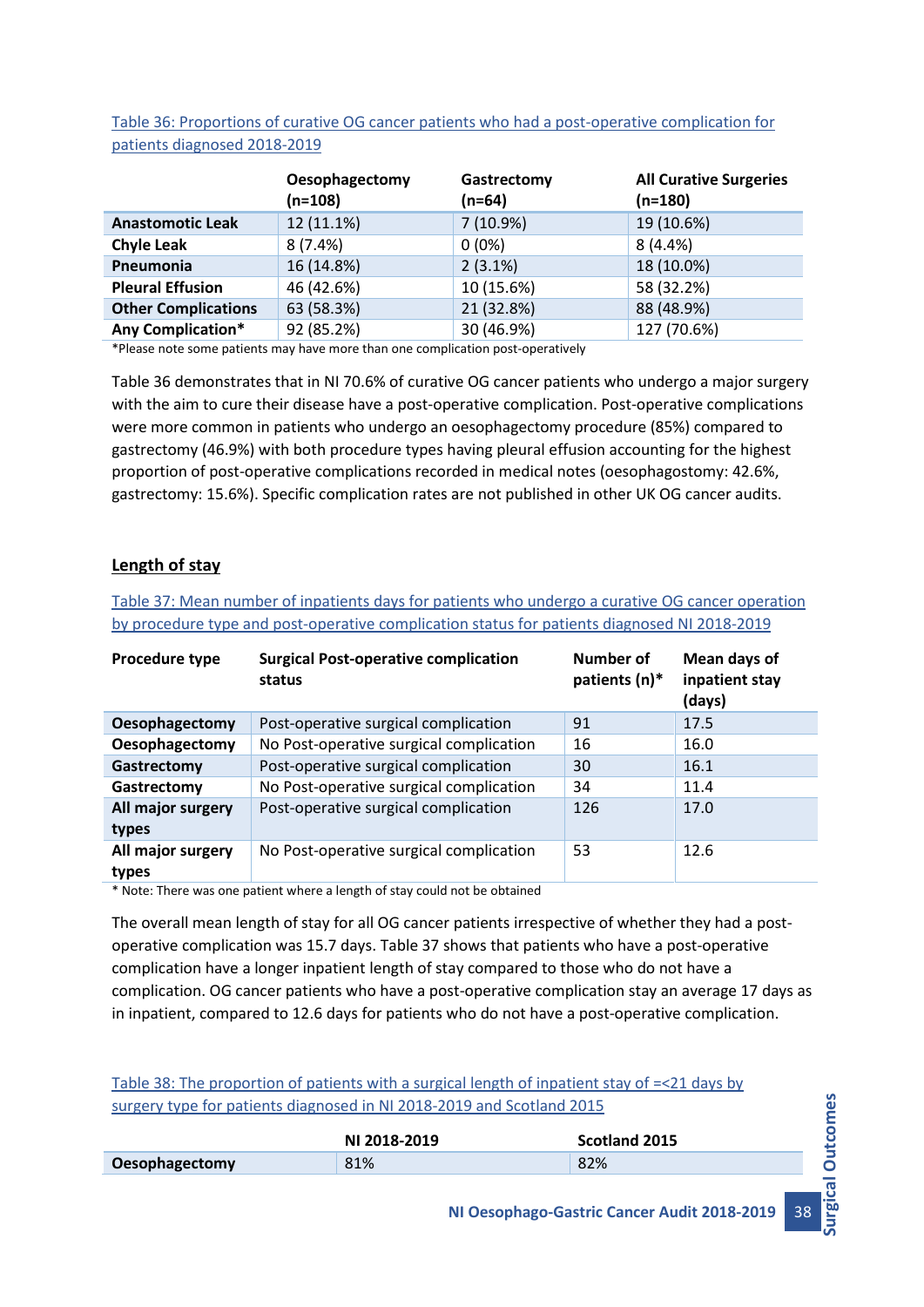| nv<br>∼ | Gastrect<br>$\mathbf{a}$<br>10/<br>------ |  |
|---------|-------------------------------------------|--|
|---------|-------------------------------------------|--|

In Scotland there is a quality indicator that length of hospital stay should be as short as possible. It states that 60% of patients should be discharged within 21 days. NI and Scotland both comfortably meet this measure and have comparable length of stays for operative patients by surgery type (Table 38). It is worth noting that Scotland is reducing this quality indicator to 14 days for future audits. If this were the case NI would still comfortably meet this measure with 71% of gastrectomy patients diagnosed 2018-2019 having a length of stay equal to or less than 14 days. However, for oesophagectomy patients 50% of patients diagnosed 2018-2019 meet this measure, meaning that NI would not meet this QA standard.

It is worth noting that for this NI OG audit there are no data available for patients undergoing protocoled enhanced recovery. This is a measure that England and Wales complete as a part of  $NOGCA<sup>(2)</sup>$ .

# **30/90-day mortality following curative surgery**

#### **Post-operative morality comparisons with England/Wales**

Table 39: 30/90 day mortality following curative surgery by surgery type for NI patients diagnosed 2018-2019 with comparisons to England/Wales patients diagnosed 2017-2019 $^{*(2)}$ 

|                                         | Oesophagectomy<br>$n = 108$ | Gastrectomy<br>$N=64$ | <b>All Major</b><br><b>Surgeries</b><br>$n = 180$ |
|-----------------------------------------|-----------------------------|-----------------------|---------------------------------------------------|
| 30-day mortality Northern Ireland n (%) | 2.8%                        | 1.6%                  | 2.2%                                              |
| 30-day mortality England/Wales %        | 2.0% (1.6 to 2.4)           | 1.2% (0.7 to<br>(1.7) | N/A                                               |
| 90-day mortality Northern Ireland n (%) | 2.8%                        | 1.6                   | 2.2%                                              |
| 90-day mortality England/Wales %        | 3.7% (3.1 to 4.3)           | 2.5% (1.8 to<br>3.1)  | N/A                                               |

\*Patients followed up to 31/12/2020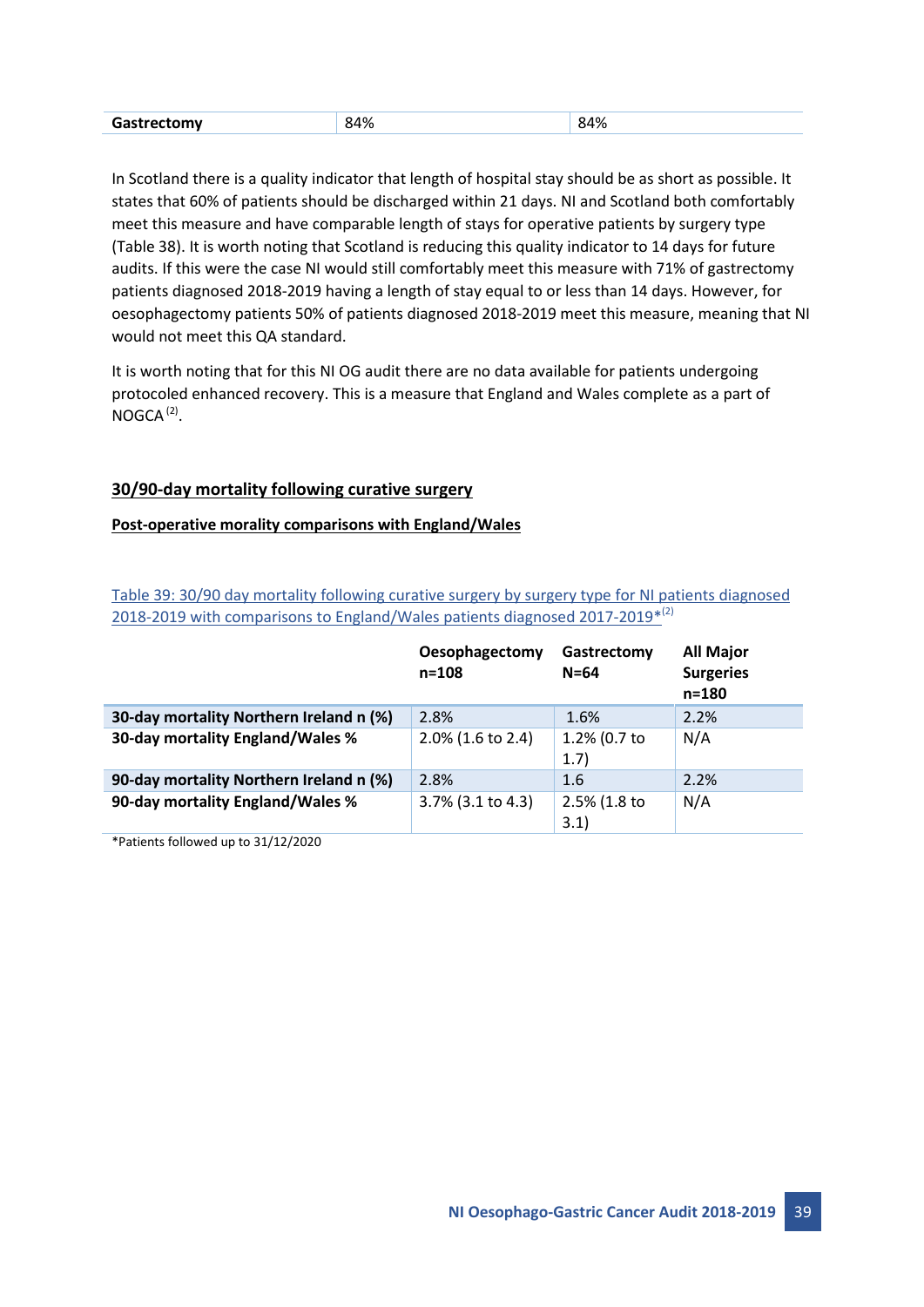#### **Post-operative morality comparisons with Scotland**

Table 40: 30/90 day mortality following curative surgery by surgery type for NI patients diagnosed 2018-2019 with comparisons to Scottish patients diagnosed 2015<sup>(3)</sup>

|                                         | Oesophageal cancer<br>patients n=108 | <b>Stomach Cancer</b><br>patients<br>$N = 64$ |
|-----------------------------------------|--------------------------------------|-----------------------------------------------|
| 30-day mortality Northern Ireland n (%) | 3(2.8%)                              | 1(1.6%)                                       |
| 30-day mortality Scotland %             | 3.4%                                 | 1.3%                                          |
| 90-day mortality Northern Ireland n (%) | 3(2.8%)                              | 1(1.6%)                                       |
| 90-day mortality Scotland %             | 6.0%                                 | 4.5%                                          |

\*Patients followed up to 31/12/2020

Despite having the same results, analysis for Table 39 and Table 40 varied as Table 39 mortality was analysed by resection type to allow comparisons with patients operated in England and Wales, and Table 40 was analysed by site of diagnosis for patients who had curative surgery to allow for comparison with Scotland. It is difficult to comment on differences in OG cancer surgery mortality between UK regions due to the very low numbers in this population. In NI, for patients diagnosed 2018-2019 there is 2.2% mortality within 30 days of surgery performed with curative intent, with no further deaths by 90 days.

# **Survival differences from date of diagnosis by resection status**

Table 41: Post-operative observed survival from date of diagnosis for oesophageal and stomach cancer patients diagnosed 2018-2019 with comparisons to 2005

|                   |             | <b>Resection</b><br><b>Patients</b> |               | No curative<br>resection |               | <b>All Patients</b> |               |
|-------------------|-------------|-------------------------------------|---------------|--------------------------|---------------|---------------------|---------------|
|                   | <b>Time</b> | 2005                                | 2018-<br>2019 | 2005                     | 2018-<br>2019 | 2005                | 2018-<br>2019 |
| <b>Oesophagus</b> | 30 days     | 97%                                 | 100%          | 90%                      | 93%           | 92%                 | 94%           |
| And               | 60 days     | 96%                                 | 100%          | 79%                      | 84%           | 86%                 | 88%           |
| OGJ               | 6           | 91%                                 | 99%           | 25%                      | 63%           | 46%                 | 72%           |
|                   | months      |                                     |               |                          |               |                     |               |
|                   | 1 year      | 79%                                 | 92%           | 8%                       | 42%           | 41%                 | 54%           |
|                   | 30 days     | 83%                                 | 100%          | 72%                      | 90%           | 78%                 | 92%           |
| <b>Stomach</b>    | 60 days     | 69%                                 | 100%          | 43%                      | 80%           | 59%                 | 84%           |
|                   | 6           | 57%                                 | 99%           | 23%                      | 58%           | 36%                 | 67%           |
|                   | months      |                                     |               |                          |               |                     |               |
|                   | 1 year      | 42%                                 | 90%           | 14%                      | 36%           | 28%                 | 48%           |

Table 41 shows that from date of diagnosis there have been improvements in survival rates for OG cancer patients between 2005 and 2018/2019. Statistical significance analysis could not be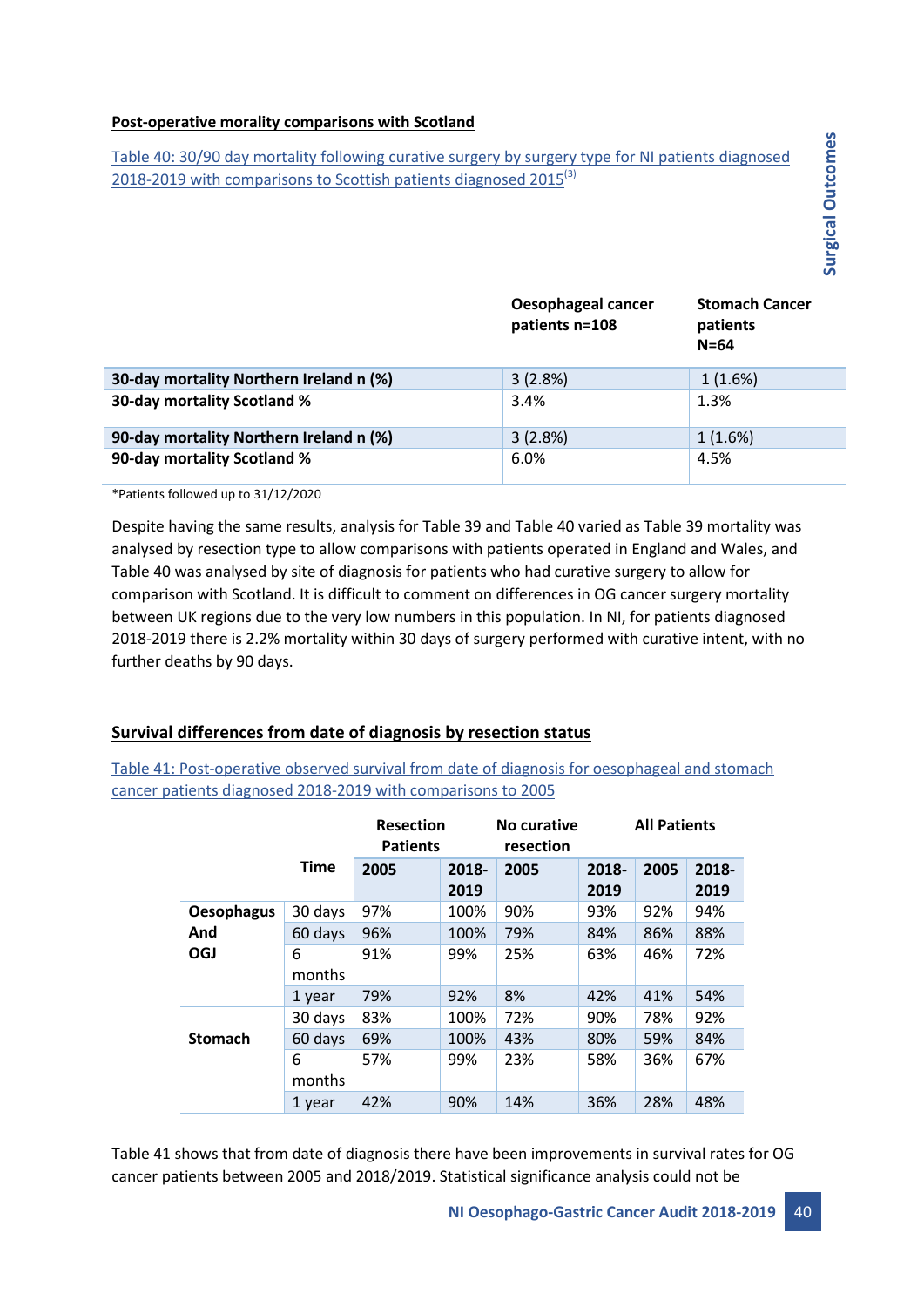completed as the confidence intervals are not present in the 2005 audit report. Proportional differences in survival from date of diagnosis include:

- 13% increase in 1-year survival (from 79% to 92%), and 8% increase in 6-month survival (from 91% to 99%) for patients who undergo surgical resection for Oesophageal and OGJ cancer.
- 48% increase in 1-year survival (from 42% to 90%), and 42% increase in 6-month survival (57% to 99%) for patients who undergo surgical resection for stomach cancer.
- 34% increase in 1-year survival (8% to 42%) and 38% increase in 6-month survival (25% to 63%) in patients who do not have a resection for oesophageal and OGJ cancer. This could be in part due to the large proportion of patients with squamous cell carcinoma having definitive chemo-radiotherapy as their curative treatment (See Figure 9).
- 22% increase in 1-year survival (14% to 36%), and 35% increase in 6-month survival (23% to 58%) for stomach cancer patients who do not undergo a curative resection. Overall increase in 1-year survival of 13% in patients with cancer of the oesophagus and OGJ. Overall increase of 20% in 1-year survival in patients with stomach cancer since 2005.

Please see Figure 10 below to visualise these differences in observed survival.

Figure 10. Survival for 2018-2019 Oesophageal Cancer patients in comparison to 2005 patients by resection status at 6 and 12 intervals

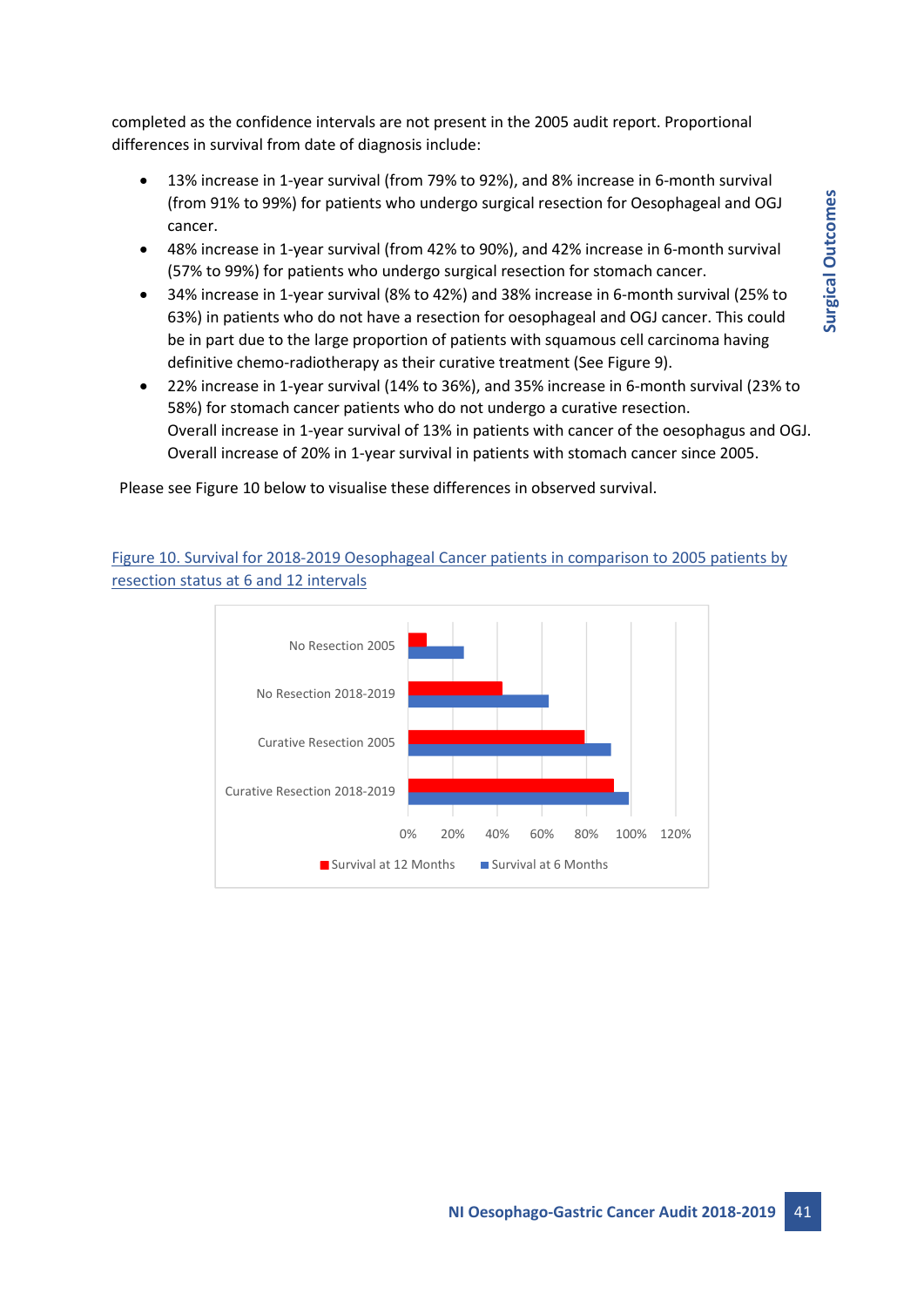





Figure 11 and Table 41 show that patients who undergo curative resection have much better survival rates compared to patients who do not undergo curative resection. At 1-year post diagnosis 42% of patients who did not undergo curative resection were still alive compared to 92% who did undergo curative resection. These differences in survival rates are statistically significant (p<=0.001).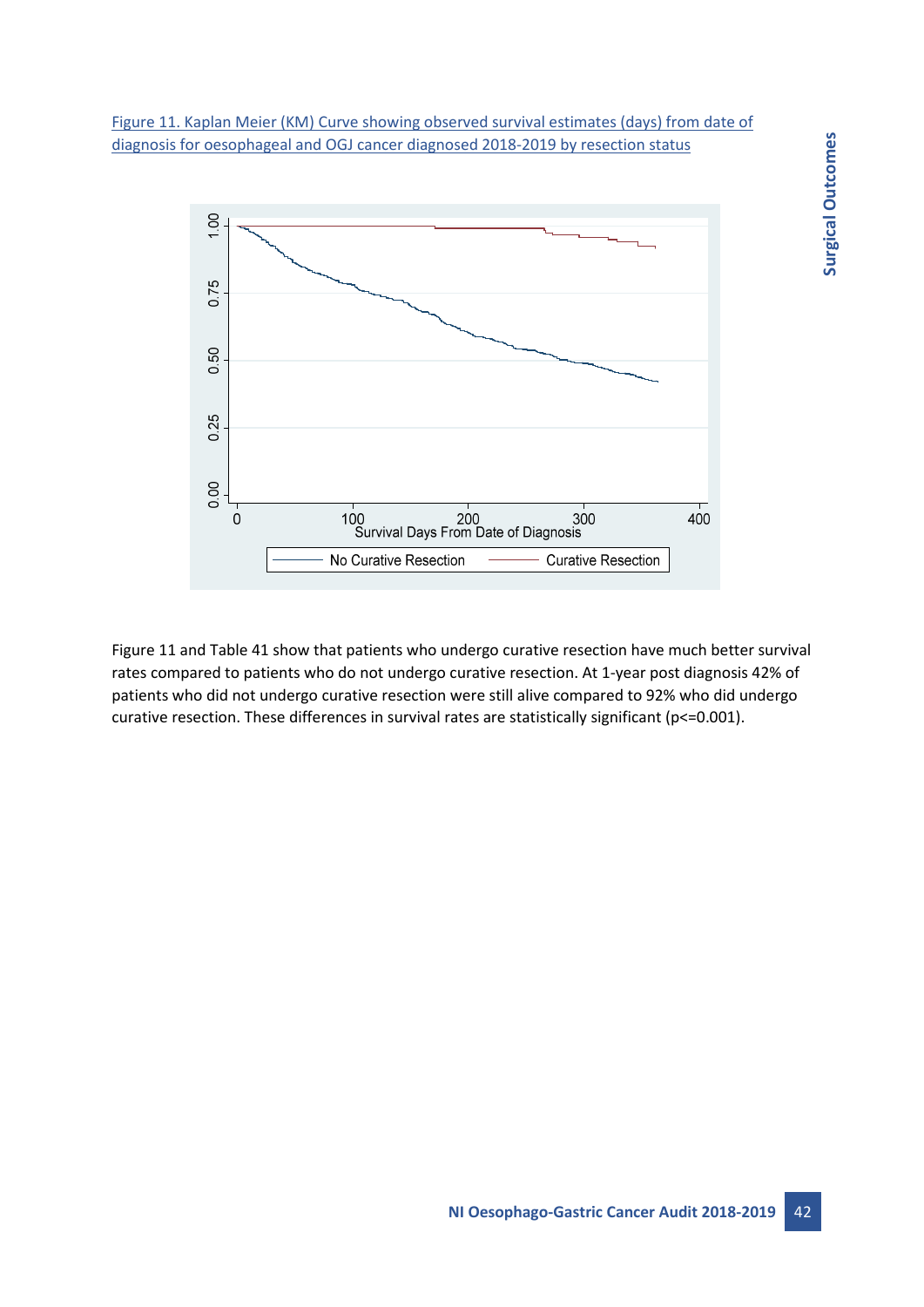



Figure 12 and Table 41 show that stomach cancer patients who undergo surgical resection have much improved survival rates compared with patients who did not have a curative surgical resection. At one year 36% of patients who did not have a curative resection were still alive compared to 90% of patients who did have a curative resection. This difference is statistically significant (p <= 0.001).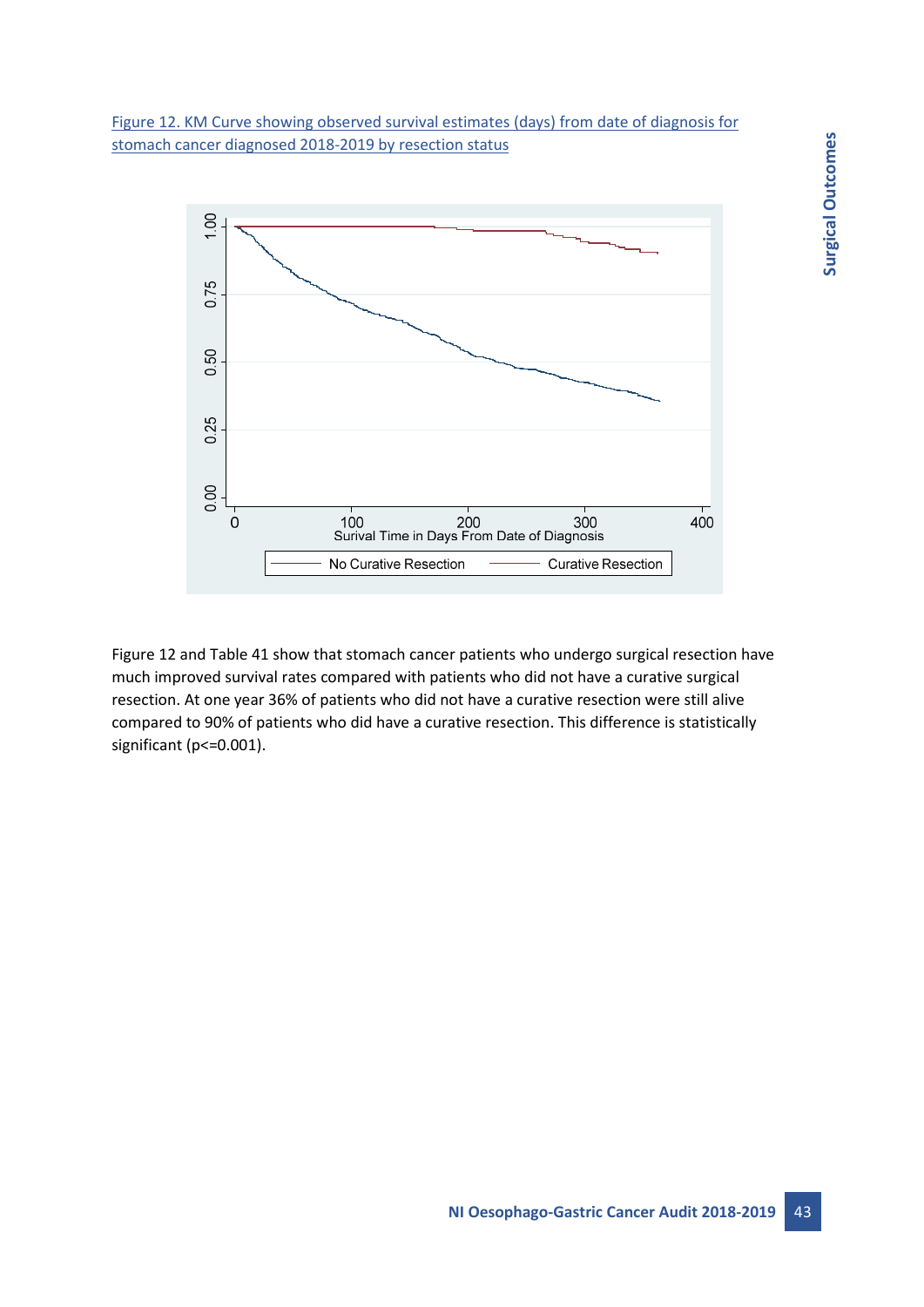# Non-Curative OG Cancer Treatment Plans

The majority of patients diagnosed in NI are diagnosed at an advanced stage (See Figure 3) or are too frail for curative treatment options. These patients are managed using non-curative intent (palliative intent) aimed at controlling symptoms.



Figure 13. Palliative therapies including best supportive care delivered to oesophageal and OGJ cancer patients (n=267) diagnosed 2018-2019 by age category

Key: EPRT=Endoscopic/radiological palliative pathway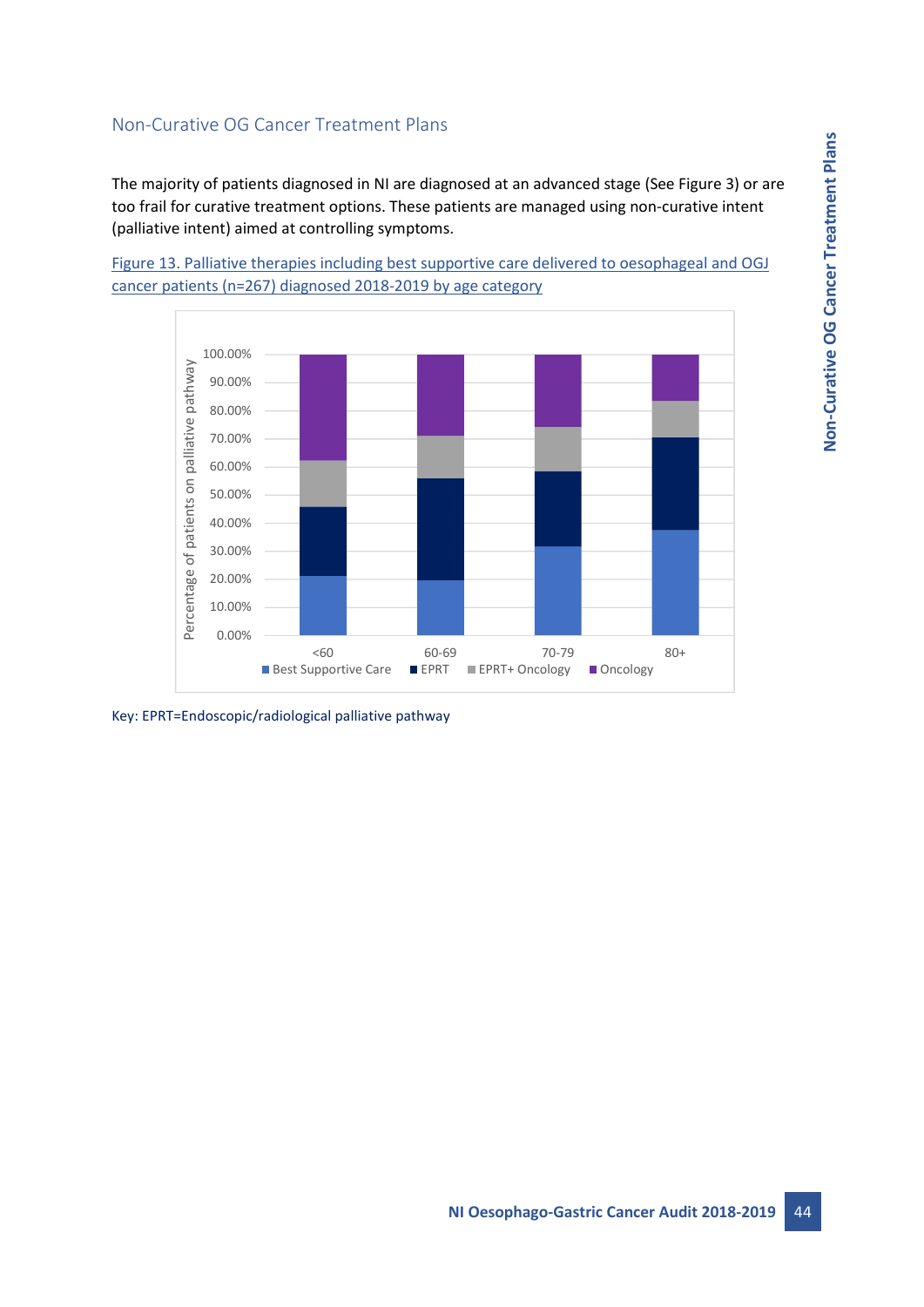# Figure 14. Palliative therapies including best supportive care delivered to stomach cancer patients (n=182) diagnosed 2018-2019 by age category



Key: EPRT=Endoscopic/radiological palliative pathway

Treatment plan analysis:

- Figure 13 shows that for oesophageal and OGJ cancer patients on a palliative pathway, a higher proportion of younger patients receive oncology as an intervention in comparison to older patients (aged <60 years: 54%, aged 80+ years: 28%).
- Figures 13-14 show endoscopic or radiological pathways (ERPT) which include treatments which is predominantly stenting are much more predominant in oesophageal and OGJ patients in comparison to stomach cancer patients.
- For palliative oesophageal cancer patients, as age increases, the proportion of patients who receive best supportive care as their pathway also increases.
- Figure 14 shows the majority of palliative stomach cancer patients across all age groups received best supportive care as a part of their treatment pathway (no active treatment beyond immediate relief of symptoms), with proportions increasing as age increases (56% of patients under 60 undergo best-supportive care pathways compared with 72% of patients aged 80+). The differences between advancing age and palliative stomach cancer patients being offered best supportive care is statistically significant (p=0.025).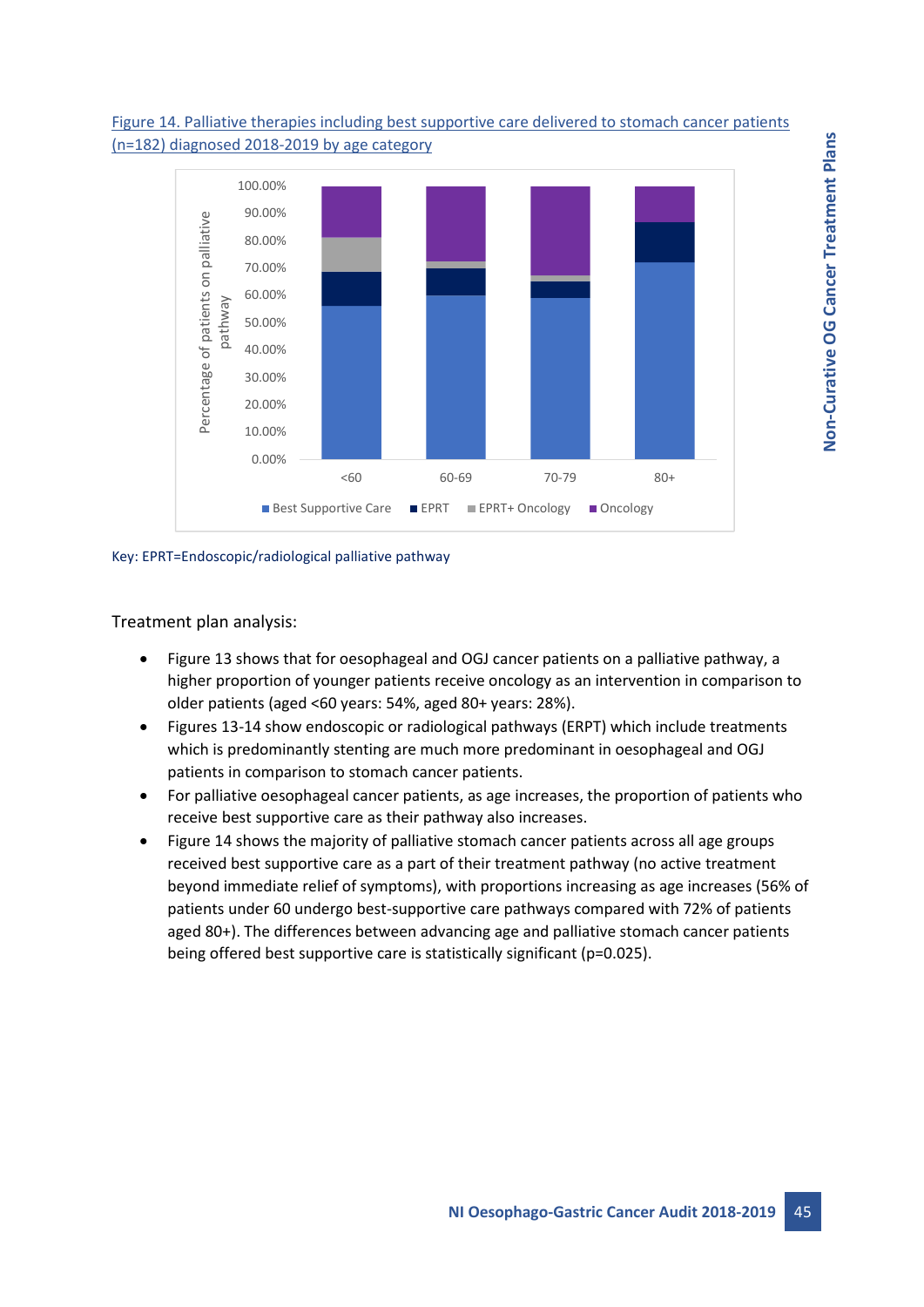# Endoscopic Radiologic Palliative Pathway (ERPT)

In NI during 2018 & 2019, 98.6% of OG cancer patients had a stenting procedure as their ERPT. This is similar to England and Wales where 97% of patients diagnosed in 2017-2019 who had ERPT also had a stent insertion. A stent is used to open a blockage caused by the tumour in order to relieve symptoms.

Table 42: Proportion of palliative OG cancer patients who undergo EPRT for patients diagnosed 2018-2019 by tumour histology and site, with comparisons to England/Wales<sup>(2)</sup>

|                                                              | Adenocarcinoma<br>of Oesophagus<br>and OGJ (n=190) | SCC of<br>Oesophagus<br>$(n=58)$ | <b>Stomach Cancer</b><br>$(n=182)$ | <b>All Palliative OG</b><br>Cancers**<br>(n=449) |
|--------------------------------------------------------------|----------------------------------------------------|----------------------------------|------------------------------------|--------------------------------------------------|
| Patients who<br>undergone ERPT<br>NI 2018-2019*              | 88 (46%)                                           | 29 (50%)                         | 26 (14%)                           | 146 (33%)                                        |
| Patients who<br>undergone ERPT<br><b>NOGCA 2017-</b><br>2019 | 1,142 (17.8%)                                      | 512 (21.8%)                      | 242 (6.0%)                         | N/A                                              |

\*Note this table only includes patients who had ERPT post-date of diagnosis

\*\*Note this column includes all histologies measured in this audit

In NI, ERPT rates are higher across all tumour types for OG cancers diagnosed in 2018-2019 (Table 42) compared to the NOGCA audit proportions for patients diagnosed in England and Wales. Overall, 1 in 3 NI OG cancer patients undergo ERPT as a part of their palliative treatment plan. 46% of adenocarcinoma oesophageal and OGJ patients diagnosed in NI had an ERPT therapy. This is a higher proportion compared with England/Wales, who had 17.8% treated with ERPT; a difference of 28.2%. These differences could in part be due to the small numbers of patients diagnosed in NI, and the high percentage of patients presenting with symptoms and late stage (Table 8 and Figure 3). However, more investigation should be carried out to determine why NI has proportionally larger figures for EPRT than in England and Wales.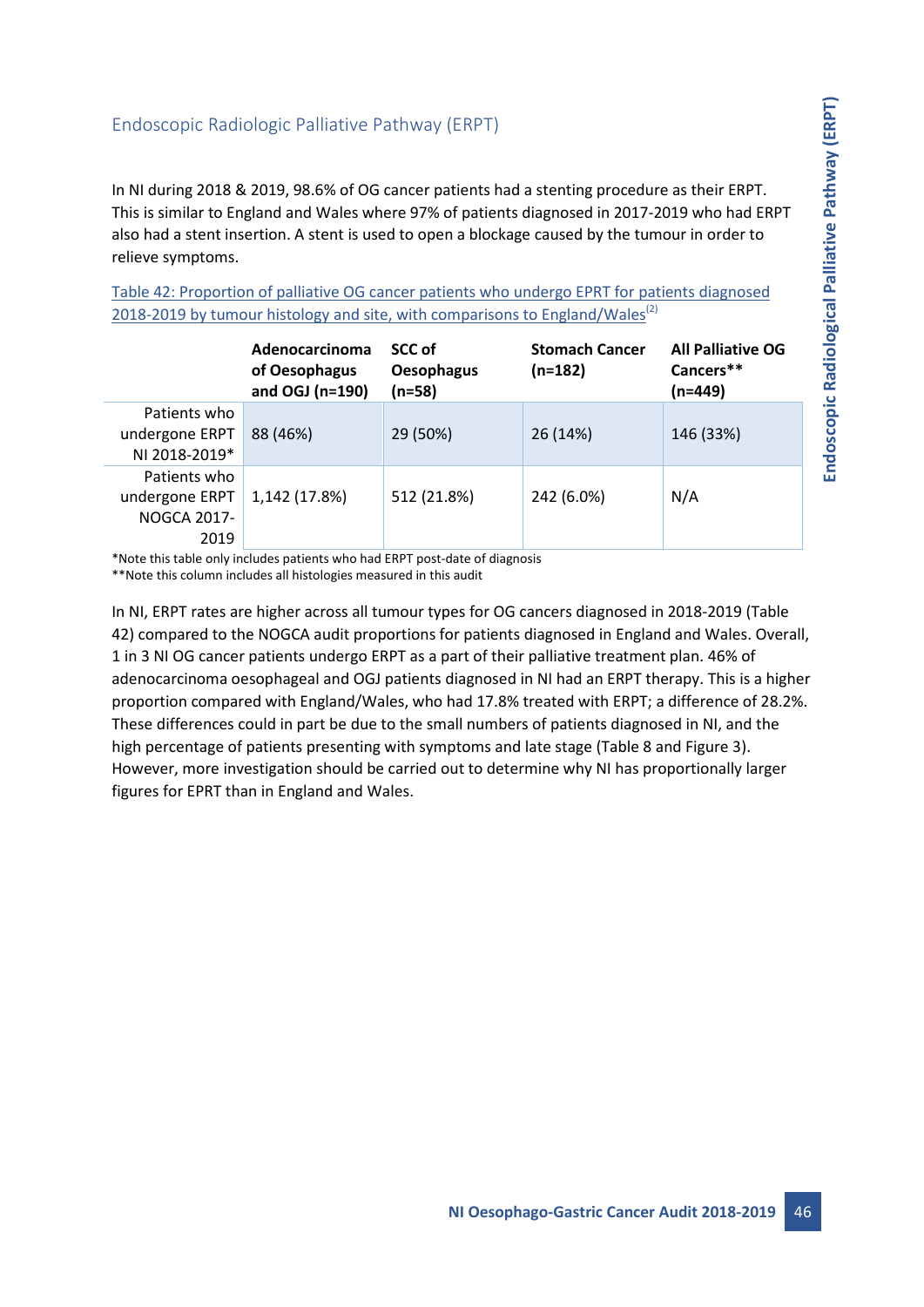# Oncology

|                             | <b>Curative treatment</b><br>plan. n=310, (% col) | <b>Palliative treatment</b><br>plan n=449 (% col) | <b>Total patients</b><br>$(n=759)$ |
|-----------------------------|---------------------------------------------------|---------------------------------------------------|------------------------------------|
| <b>Chemotherapy (total)</b> | 209 (67%)                                         | 146 (33%)                                         | 355 (47%)                          |
| <b>Radiotherapy (total)</b> | 96 (31%)                                          | 54 (12%)                                          | 150 (20%)                          |

Table 43: Table to show the proportion of OG cancer patients who received chemotherapy or radiotherapy as part of their treatment pathway by treatment intent

Table 43 shows that 47% of all OG cancer patients diagnosed in 2018-2019 received chemotherapy as a part of their treatment plan including 209 (67%) of patients who had a treatment plan with curative intent and 146 (33%) who had a treatment plan with palliative intent. Also 1 in 5 patients who had OG cancer had radiotherapy as a part of their treatment plan including, 96 (31%) who had a treatment plan with curative intent and 54 (12%) had a treatment plan with palliative intent.

Table 44: Proportion of patients who have had chemotherapy as a part of their treatment pathway for patients diagnosed NI 2018-2019 by type of pathway and treatment intent

|                              | Curative intent (n=209) | Palliative intent (n=146) |
|------------------------------|-------------------------|---------------------------|
| Neo-adjuvant with surgery    | 132 (63%)               | N/A                       |
| <b>Adjuvant with surgery</b> | 8(4%)                   | N/A                       |
| Chemotherapy alone           | 9(4%)                   | 125 (86%)                 |
| Chemo-radiotherapy           | 60 (29%)                | 21 (14%)                  |

The majority of OG cancer patients who have chemotherapy with curative intent do so in conjunction with surgery (63%). The majority of patients who have chemotherapy as a part of their palliative anti-cancer treatment plan have chemotherapy alone (86%).

Previously the use of triplet chemotherapy prescriptions (with Epirubicin) was recommended as the 1<sup>st</sup> line option for palliative OG cancer patients. While NICE Guidelines still recommend both triplet and doublet regimes <sup>(18)</sup>, international evidence suggests that doublet regimens could be favoured to reduce toxicity<sup>(20)</sup>. Table 45 below shows that the use of triplet chemotherapy prescriptions has been phased out between 2018 and2019 with 33% of patients receiving a triplet chemotherapy prescription in 2018 compared to 3% in 2019.

Table 45: Proportions of patients who had a doublet or triplet palliative chemotherapy regime in NI by year of diagnosis

|                                               | $2018(n=75)$ | $2019(n=71)$ |
|-----------------------------------------------|--------------|--------------|
| <b>Palliative Doublet Chemotherapy Regime</b> | 50 (67%)     | 69 (97%)     |
| <b>Palliative Triplet Chemotherapy Regime</b> | 25 (33%)     | 2(3%)        |

# **Anti Her2-Targeted Therapy**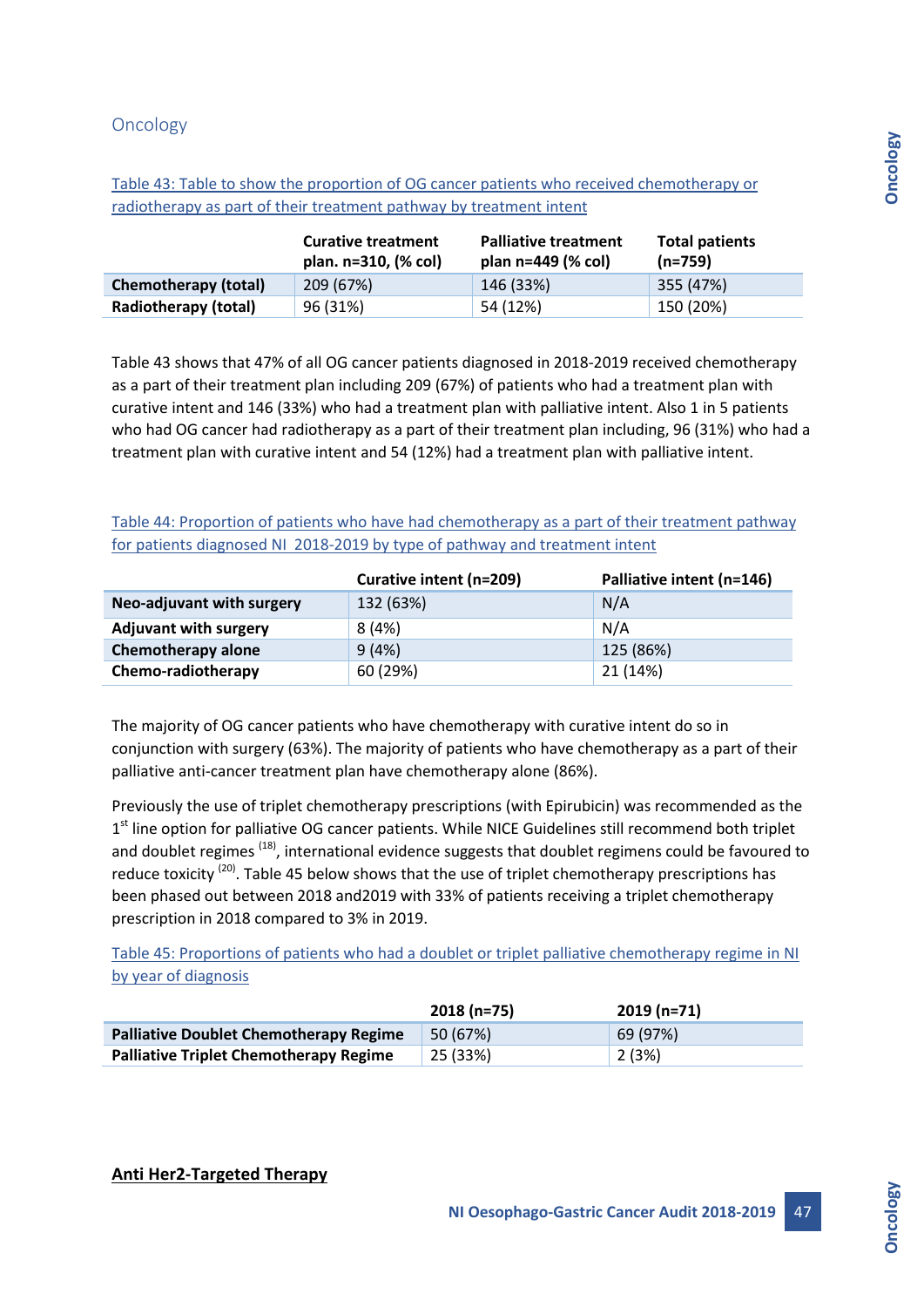NICE Guidelines recommend that for palliative and locally advanced gastric and OGJ tumours that are Her2 positive, they should be given targeted Trastuzumab<sup>(18)</sup>.

Table 46: Proportion of palliative stomach and OGJ adenocarcinoma patients diagnosed 2018-2019 whose tissue tested positive for Her2 overexpression and received targeted therapy treatment.

|                                                                                                                             | Number of Stomach and OGJ<br>patients SW I-III* (%) |
|-----------------------------------------------------------------------------------------------------------------------------|-----------------------------------------------------|
| Number of patients with adenocarcinoma who had a<br>histological basis of diagnosis that were tested for Her2+<br>$(n=198)$ | 132 (66.7%)                                         |
| Number of patients that were tested for Her2+ that were<br>positive (n=132)                                                 | 22 (17%)                                            |
| Number of patients that were Her2+ that received targeted<br>immunotherapy treatment (n=22)                                 | 11 (50%)                                            |
| *Key SWI-III Siewert Levels I-III of oesophago-gastric junction                                                             |                                                     |

Two-thirds of palliative stomach and OGJ cancer patients who have the cancer cell type of adenocarcinoma have their tissue sample tested for Her2+ positivity. For those patients there was a 17% positivity rate. 50% of palliative stomach and OGJ cancer patients who test positive for Her2+ received trastuzumab.

Oncology Outcomes

**O**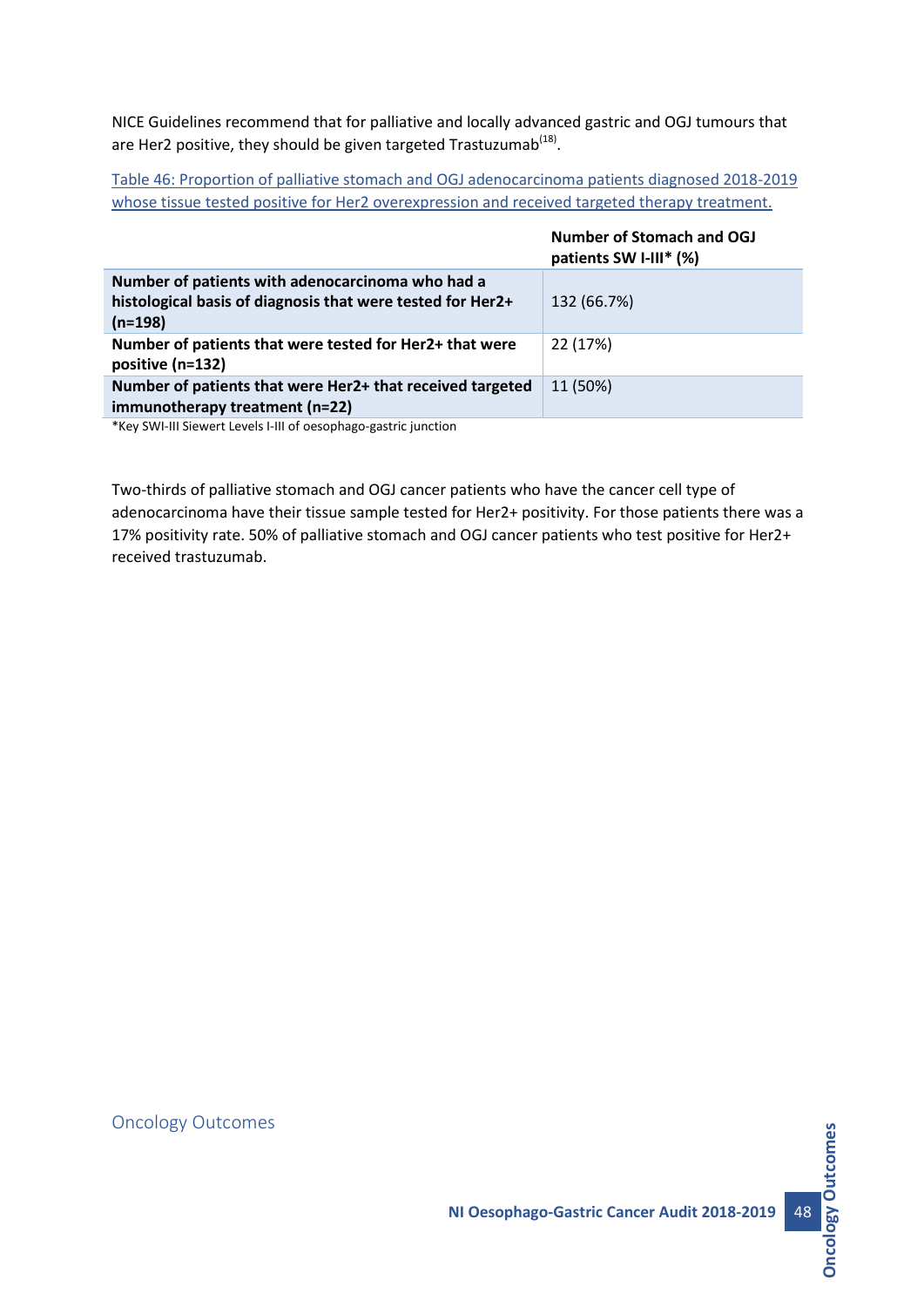Table 47: Outcome of chemotherapy treatment for patients diagnosed 2018-2019 by treatment intent

|                                                       | <b>Curative Treatment</b><br>Pathway n=209 | <b>Palliative Treatment</b><br>Pathway<br>$n = 146$ |
|-------------------------------------------------------|--------------------------------------------|-----------------------------------------------------|
| Completed chemotherapy as prescribed                  | 142 (68%)                                  | 52 (36%)                                            |
| Treatment not completed due to toxicity               | 35 (17%)                                   | 29 (20%)                                            |
| <b>Treatment completed (not as</b><br>prescribed)     | 23 (11%)                                   | 14 (10%)                                            |
| Treatment not completed due to patient<br>choice      | 3(1%)                                      | 8(5%)                                               |
| Treatment not completed due to<br>progressive disease | 2(1%)                                      | 29 (20%)                                            |
| Treatment not completed due to patient<br>death       | $0(0\%)$                                   | 11 (8%)                                             |
| Treatment not completed -Other                        | 4(2%)                                      | 3(2%)                                               |

- Table 47 shows that a higher proportion of curative OG cancer patients complete their chemotherapy treatment prescription as planned compared with palliative patients with 68% of curative completing their planned chemotherapy prescription compared to 36% of palliative patients.
- 20% of palliative patients do not complete their chemotherapy prescription due to disease progression. This is a similar proportion of people as reported in the 2017-2019 NOGCA report where 19.8% of English and Welsh patients undergoing palliative chemotherapy also did not complete their chemotherapy treatment as planned due to progression.
- 20% of NI palliative patients did not complete their chemotherapy prescription due to toxicity. In NOGCA this figure was 12.4% for English/Welsh patients diagnosed 2017-2019.
- Unfortunately, 8% of Northern Irish patients died during their palliative chemotherapy treatment. In NOGCA this figure was 12.2% for English/Welsh patients diagnosed 2017-2019.

| Table 48: Chemotherapy 30-day mortality by treatment intent by UK region and treatment intent | n<br>Ö               |  |
|-----------------------------------------------------------------------------------------------|----------------------|--|
| <b>Palliative</b><br><b>Curative</b>                                                          |                      |  |
| NI Oesophago-Gastric Cancer Audit 2018-2019                                                   | 49<br>O<br><b>60</b> |  |

**O**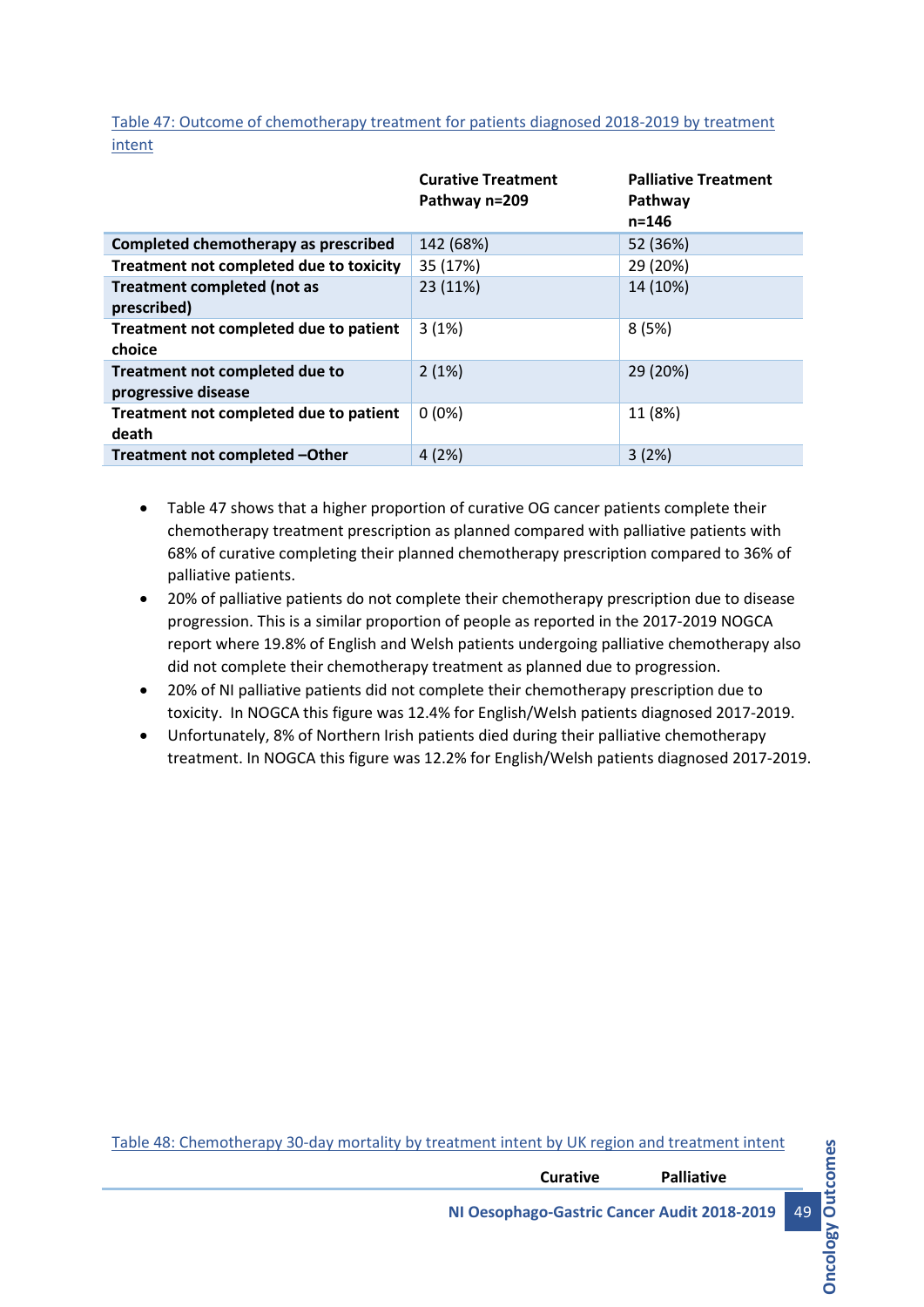|                                                                                                                 | <b>Treatment</b><br>Intent | <b>Treatment Intent</b> |
|-----------------------------------------------------------------------------------------------------------------|----------------------------|-------------------------|
| NI 2018-2019 patients alive for less than 30 days since<br>commencing treatment for oesophageal and OGJ cancer  | $< 1\%$                    | $<$ 2%                  |
| NI 2018-2019 patients alive for less than 30 days since<br>commencing treatment for stomach cancer              | 0%                         | $<$ 5%                  |
| Scotland 2015 patients alive for less than 30 days since<br>commencing treatment for oesophageal and OGJ cancer | <1.5%                      | $<10\%$                 |
| Scotland 2015 patients alive for less than 30 days since<br>commencing treatment for stomach cancer             | $< 1\%$                    | $<20\%$                 |

Table 48 shows the 30-day mortality rates for patients who have had chemotherapy as a part of their treatment plan. It is worth noting that this is a quality indicator measure in Scotland and for curative treatment plans the target is <10% and for palliative treatment plans the target is <20%. NI comfortable meets both quality assurance measures. It is worth noting that for future Scottish OG cancer audits the target will decrease for curative treatment from <10% to <5%, and for palliative treatments it will reduce from <20% to <5%. For both treatment sites and treatments intents NI still meets this quality assurance measure.

Survival Analysis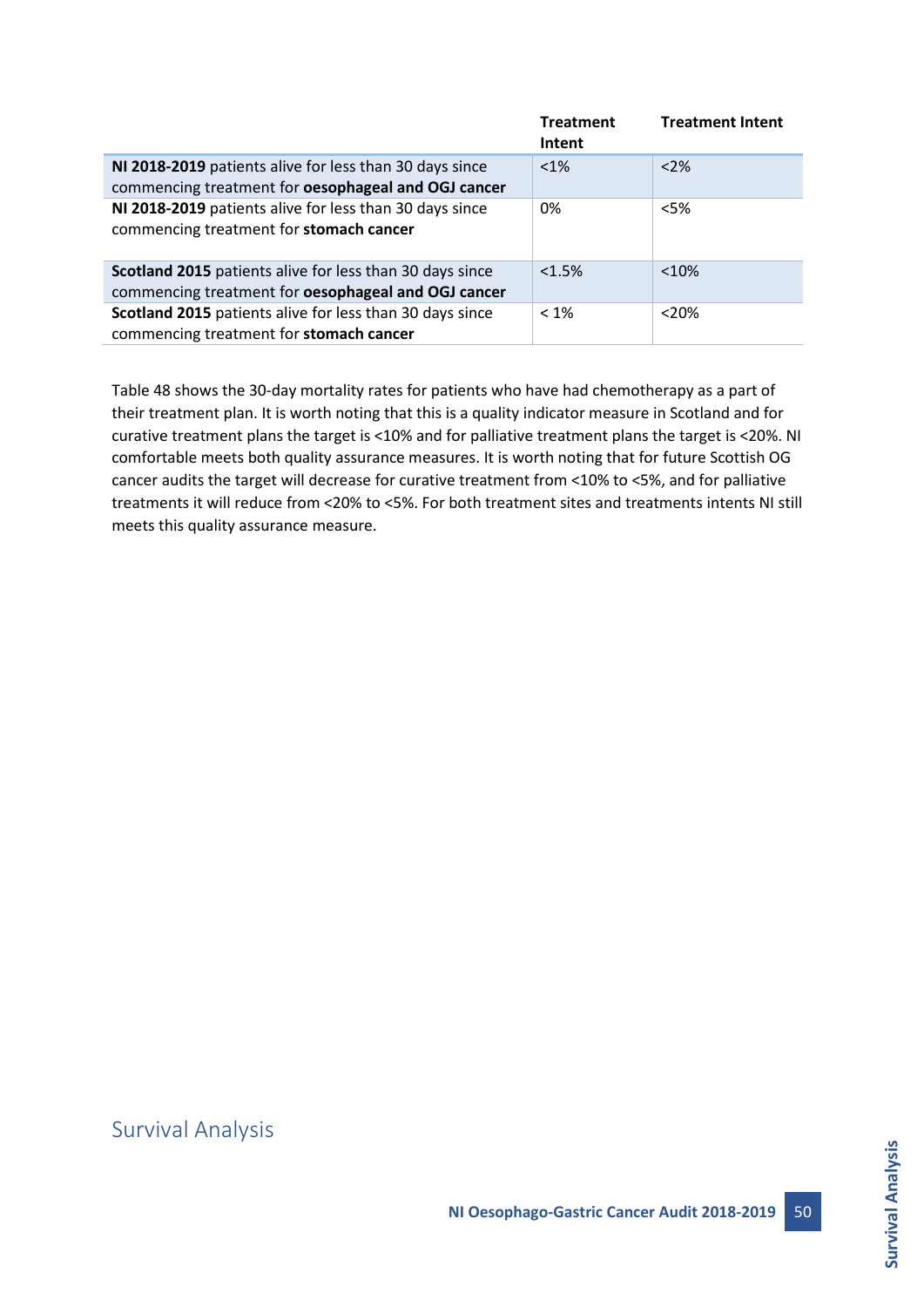#### Estimated KM survival for OG cancer patients diagnosed 2018-2019 by tumour site

#### Figure 15.



p=<0.0001 Log Rank

# Table 49.

| Site       | <b>Time</b> | Survival (%) | Confidence<br>interval lower<br>(95%) | Confidence<br>interval higher<br>(95%) |
|------------|-------------|--------------|---------------------------------------|----------------------------------------|
| Oesophagus | 90 days     | 84.06%       | 80.57%                                | 86.96%                                 |
|            | 180 days    | 72.24%       | 68.13%                                | 75.92%                                 |
|            | 365 days    | 53.94%       | 49.50%                                | 58.16%                                 |
|            |             |              |                                       |                                        |
| Stomach    | 90 days     | 70.12%       | 64.04%                                | 75.37%                                 |
|            | 180 days    | 57.77%       | 51.41%                                | 63.60%                                 |
|            | 365 days    | 37.45%       | 31.48%                                | 43.40%                                 |

During 2018-2019 stomach cancer patients had a lower overall survival compared to oesophageal cancer patients. This difference is statistically significant (p=<0.001).

Estimated (KM) survival of oesophageal and OGJ patients diagnosed 2018-2019 by gender

Figure 16.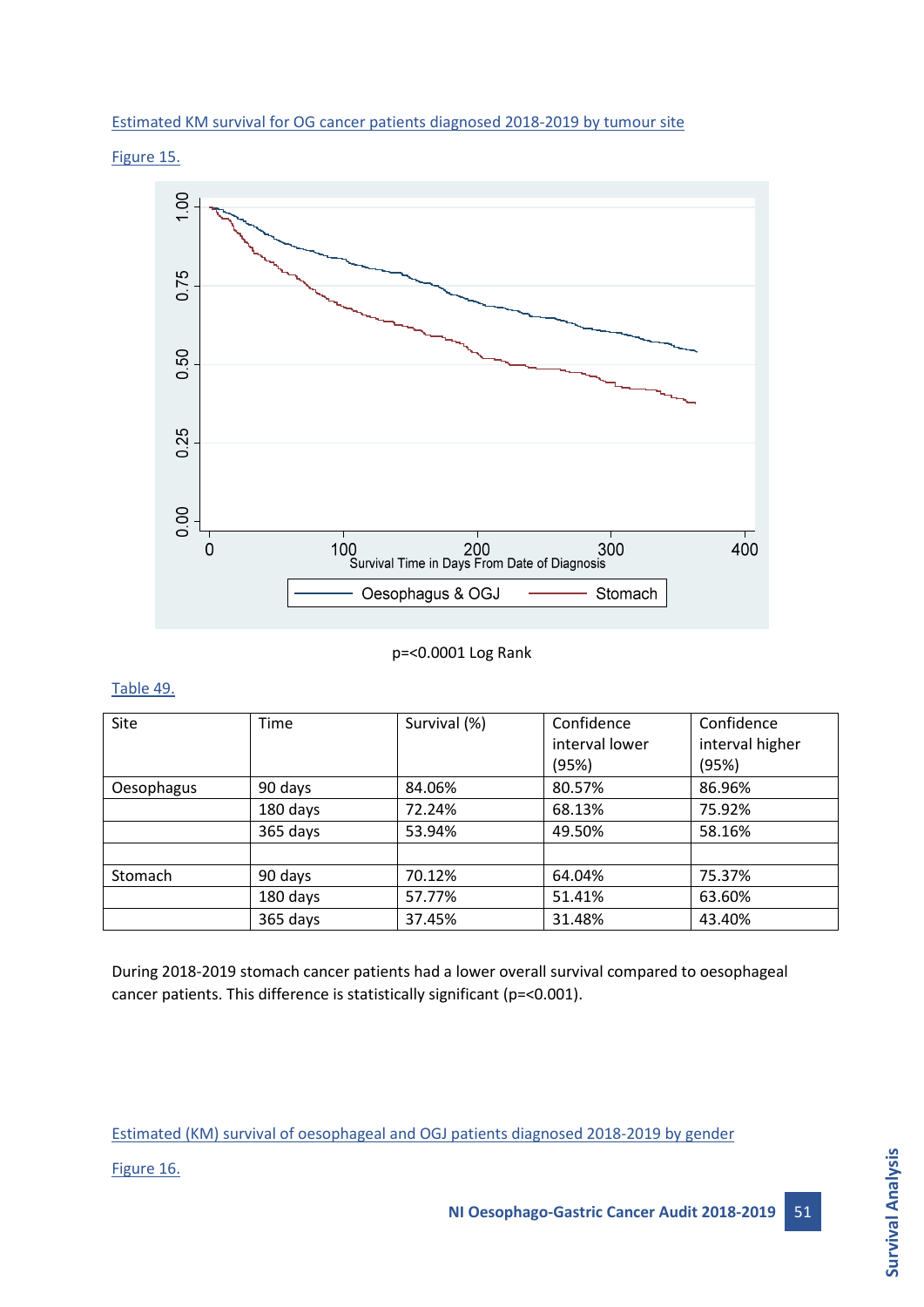

P=0.2921 Log Rank

# Table 50.

| Gender | Time     | Survival (%) | Confidence     | Confidence      |
|--------|----------|--------------|----------------|-----------------|
|        |          |              | interval lower | interval higher |
|        |          |              | (95%)          | (95%)           |
| Female | 90 days  | 80.58%       | 72.97%         | 86.24%          |
|        | 180 days | 69.06%       | 60.66%         | 76.03%          |
|        | 365 days | 56.83%       | 48.18%         | 64.58%          |
|        |          |              |                |                 |
| Male   | 90 days  | 85.37%       | 81.33%         | 88.59%          |
|        | 180 days | 73.44%       | 68.62%         | 77.64%          |
|        | 365 days | 52.85%       | 47.62%         | 57.79%          |

There is no statistical significance difference between male and female oesophageal and OGJ cancer survival for patients diagnosed between 2018-2019 (p=0.2921).

Estimated (KM) survival of stomach cancer patients diagnosed 2018-2019 by gender

Figure 17.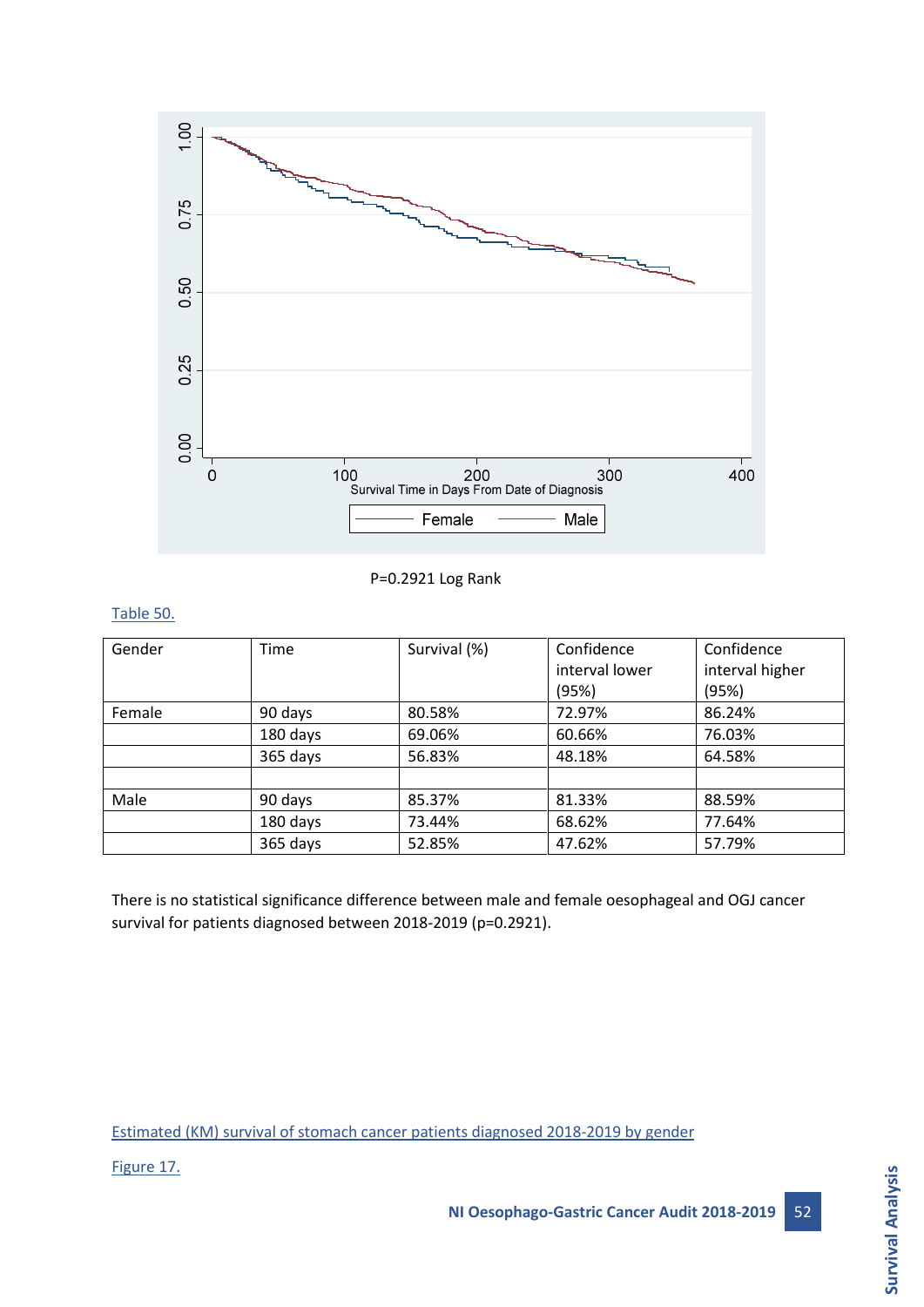

P=0.1365 Log Rank

# Table 51.

| Gender | Time     | Survival (%) | Confidence<br>interval lower<br>(95%) | Confidence<br>interval higher<br>(95%) |
|--------|----------|--------------|---------------------------------------|----------------------------------------|
| Female | 90 days  | 65.35%       | 55.21%                                | 73.73%                                 |
|        | 180 days | 51.49%       | 41.36%                                | 60.70%                                 |
|        | 365 days | 30.69%       | 22.01%                                | 39.79%                                 |
|        |          |              |                                       |                                        |
| Male   | 90 days  | 73.33%       | 65.48%                                | 79.67%                                 |
|        | 180 days | 62.00%       | 53.73%                                | 69.22%                                 |
|        | 365 days | 42.00%       | 34.04%                                | 49.74%                                 |

There is no statistical significance between male and female stomach cancer survival for patients diagnosed between 2018-2019 (p=0.1365).

Estimated (KM) survival of oesophageal and OGJ patients diagnosed 2018-2019 by age at diagnosis

Figure 18.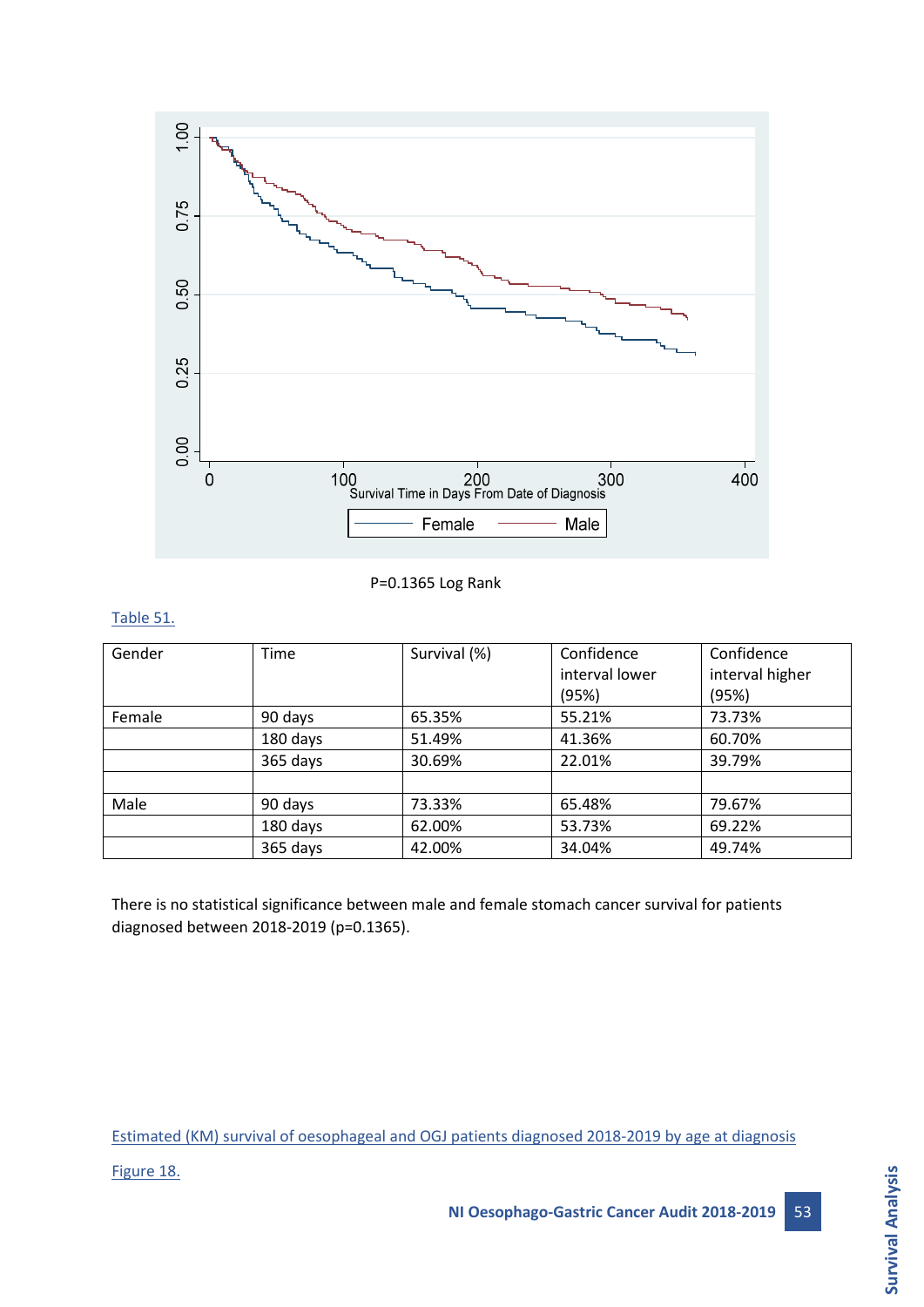

P=0.0612 Log Rank Test

#### Table 52.

| Age at Diagnosis<br>(years) | Time     | Survival (%) | Confidence<br>interval lower<br>(95%) | Confidence<br>interval higher<br>(95%) |
|-----------------------------|----------|--------------|---------------------------------------|----------------------------------------|
| <60                         | 90 days  | 81.73%       | 72.87%                                | 87.93%                                 |
|                             | 180 days | 67.31%       | 57.39%                                | 75.41%                                 |
|                             | 365 days | 51.92%       | 41.93%                                | 61.00%                                 |
| 60-69                       | 90 days  | 88.59%       | 82.29%                                | 92.75%                                 |
|                             | 180 days | 77.18%       | 69.57%                                | 83.12%                                 |
|                             | 365 days | 59.73%       | 51.40%                                | 97.10%                                 |
| 70-79                       | 90 days  | 84.97%       | 78.25%                                | 89.74%                                 |
|                             | 180 days | 74.51%       | 66.82%                                | 80.68%                                 |
|                             | 365 days | 54.25%       | 46.03%                                | 61.75%                                 |
| $80 +$                      | 90 days  | 78.43%       | 69.12%                                | 85.23%                                 |
|                             | 180 days | 66.67%       | 56.62%                                | 74.90%                                 |
|                             | 365 days | 47.06%       | 37.14%                                | 56.35%                                 |

# (Table 52)

Differences in survival by age group are not statistically significant (p=0.0612) for oesophageal and OGJ patients.

Estimated (KM) survival of stomach cancer patients diagnosed 2018-2019 by age at diagnosis

Figure 19.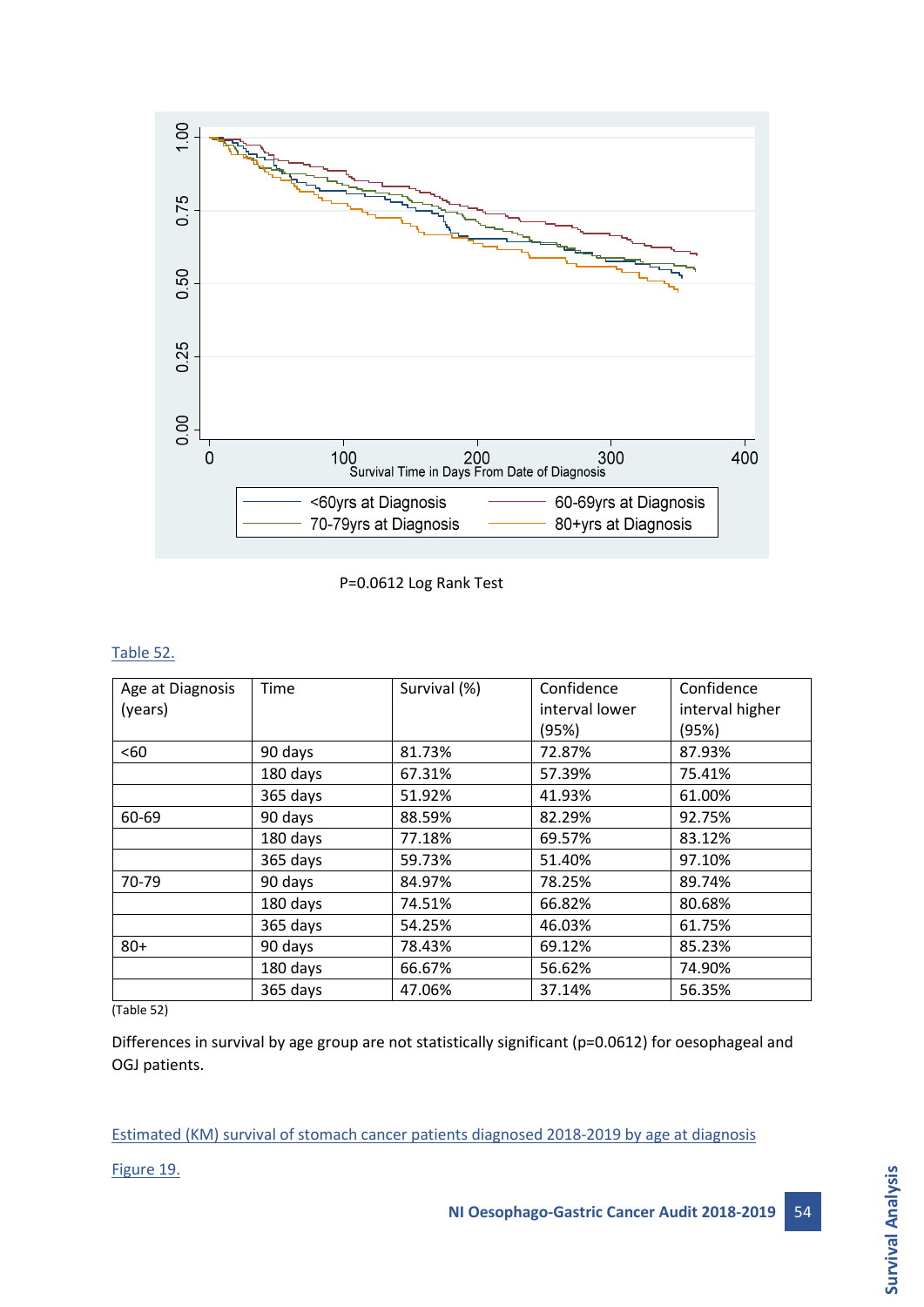

P=0.1101 Log Rank Test

#### Table 53.

| Age at Diagnosis | Time     | Survival (%) | Confidence     | Confidence      |
|------------------|----------|--------------|----------------|-----------------|
| (years)          |          |              | interval lower | interval higher |
|                  |          |              | (95%)          | (95%)           |
| <60              | 90 days  | 57.78%       | 42.11%         | 70.61%          |
|                  | 180 days | 46.67%       | 31.72%         | 60.30%          |
|                  | 365 days | 33.33%       | 20.18%         | 47.04%          |
| 60-69            | 90 days  | 82.26%       | 70.26%         | 89.76%          |
|                  | 180 days | 62.90%       | 49.65%         | 73.57%          |
|                  | 365 days | 41.94%       | 29.60%         | 53.77%          |
| 70-79            | 90 days  | 75.00%       | 63.30%         | 83.45%          |
|                  | 180 days | 70.83%       | 58.86%         | 79.90%          |
|                  | 365 days | 47.22%       | 35.38%         | 58.17%          |
| $80+$            | 90 days  | 62.50%       | 50.27%         | 72.53%          |
|                  | 180 days | 47.22%       | 35.38%         | 58.17%          |
|                  | 365 days | 26.39%       | 16.87%         | 36.89%          |

Differences in survival by age group are not statistically significant (p=0.1101) for stomach cancer patients diagnosed in 2018-2019.

Estimated (KM) survival of Oesophageal and OGJ cancer patients diagnosed 2018-2019 by Trust of residence

Figure 20.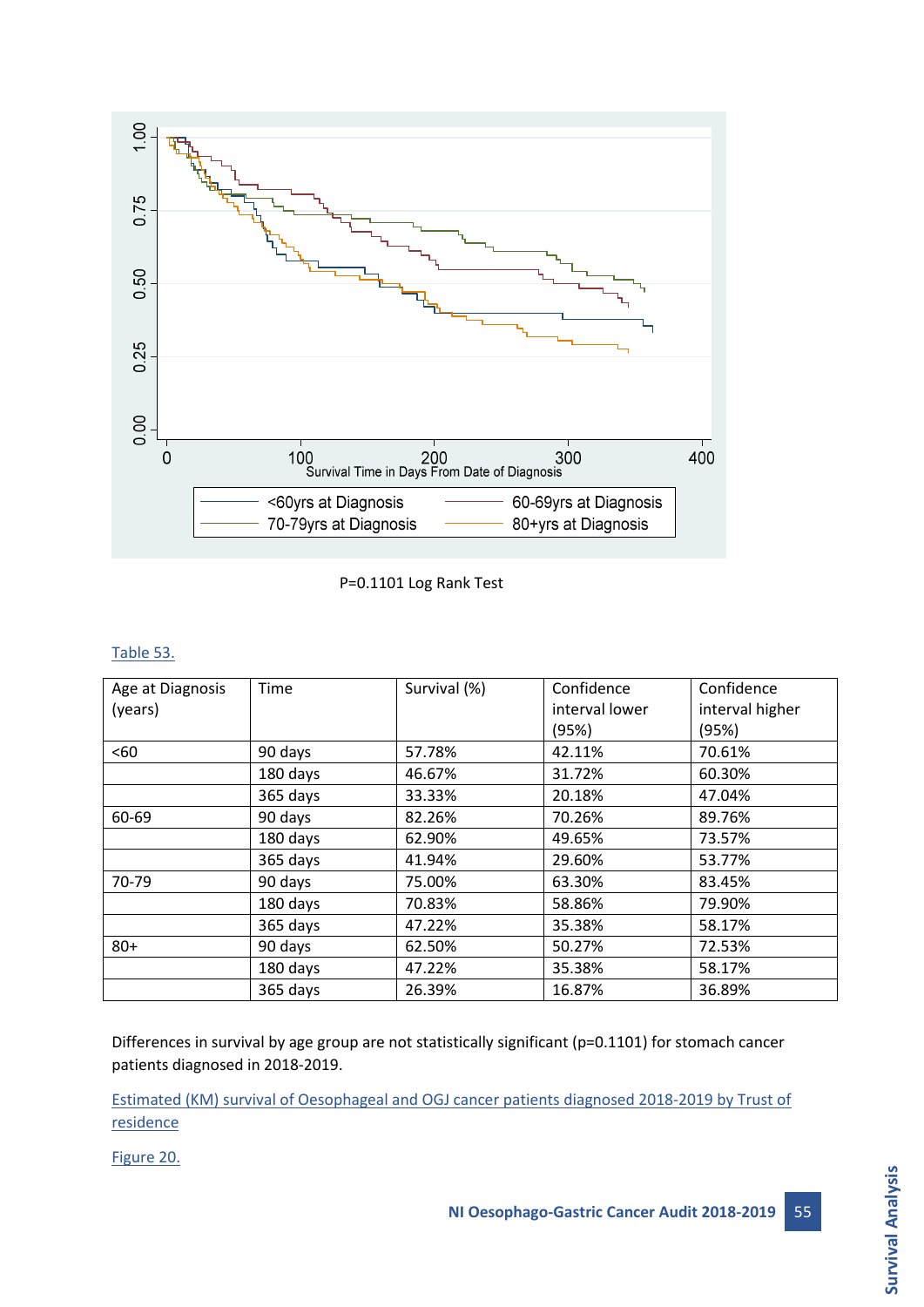

#### P=0.5576 Log Rank Test

#### Table 54.

| <b>Trust of Residence</b> | Time              | Survival (%) | Confidence     | Confidence      |
|---------------------------|-------------------|--------------|----------------|-----------------|
| (By Postcode)             |                   |              | interval lower | interval higher |
|                           |                   |              | (95%)          | (95%)           |
| <b>Belfast HSCT</b>       | 1 year (365 days) | 52.53%       | 42.26%         | 61.79%          |
| Northern HSCT             | 1 year (365 days) | 55.15%       | 46.40%         | 63.04%          |
| South-Eastern HSCT        | 1 year (365 days) | 51.00%       | 40.83%         | 60.28%          |
| Southern HSCT             | 1 year (365 days) | 52.81%       | 41.96%         | 62.54%          |
| <b>Western HSCT</b>       | 1 year (365 days) | 58.33%       | 47.06%         | 68.02%          |

Differences in survival by Trust of residence are not statistically significant (p=0.5576) for oesophageal and OGJ cancer patients diagnosed 2018-2019.

Estimated (KM) survival of stomach cancer patients diagnosed 2018-2019 by Trust of residence Figure 21.

**Surviv**

**al A nalysis**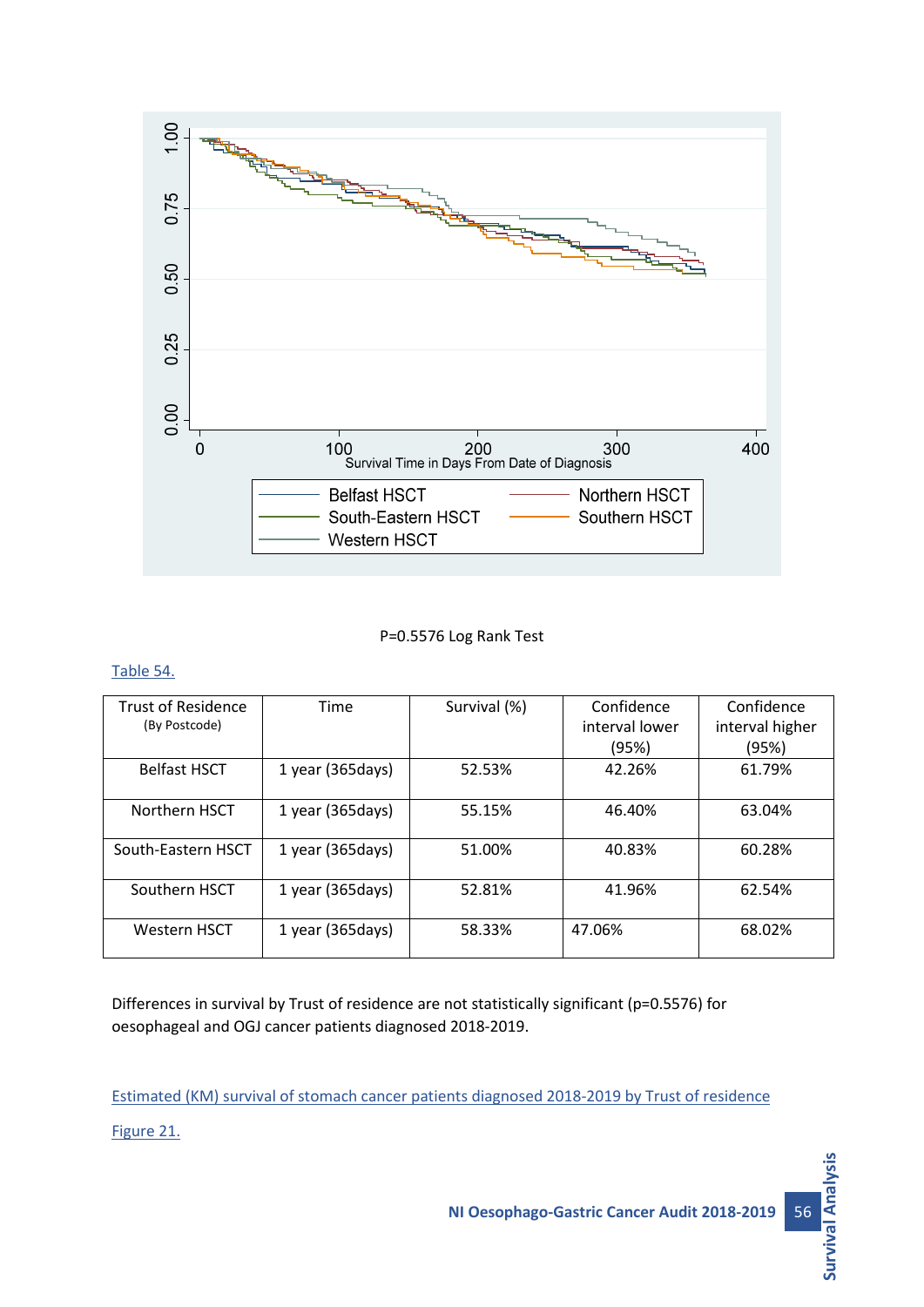

P=0.8244 Log Rank

#### Table 55.

| <b>Trust of Residence</b> | Time              | Survival (%) | Confidence     | Confidence      |
|---------------------------|-------------------|--------------|----------------|-----------------|
| (By Postcode)             |                   |              | interval lower | interval higher |
|                           |                   |              | (95%)          | (95%)           |
| <b>Belfast HSCT</b>       | 1 year (365 days) | 40.91%       | 29.04%         | 52.40%          |
| Northern HSCT             | 1 year (365 days) | 30.77%       | 18.90%         | 43.43%          |
| South-Eastern HSCT        | 1 year (365 days) | 35.14%       | 20.40%         | 50.25%          |
| Southern HSCT             | 1 year (365 days) | 37.25%       | 24.26%         | 50.24%          |
| <b>Western HSCT</b>       | 1 year (365 days) | 42.22%       | 27.76%         | 55.99%          |

Differences in survival by Trust of residence are not statistically significant (p=0.8244) for stomach cancer patients diagnosed 2018-2019.

Estimated (KM) survival of oesophageal and OGJ cancer patients diagnosed 2018-2019 by Treatment Intent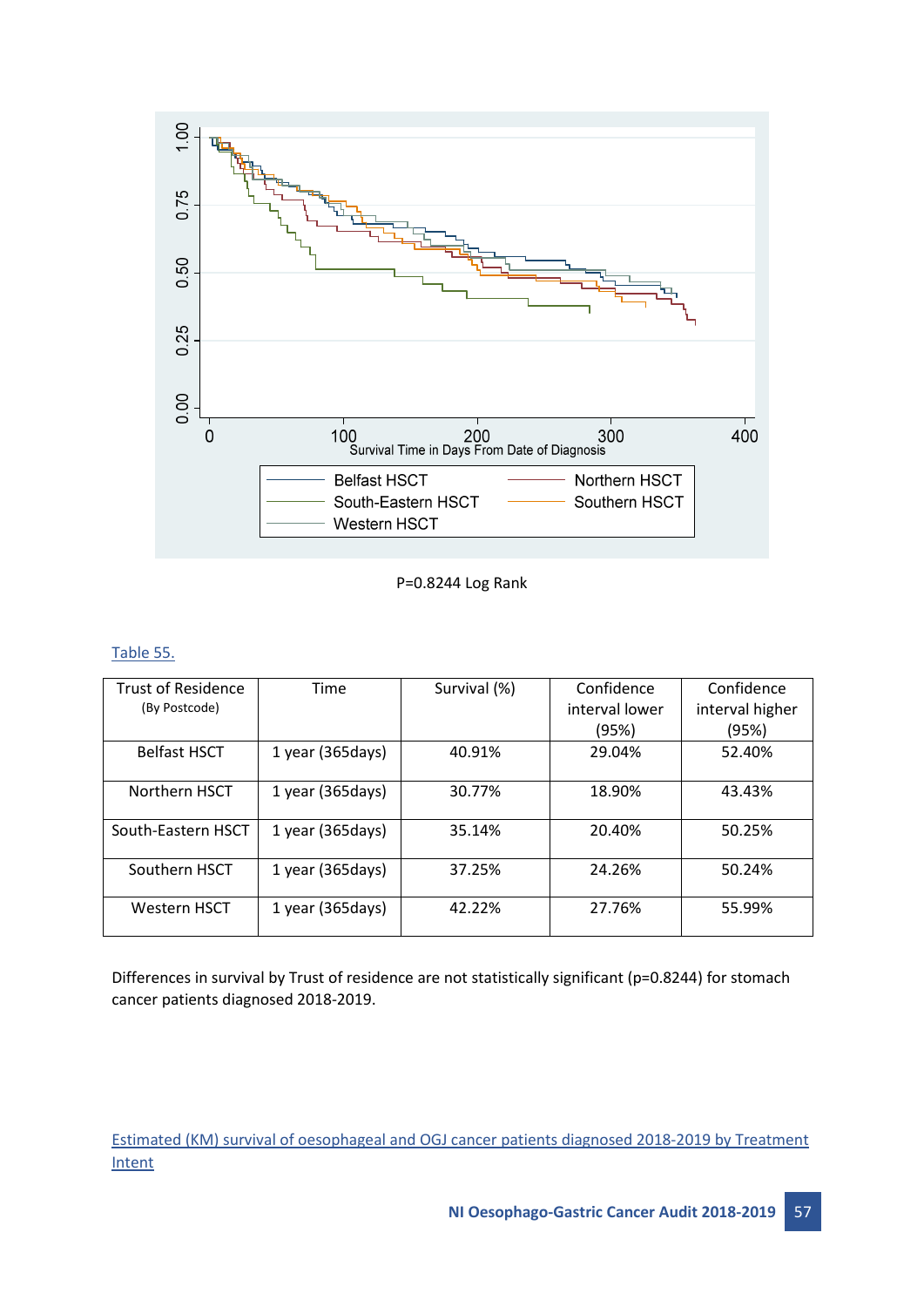



P=<0.001 Log Rank

# Table 56.

| <b>Treatment Intent</b> | Time     | Survival (%) | Confidence interval<br>lower (95%) | Confidence interval<br>higher (95%) |
|-------------------------|----------|--------------|------------------------------------|-------------------------------------|
| Curative                | 90 days  | 99.59%       | 97.09%                             | 99.94%                              |
|                         | 180 days | 97.93%       | 95.09%                             | 99.13%                              |
|                         | 365 days | 88.38%       | 83.62%                             | 91.83%                              |
|                         |          |              |                                    |                                     |
| Palliative              | 90 days  | 70.04%       | 64.15%                             | 75.15%                              |
|                         | 180 days | 49.06%       | 42.94%                             | 54.89%                              |
|                         | 365 days | 22.85%       | 18.01%                             | 28.04%                              |

Oesophageal OGJ cancer patients who are treated with a curative intent have an estimated 1-year survival of 88% compared to patients treated with a palliative treatment intent who have an estimated survival 1-year of 23%. This result is statistically significant P=<0.00005.

Estimated (KM) survival of stomach cancer patients diagnosed 2018-2019 by Treatment Intent

Figure 23.

**Surviv**

**al A nalysis**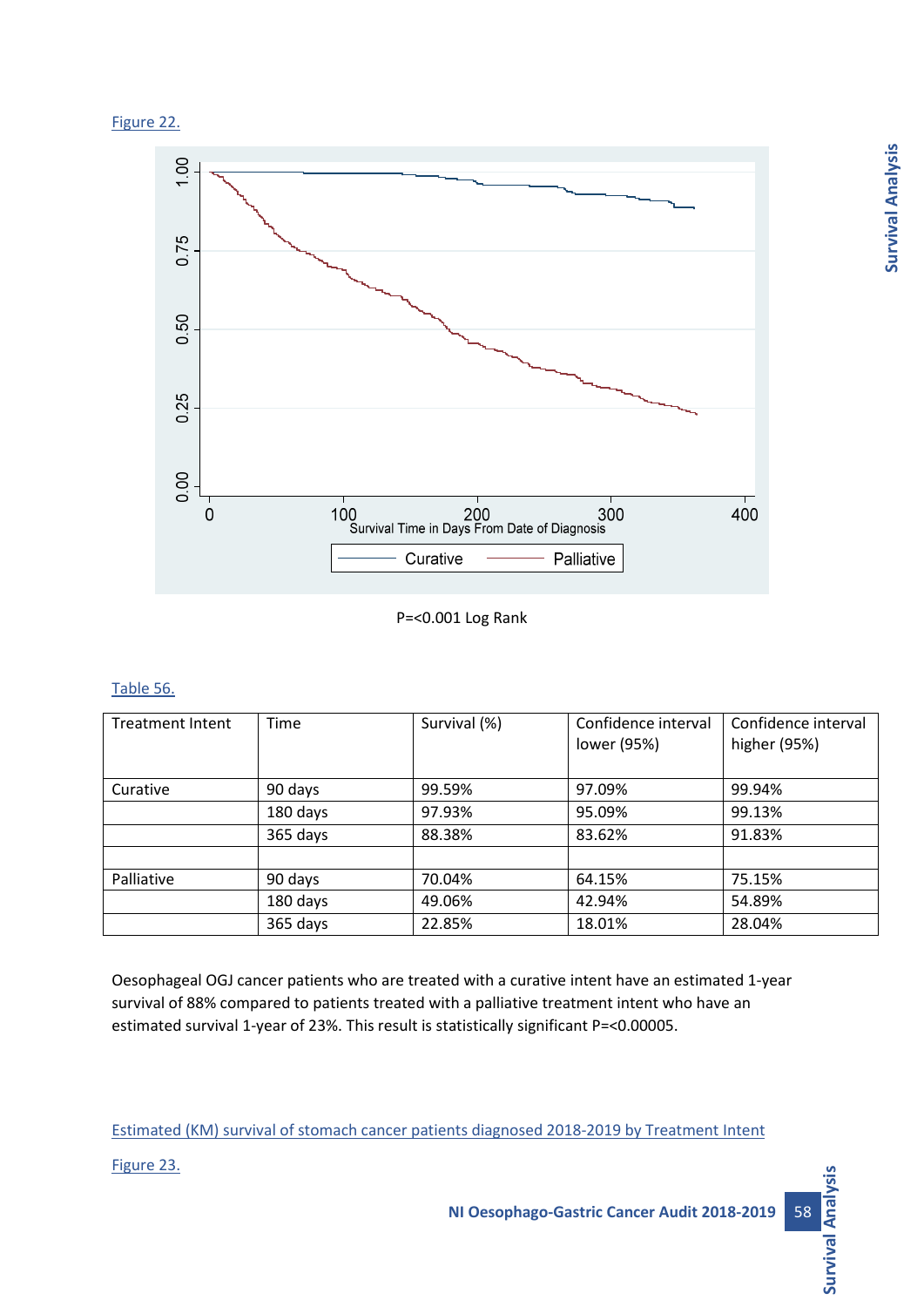

P=<0.001 Log Rank

#### Table 57.

| <b>Treatment Intent</b> | Time     | Survival (%) | Confidence interval<br>lower (95%) | Confidence interval<br>higher (95%) |
|-------------------------|----------|--------------|------------------------------------|-------------------------------------|
| Curative                | 90 days  | 100%         |                                    |                                     |
|                         | 180 days | 95.65%       | 87.12%                             | 98.58%                              |
|                         | 365 days | 81.16%       | 69.78%                             | 88.59%                              |
|                         |          |              |                                    |                                     |
| Palliative              | 90 days  | 58.79%       | 51.28%                             | 65.54%                              |
|                         | 180 days | 43.41%       | 36.13%                             | 50.45%                              |
|                         | 365 days | 20.88%       | 15.31%                             | 27.05%                              |

Stomach cancer patients who are treated with a curative intent have an estimated 1-year survival of 81% compared to patients treated with a palliative intent who have an estimated survival 1-year of 21%. This result is statistically significant P=<0.00005.

# Summary and Recommendations:

**Patient characteristics at presentation:**

**Summary & Reco m**

**mendatio**

**ns**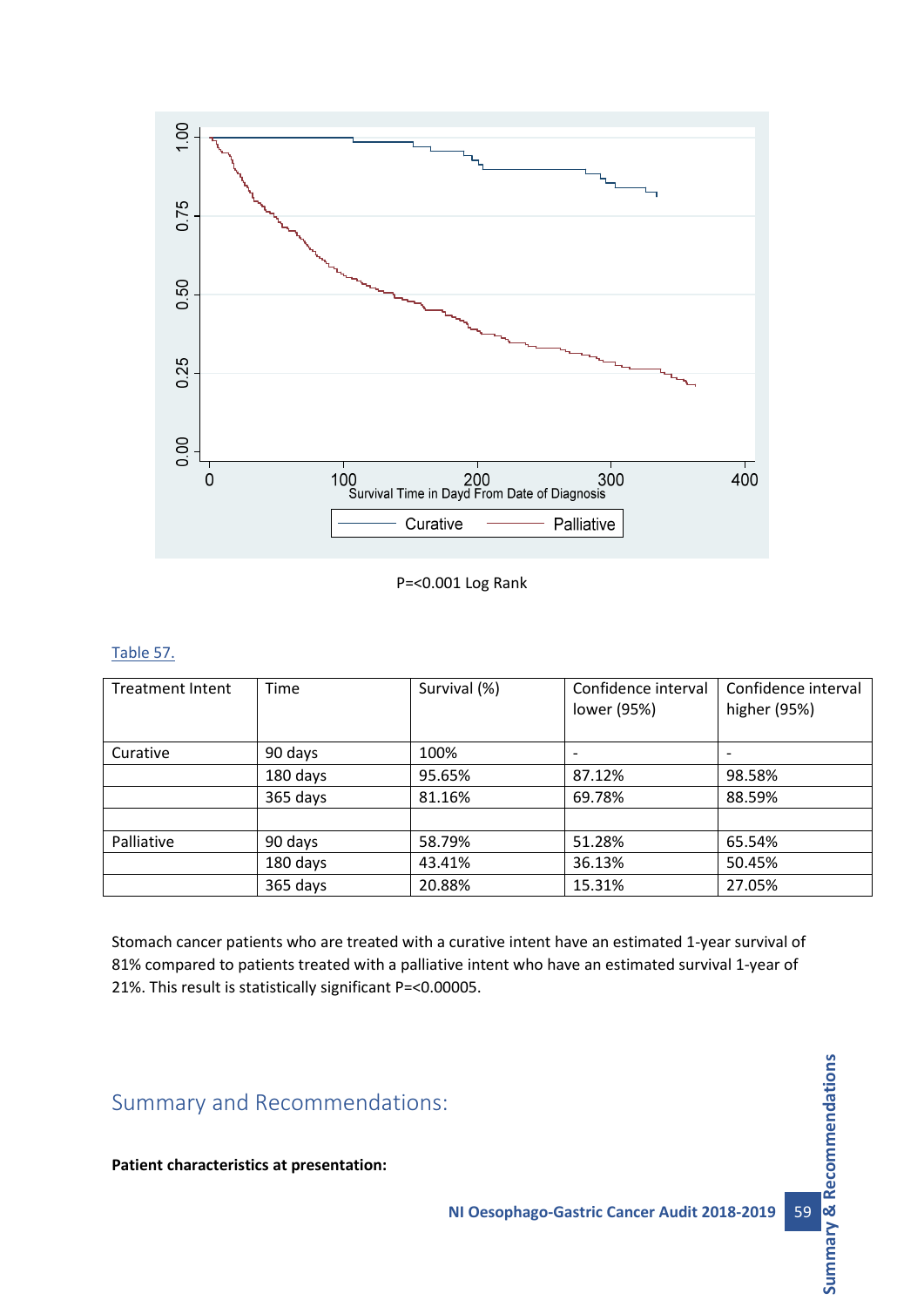- Oesophago-gastric cancer patients are a complex group of patients of which the majority are 60+ years of age, present with at least one symptom prior to diagnosis and the majority are diagnosed at an advanced stage (See Figure 2, Table 9 and Figure 3).
- The majority of OG cancer patients present with at least one co-morbidity (72%). At least 1 in 10 had a previous malignancy excluding non-melanoma skin cancer (See Table 8).
- 27% of all OG cancer patients had an emergency admission to hospital in the 30 days prior to their diagnosis (for all medical reasons) (See Table 12).
- Patients who are diagnosed at an advanced stage are more likely to be treated with a palliative intent. Patients who are treated with palliative intent have a significantly poorer survival rate (see Table 28 and Figure 22-23).

# **Recommendation**:

 A review of evidence to further understand how to diagnose more OG cancers at an early stage.

#### **OG cancer patient diagnostic pathway results:**

- During 2018-2019, 97% of OG cancer patients had an MDT discuss their treatment plan, a large improvement from 2005 where 61% of oesophageal and OGJ cancer patients and 42% of stomach cancer patients had an MDT (see Table 13 and Figure 5).
- NI meets NICE Guidance for diagnostic tests being carried out utilising CT, PET-CT for curative oesophageal cancer patients, OGD, and laparoscopy for stomach cancer patients (See Tables13-22).
- Compliance with guidance for provision of PET-CT of stomach cancer patients is low (8%), NICE guidance recommends that stomach cancer patients should be considered for PET CT if metastasis is suspected to help with ongoing management<sup> $(18)$ </sup> (See Table 17).
- OG cancer waits are high in NI with this cohort of patients never meeting 95% targets for waits from referral to treatment<sup>(21)</sup>. This could be explained in part by this audits analysis of median waits from referral to diagnostic interventions. The median regional wait for OGD is 15 days, CT is 22 days and PET-CT is 36 days (see Table 23).
- There is regional variation in the median length of time a patient waits for a diagnostic procedure (See Tables 24-27 and Figures 6-7).
- Across all treatment types, NI OG cancer patients wait longer from referral to their  $1<sup>st</sup>$ treatment in comparison to English and Welsh patients. NI patients also wait longer from diagnosis until the MDT has decided on their treatment plan than English and Welsh patients. However, once the treatment plan is decided, they have a shorter wait to receive their first treatment. Reducing the time for diagnostic interventions could lead to large improvements in time from referral to  $1<sup>st</sup>$  treatments for NI OG cancer patients (see Table 30).

#### **Recommendations:**

 Review of reasons behind the increased length of time patients wait for diagnostic interventions and for variation in regional waiting times.

**Sum**

#### **Surgery:**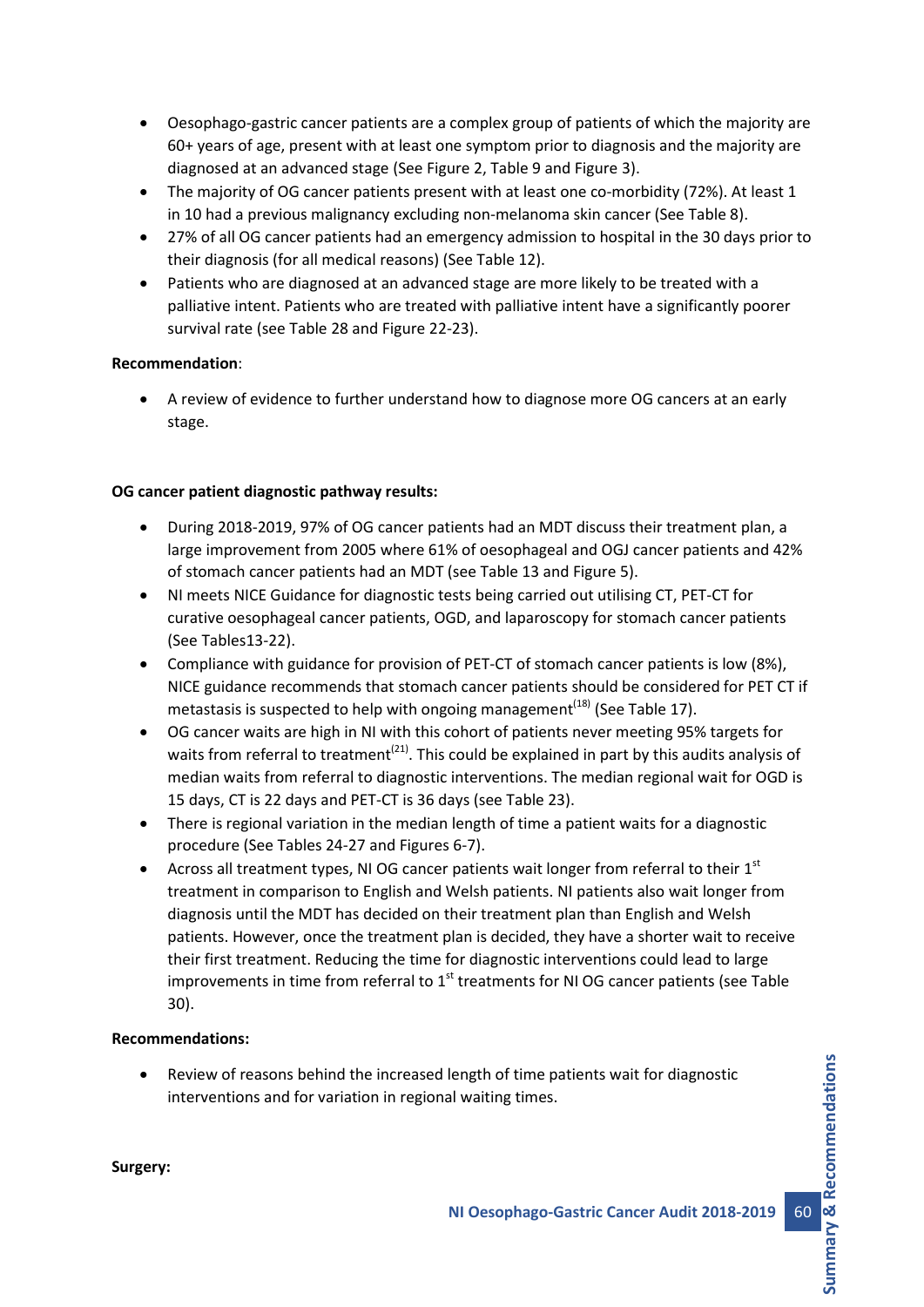- There has been a 20% increase in the number of major curative surgeries taking place in NI compared to 2005 (See Table 31). Since 2005 the surgery service in NI has centralised with 93% of oesophageal surgeries and 91% of stomach cancer surgeries taking place in Belfast City Hospital (See Table 33).
- NI complies with lymph node yield targets being greater than 15 (See Table 34).
- 70.6% of OG cancer patients have a post operative complication with 85% of oesophagectomy patients having postoperative complications compared to 47% of stomach cancer patients (See Table 36).
- Post-operative 30day/90day mortality in NI is low at 2.2% for both measures. This is comparable to England/Wales and Scotland (See Table 39-40).

#### **Recommendation:**

• Inclusion of protocolised enhanced recovery for post-surgical inpatients in next OG cancer audit. This will allow for greater comparability with England for surgical related outcomes and give more context to NI's postoperative length of inpatient stay.

#### **Palliative Treatment Pathways:**

- Endoscopic/radiologic palliative therapies (ERPT) rates in NI for palliative patients are high 33% in NI in comparison to 17.8% in England/Wales (See Table 42).
- There has been a change in practice in the delivery of triplet chemotherapy regimes in NI with 33% of patients in 2018 receiving a palliative triplet chemotherapy regime, compared to 2% in 2019. This is due to increasing evidence of toxicity (See Table 45).

#### **Recommendation:**

• Investigate why a high proportion of NI OG cancer patients undergo ERPT.

# References

**Refere**

**nces**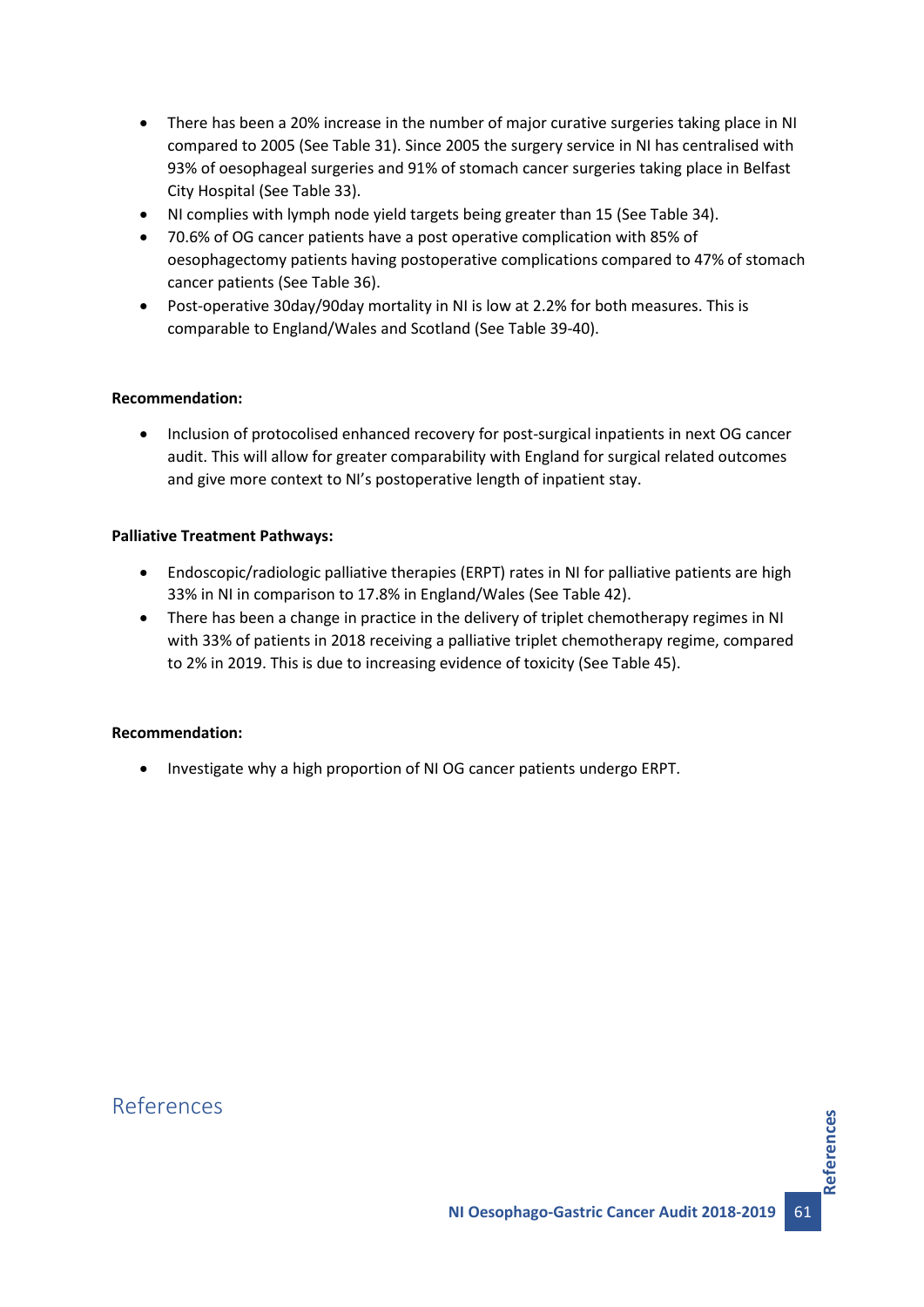- 1. Upper GI | N*.* Ireland Cancer Registry [Internet]. [cited 2021 Nov 18]. Available from: https://www.qub.ac.uk/research-centres/nicr/Publications/CancerSiteReports/UpperGI/
- 2. Park MH, Wahedally H, Cromwell D, Maynard N, Crosby T, Trudgill N, et al. The National Oesophago-Gastric Cancer Audit 2020. 08/02/2021. 2020/1(2):67.
- 3. 2017-03-28-UpperGI-QPI-Report.pdf [Internet]. [cited 2021 Aug 10]. Available from: https://www.isdscotland.org/Health-Topics/Quality-Indicators/Publications/2017-03-28/2017- 03-28-UpperGI-QPI-Report.pdf
- 4. Sung H, Ferlay J, Siegel RL, Laversanne M, Soerjomataram I, Jemal A, et al. Global Cancer Statistics 2020: GLOBOCAN Estimates of Incidence and Mortality Worldwide for 36 Cancers in 185 Countries. CA Cancer J Clin. 2021;71(3):209–49.
- 5. Filetoupload,1188600,en.pdf [Internet]. [cited 2021 Nov 18]. Available from: https://www.qub.ac.uk/researchcentres/nicr/FileStore/OfficialStats2019/Reports/Filetoupload,1188600,en.pdf
- 6. Filetoupload,1188605,en.pdf [Internet]. [cited 2021 Dec 8]. Available from: https://www.qub.ac.uk/researchcentres/nicr/FileStore/OfficialStats2019/Reports/Filetoupload,1188605,en.pdf
- 7. Enzinger PC. Esophageal Cancer. N Engl J Med. 2003;12.
- 8. Arnold M, Ferlay J, van Berge Henegouwen MI, Soerjomataram I. Global burden of oesophageal and gastric cancer by histology and subsite in 2018. Gut. 2020 Sep;69(9):1564–71.
- 9. Brown KF, Rumgay H, Dunlop C, Ryan M, Quartly F, Cox A, et al. The fraction of cancer attributable to modifiable risk factors in England, Wales, Scotland, Northern Ireland, and the United Kingdom in 2015. Br J Cancer. 2018 Apr 17;118(8):1130–41.
- 10. Wu AH, Wan P, Bernstein L. A multiethnic population-based study of smoking, alcohol and body size and risk of adenocarcinomas of the stomach and esophagus (United States). Cancer Causes Control. 2001 Oct 1;12(8):721–32.
- 11. Freedman ND, Abnet CC, Leitzmann MF, Mouw T, Subar AF, Hollenbeck AR, et al. A Prospective Study of Tobacco, Alcohol, and the Risk of Esophageal and Gastric Cancer Subtypes. Am J Epidemiol. 2007 Mar 10;165(12):1424–33.
- 12. Fang X, Wei J, He X, An P, Wang H, Jiang L, et al. Landscape of dietary factors associated with risk of gastric cancer: A systematic review and dose-response meta-analysis of prospective cohort studies. Eur J Cancer. 2015 Dec 1;51(18):2820–32.